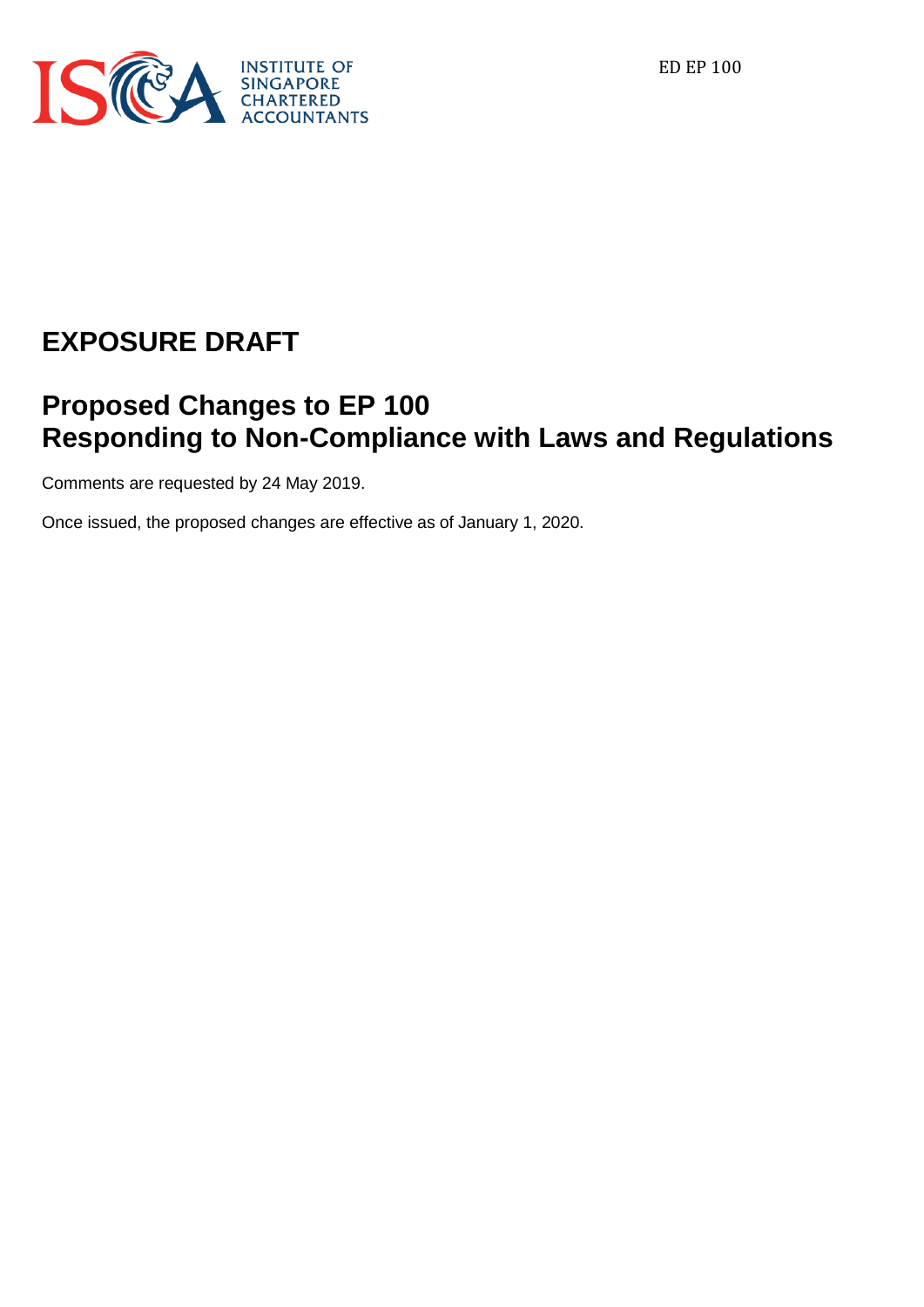## **REQUEST FOR COMMENTS**

This Exposure Draft of ISCA was approved for publication in April 2019. This Exposure Draft may be modified in light of comments received before being issued in its final form. Comments should be submitted so as to be received by 24 May 2019, preferably by e-mail in PDF file. All comments will be considered a matter of public record. Email responses should be sent to **[technical@isca.org.sg](mailto:technical@isca.org.sg)**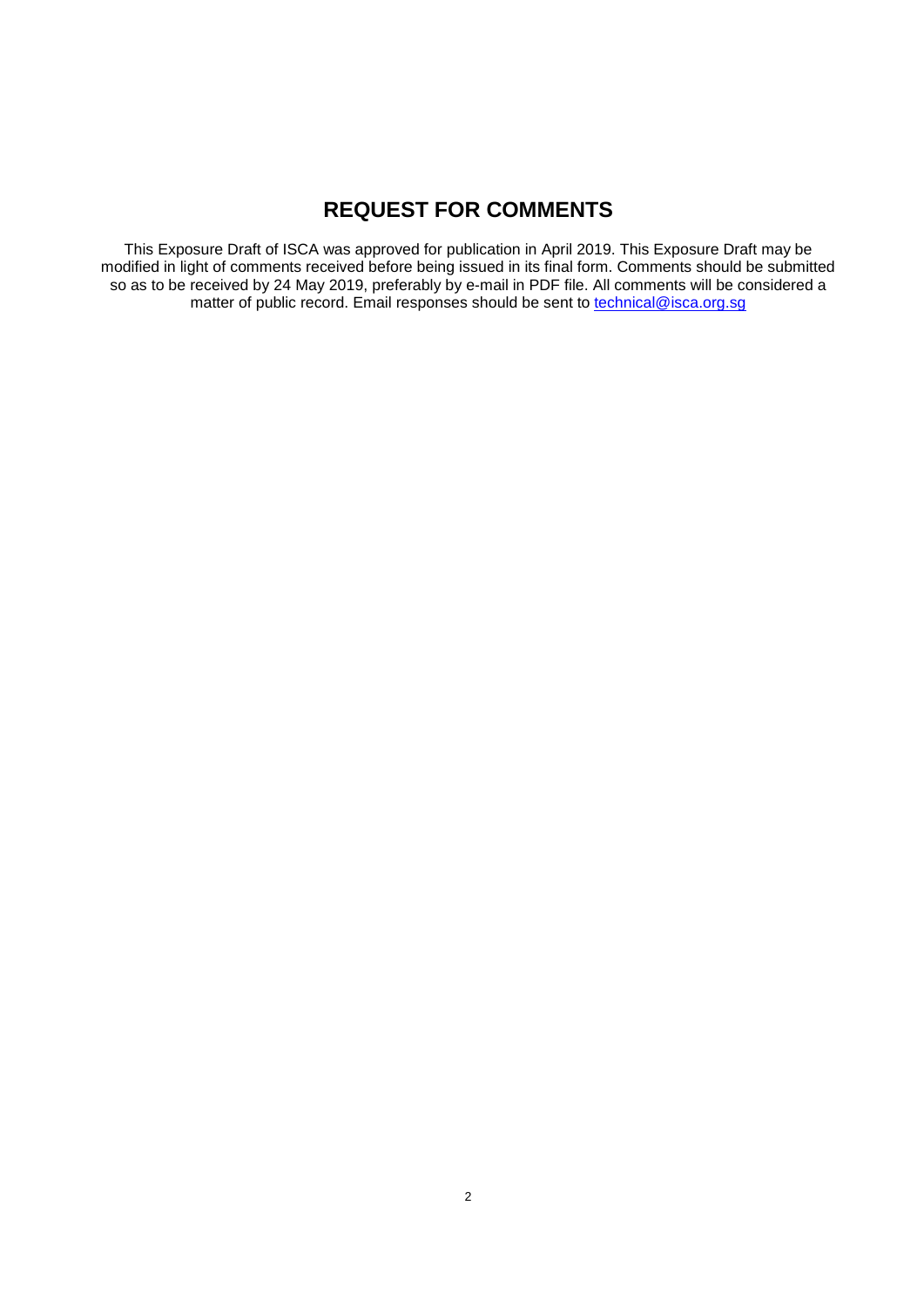## **Proposed Changes to EP 100** Responding to Non-Compliance with Laws and Regulations

## **CONTENTS**

## **Explanatory Memorandum**

## Proposed Changes to EP 100

## **Consequential and Conforming Changes to Other Sections**

|--|

## **Appendix 1 Frequently Asked Questions**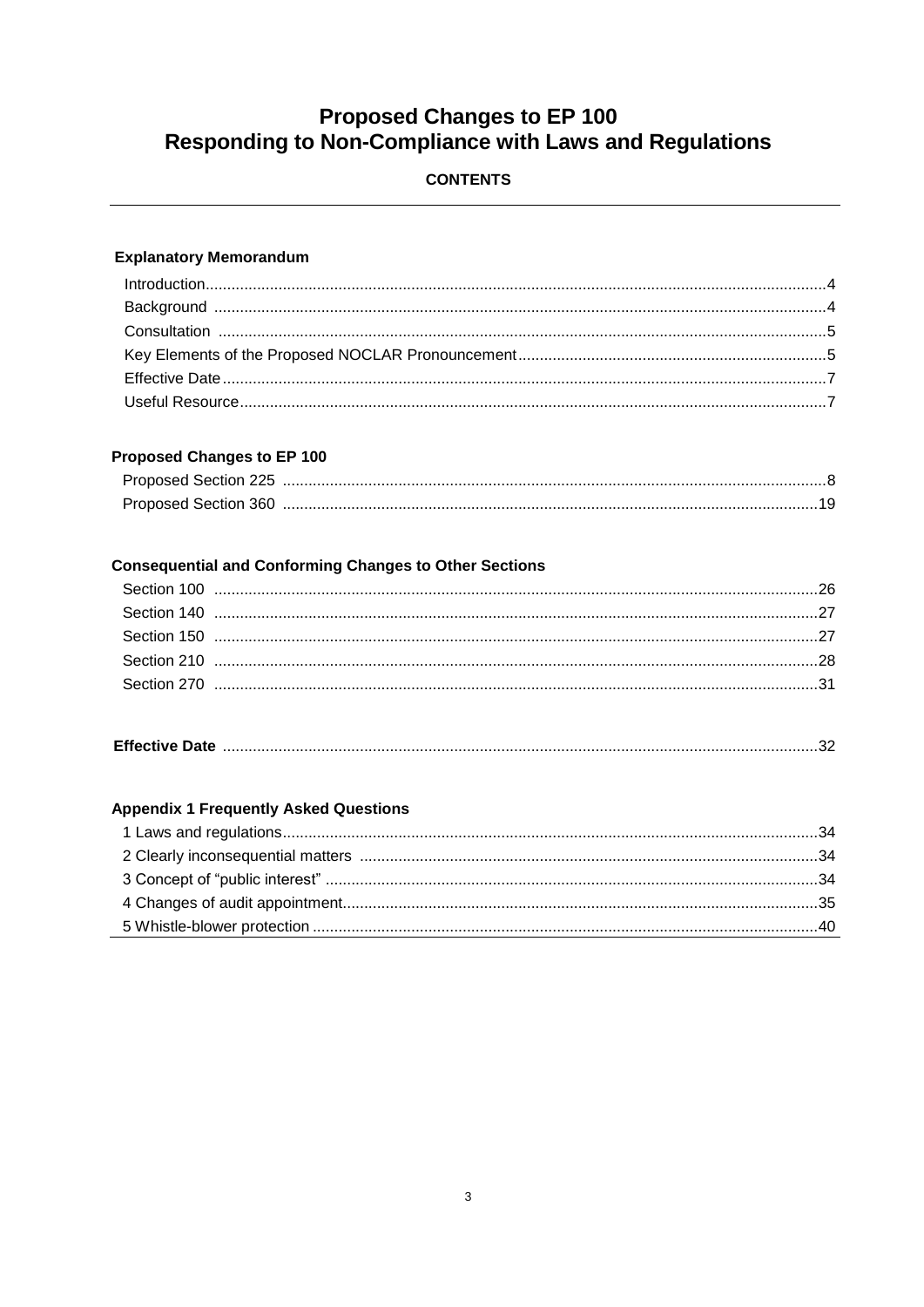## **Explanatory Memorandum**

## **Introduction**

- 1. All members of the Institute of Singapore Chartered Accountants (ISCA) must adhere to EP 100 *Code of Professional Conduct and Ethics*. EP 100 is modelled after the *Code of Ethics for Professional Accountants* issued by the International Ethics Standards Board for Accountants (IESBA) of the International Federation of Accountants (IFAC).
- 2. EP 100 also encompasses the SG provisions included in the *Code of Professional Conduct and Ethics for Public Accountants and Accounting Entities* issued by the Accounting and Corporate Regulatory Authority (ACRA). SG provisions are local adaptations to serve the public interest in Singapore and to conform to Singapore's regulatory environment and statutory requirements.
- 3. This memorandum provides background to, and an explanation of ISCA's proposed pronouncement addressing professional accountants' (PAs') response to non-compliance or suspected noncompliance with laws and regulations (NOCLAR).
- 4. The proposed pronouncement in this ISCA Exposure Draft (ED) relates to the final pronouncement of Responding to NOCLAR issued by IESBA in July 2016.
- 5. The proposed pronouncement in the ED (the NOCLAR Pronouncement) comprises the following:
	- Section 225, Responding to NOCLAR, concerning PAs in public practice;
	- Section 360, Responding to NOCLAR, concerning PAs in business; and
	- Consequential and conforming amendments to Sections 100, 140, 150, 210 and 270 of EP 100.
- 6. If adopted, the EP 100 would contain new sections 225 and 360 addressing PAs' responsibilities when they become aware of NOCLAR committed by a client or employer. Consequential and conforming changes would be made to other sections of EP 100.

## **Background**

- 7. A PA may encounter or is made aware of an act or suspected act of NOCLAR when providing professional services to a client or carrying out professional activities for an employer. It would often be a difficult and stressful situation for PAs when they are dealing with such situation. NOCLAR comprises acts of omission or commission, intentional or unintentional, committed by a client or by those charged with governance (TCWG), by management or by other individuals working for or under the direction of a client, which are contrary to the prevailing laws or regulations. In 2010, IESBA approved the NOCLAR project to develop the NOCLAR Pronouncement to help guide PAs in dealing with the situation and in deciding how best to act in the public interest in these circumstances.
- 8. Over more than six years, IESBA's deliberations on the development of the NOCLAR Pronouncement were communicated to the public via research, two exposure drafts, three global roundtables in Hong Kong, Brussels, and Washington DC and extensive stakeholder outreach, including discussion with the IESBA Consultative Advisory Group.
- 9. In August 2012, IESBA issued an ED titled *[Responding to a Suspected Illegal Act.](https://www.ifac.org/publications-resources/responding-suspected-illegal-act)* (Please click on the link to access the document.) Comments were requested to be submitted to IESBA by 15 December 2012.
- 10. In light of the consideration of responses received for the first ED issued in August 2012 and other extensive consultations with stakeholders, IESBA issued the second ED titled *[Responding to Non-](https://www.ifac.org/publications-resources/responding-non-compliance-laws-regulations)[Compliance with Laws and Regulations.](https://www.ifac.org/publications-resources/responding-non-compliance-laws-regulations)* (Please click on the link to access the document.) in May 2015. Comments were requested to be submitted to IESBA by 4 September 2015.
- 11. In July 2016, IESBA issued the final pronouncement on NOCLAR and the pronouncement was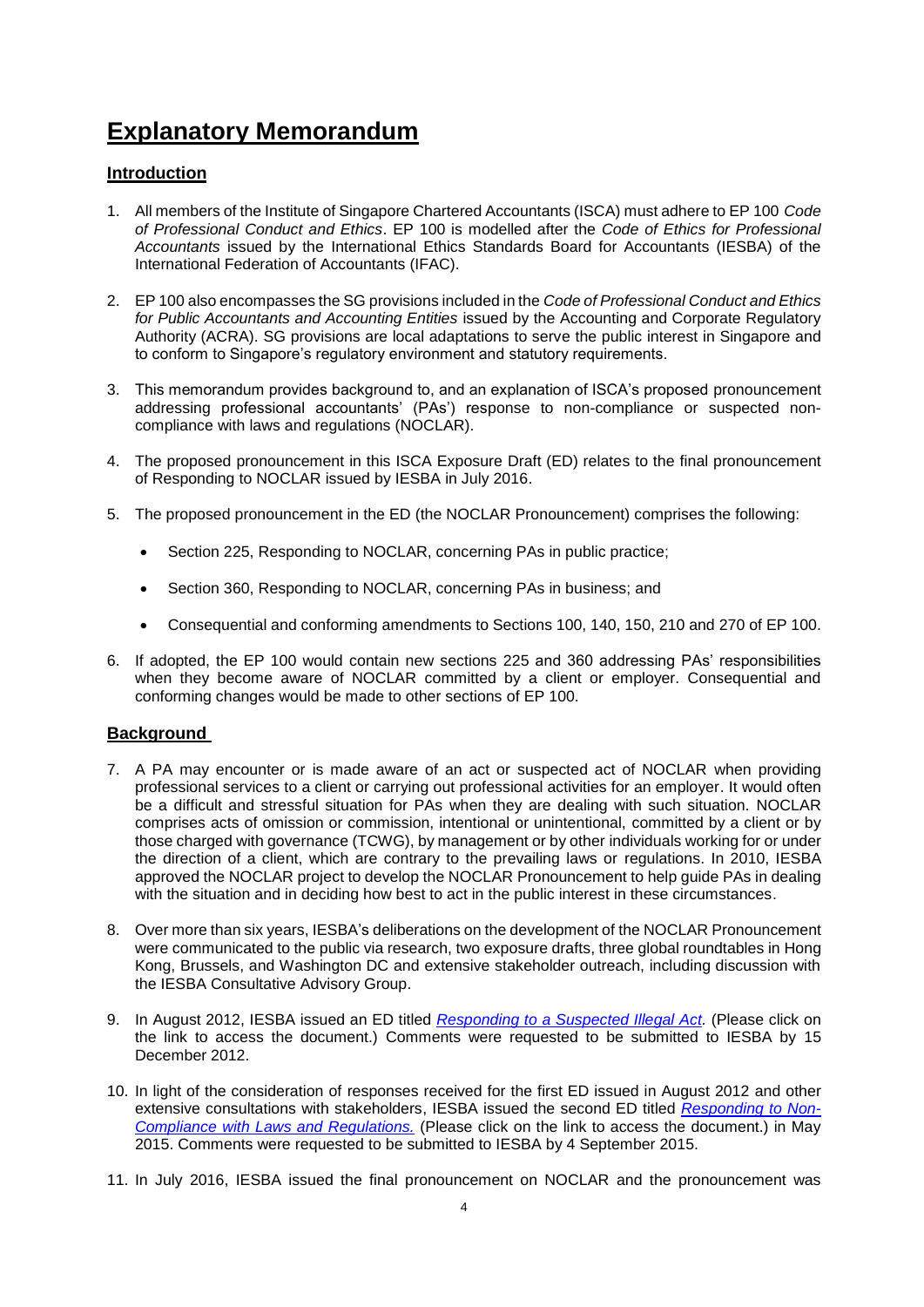effective as of 15 July 2017. The objective of the pronouncement is to develop a framework to guide PAs, given their responsibility to act in the public interest, in assessing the implications of the matters and the possible courses of actions, when responding to NOCLAR or suspected NOCLAR with:

- (a) Laws and regulations generally recognized to have a direct effect on the determination of material amounts and disclosures in the client's financial statements; and
- (b) Other laws and regulations that do not have a direct effect on the determination of the amounts and disclosures in the client's financial statements, but compliance with which may be fundamental to the operating aspects of the client's business, to its ability to continue its business, or to avoid material penalties.

## **Consultation**

- 12. In May 2015, ISCA sought feedback on the IESBA's second ED. The consultation period was from 11 May 2015 to 8 June 2015.
- 13. The current consultation is to seek feedback on the proposed NOCLAR Pronouncement in this ISCA ED based on IESBA's final pronouncement. The key elements of the proposed NOCLAR Pronouncement are highlighted in the section that follows below.

## **Key Elements of the Proposed NOCLAR Pronouncement**

- 14. PAs are expected to meet their responsibilities to act in the public interest when PAs fulfill the following objectives in relation to NOCLAR:
	- (a) To comply with the principles of integrity and professional behavior when responding to NOCLAR or suspected NOCLAR.
	- (b) By alerting management or, where appropriate, TCWG, to seek to:
		- (i) Enable them to rectify, remediate or mitigate the consequences of the NOCLAR or suspected NOCLAR; or
		- (ii) Deter the commission of the NOCLAR where it has not yet occurred.
	- (c) Take further action as appropriate in the public interest.
- 15. The NOCLAR Pronouncement does not address:
	- (a) Matters that are clearly inconsequential;
	- (b) Personal misconduct unrelated to the business activities of the client or employer;
	- (c) Non-compliance other than by the client or employer, or TCWG, management or other individuals working for or under the direction of the client or employer.
- 16. In responding to NOCLAR, the NOCLAR Pronouncement requires PAs to perform the following steps:
	- (a) Obtaining an understanding of the matter;
	- (b) Addressing the matter;
	- (c) Determine if further action is needed.
- 17. The NOCLAR Pronouncement develops a differential approach for the following four categories of PAs to respond to identified or suspected NOCLAR. Under this approach, different levels of requirements are imposed on the different categories of PAs. Considering the nature of auditors' remit and higher public expectations of them, more stringent requirements are imposed on auditors as compared to PAs in public practice providing services other than audits of financial statements. For PAs in business, senior accountants would be subject to more stringent requirements as compared to other accountants.
	- (a) PAs in public practice providing audit services (Auditors);
	- (b) Senior PAs in business (Senior PAIBs);
	- (c) PAs in public practice providing professional services other than audits; and
	- (d) Other PAs in business.
- 18. Senior PAIBs are directors, officers or senior employees who are able to exert significant influence over, and make decisions regarding, the acquisition, deployment and control of the employing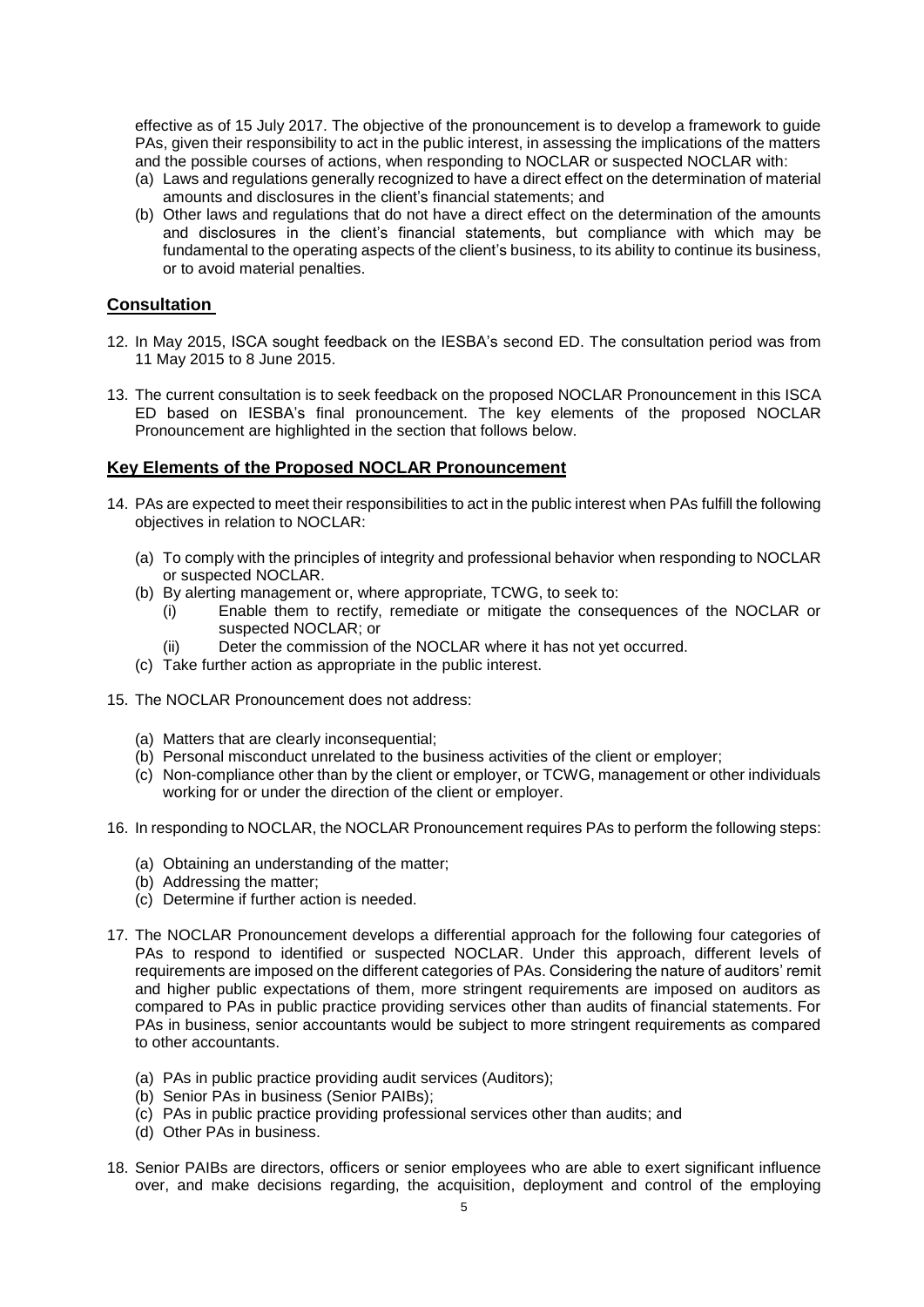organization's human, financial, technological, physical and intangible resources. They are expected to and have the responsibilities in setting the right tone at the top and in establishing the appropriate policies and procedures within their entities to prevent or deter NOCLAR.

#### Obtaining an understanding of the matter

- 19. Upon becoming aware of identified or suspected NOCLAR, PAs are required to understand the matter and comply with the applicable laws and regulations, including requirements regarding reporting to an appropriate authority and prohibitions on alerting the relevant party. Depending on the nature and significance of the matter, they may consult on a confidential basis with others within the employing organization or a professional body, or with legal counsel.
- 20. Senior PAIBs are required to obtain an understanding of the potential consequences of the NOCLAR matter to the employing organizations and its stakeholders with their greater responsibilities within their organizations.
- 21. PAs shall raise the identified or suspected NOCLAR with the appropriate level of management and, where applicable, those charged with governance (TCWG) and this would allow them to clarify and substantiate their understanding of the matter, including the nature of the NOCLAR and the circumstances in which it has occurred, or might occur.

#### Addressing the matter

- 22. PAs in business are required to first inform their immediate superior on the NOCLAR and proceed to discuss with the next higher level of authority within the employing organization if their immediate superiors appear to be involved in the matter to address it.
- 23. In discussing the NOCLAR matter with the management or TCWG, auditors and senior PAIBs shall advise them to address the consequences, deter the commission of non-compliance where it has not yet occurred or disclose the matter to an appropriate authority where required by law or regulation or where considered necessary in the public interest. Senior PAIBs are also required to reduce the risk of re-occurrence of NOCLAR and determine whether there is a need to disclose such matter to the external auditor pursuant to their obligations to furnish all the necessary information for the audit.
- 24. Auditors and senior PAIBs are required to comply with all applicable legal or regulatory requirements when addressing the matter. In addition, auditors are required to comply with applicable requirements under auditing standards. In the context of group audit, unless prohibited by law or regulation, auditors shall communicate the matter appropriately to the group engagement partner and vice versa.
- 25. PAs in public practice providing professional services other than audits to an audit client (or a component thereof) of the firm, unless prohibited by the law, shall communicate the NOCLAR matter within the firm. Otherwise, the communication shall be made directly to the audit engagement partner. The same requirements apply when professional services other than audits is provided to an audit client or component of an audit client of a network firm. If the client is not an audit client, they shall consider informing the NOCLAR to the client's external auditor.

#### Determine if further action is needed

- 26. Auditors and senior PAIBs are required to assess the appropriateness of the response of management, if any, and TCWG in determining if further action is needed in the public interest. They are also required to apply third party test to conclude that they have acted appropriately in the public interest. PAs in public practice providing professional services other than audits are also required to consider if further action is needed in the public interest.
- 27. Some factors to be considered when determining whether the need for further action, and nature and extent of it will include factors such as legal and regulatory framework, urgency and pervasiveness of the matter, involvement and integrity of management or TCWG, likelihood of recurrence for NOCLAR, credible evidence of actual or potential substantial harm to entity or stakeholders.
- 28. Further actions by PAs in public practice and senior PAIBs may include disclosing the matter to an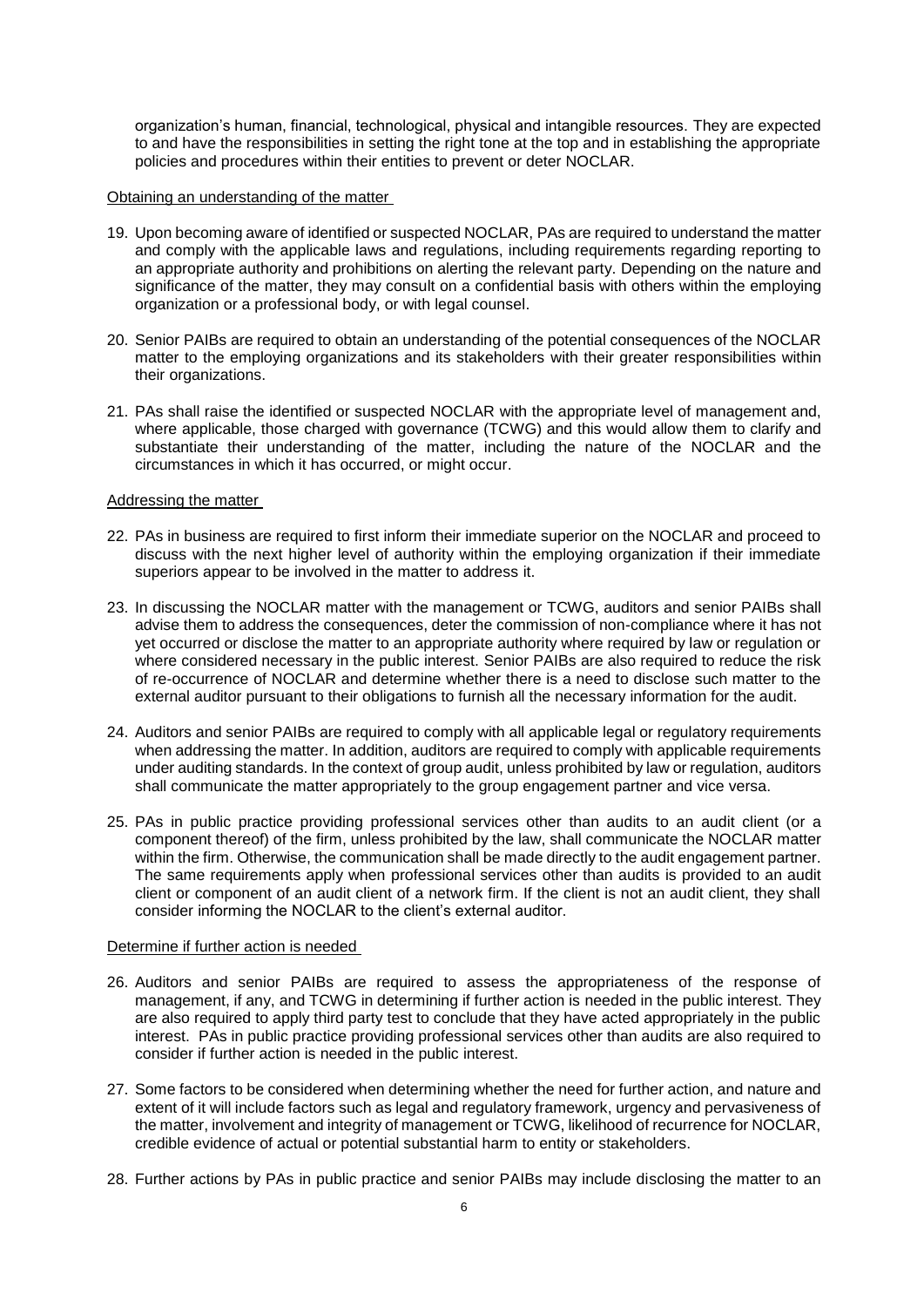appropriate authority even when there is no legal or regulatory requirement to report, withdraw from the engagement and the professional relationship and resigning from the employing organization. However, withdrawal from the engagement or the professional relationship or resigning from the employing organization is not a substitute for taking other appropriate actions. If the auditor withdraws from the engagement, he or she is required to inform the proposed successor auditor of the NOCLAR matter without the need to obtain client consent. The auditor shall do so unless prohibited by law or regulation. The proposed auditor is required to obtain information about the circumstances of the change of appointment by other means if he is unable to communicate with the predecessor auditor.

- 29. If the reporting of the NOCLAR to an appropriate authority is an appropriate course of action, it would not be considered as a breach of the duty of confidentiality under Section 140 of EP 100. The determination to make such disclosure would depend on, in particular, the nature and extent of the actual or potential harm to stakeholders. Some other factors to be considered when making such disclosure also include whether there is an appropriate authority to intake and follow up on the information, the availability of legal protection and the existence of actual or potential threats to the physical safety of the PA or others. The PA shall act in good faith and exercise caution when making such disclosure.
- 30. The NOCLAR Pronouncement permits PAs to immediately disclose the matter to an appropriate authority only where, in their professional judgement, the matter would constitute an imminent breach of a law or regulation that causes substantial harm to stakeholders without immediate disclosure to the authority.

#### **Documentation**

- 31. If the NOCLAR matter falls within the scope of the NOCLAR Pronouncement, auditors are required to document the following:
	- (a) How management or TCWG have responded to the matter;
	- (b) The courses of action considered, the judgements made, and the decisions taken, having regard to the reasonable and informed third party perspective;
	- (c) How responsibility to act in public interest has been met.

The other categories of PAs are encouraged to practise the same documentation requirements in relation to NOCLAR matter.

## **Effective Date**

32. The proposed NOCLAR Pronouncement in this ISCA ED is effective as of January 1, 2020.

### **Useful Resource**

- 33. The Staff of IESBA has issued the Staff Questions and Answers Responding to NOCLAR (Staff Q&A on NOCLAR) for PAs in public practice and PAs in business, which are designed to highlight, illustrate or explain aspects of the NOCLAR-related provisions in the IESBA Code.
- 34. While both Staff Q&A on NOCLAR for PAs in public practice and PAs in business do not constitute an authoritative or official pronouncement of IESBA and are not meant to be an exhaustive list of questions and answers, they provide useful guidance to assist the PAs in their application.
- 35. The Staff Q&A on NOCLAR may be downloaded from the IESBA website using this *[link](https://www.ifac.org/publications-resources/iesba-staff-questions-and-answers-responding-non-compliance-laws-regulations)*.
- 36. The Staff of ISCA has included Appendix 1 Frequently Asked Questions in this ED to illustrate or explain certain aspects of the adoption of IESBA's NOCLAR Pronouncement in Singapore.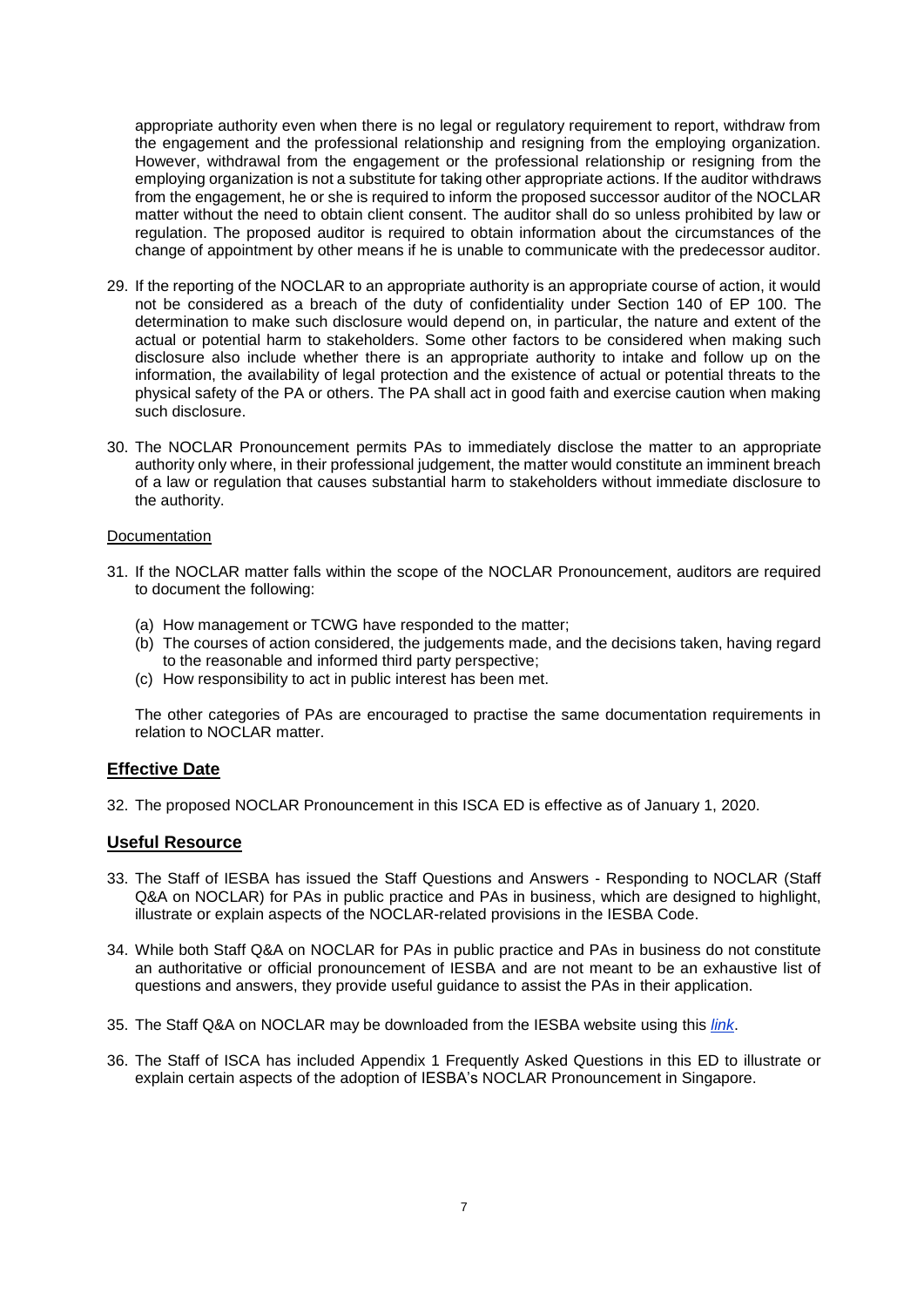## **Proposed Changes to EP 100**

## **SECTION 225**

## **Responding to Non-Compliance with Laws and Regulations**

## **Purpose**

- 225.1 A professional accountant in public practice may encounter or be made aware of noncompliance or suspected non-compliance with laws and regulations in the course of providing a professional service to a client. The purpose of this section is to set out the professional accountant's responsibilities when encountering such non-compliance or suspected noncompliance, and guide the professional accountant in assessing the implications of the matter and the possible courses of action when responding to it. This section applies regardless of the nature of the client, including whether or not it is a public interest entity.
- 225.2 Non-compliance with laws and regulations ("non-compliance") comprises acts of omission or commission, intentional or unintentional, committed by a client, or by those charged with governance, by management or by other individuals working for or under the direction of a client which are contrary to the prevailing laws or regulations.
- 225.3 In some jurisdictions, there are legal or regulatory provisions governing how professional accountants should address non-compliance or suspected non-compliance which may differ from or go beyond this section. When encountering such non-compliance or suspected noncompliance, the professional accountant has a responsibility to obtain an understanding of those provisions and comply with them, including any requirement to report the matter to an appropriate authority and any prohibition on alerting the client prior to making any disclosure, for example, pursuant to anti-money laundering legislation.
- 225.4 A distinguishing mark of the accountancy profession is its acceptance of the responsibility to act in the public interest. When responding to non-compliance or suspected non-compliance, the objectives of the professional accountant are:
	- (a) To comply with the fundamental principles of integrity and professional behavior;
	- (b) By alerting management or, where appropriate, those charged with governance of the client, to seek to:
		- (i) Enable them to rectify, remediate or mitigate the consequences of the identified or suspected non-compliance; or
		- (ii) Deter the commission of the non-compliance where it has not yet occurred; and
	- (c) To take such further action as appropriate in the public interest.

## **Scope**

- 225.5 This section sets out the approach to be taken by a professional accountant who encounters or is made aware of non-compliance or suspected non-compliance with:
	- (a) Laws and regulations generally recognized to have a direct effect on the determination of material amounts and disclosures in the client's financial statements; and
	- (b) Other laws and regulations that do not have a direct effect on the determination of the amounts and disclosures in the client's financial statements, but compliance with which may be fundamental to the operating aspects of the client's business, to its ability to continue its business, or to avoid material penalties.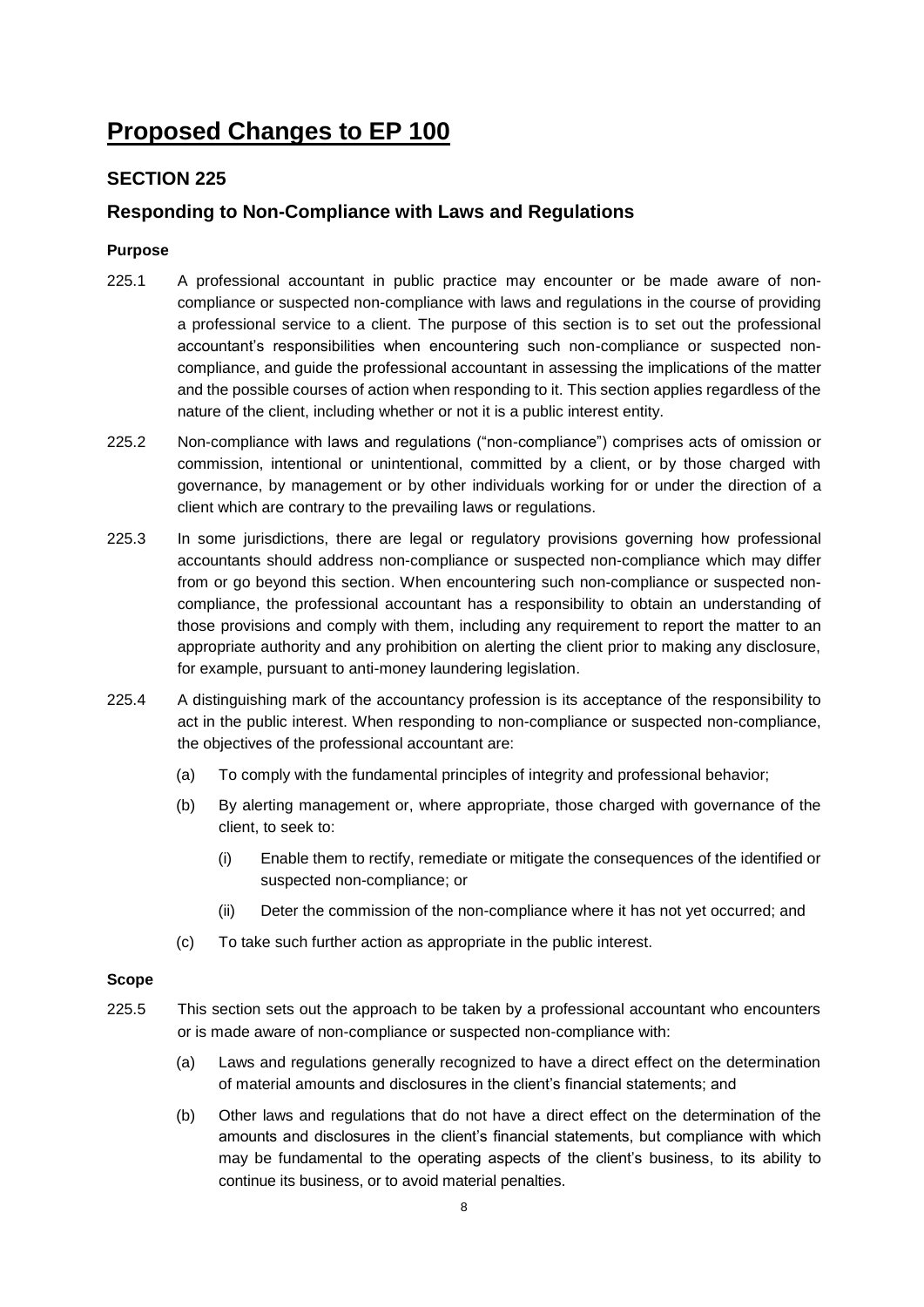- 225.6 Examples of laws and regulations which this section addresses include those that deal with:
	- Fraud, corruption and bribery.
	- Money laundering, terrorist financing and proceeds of crime.
	- Securities markets and trading.
	- Banking and other financial products and services.
	- Data protection.
	- Tax and pension liabilities and payments.
	- Environmental protection.
	- Public health and safety.
- 225.7 Non-compliance may result in fines, litigation or other consequences for the client that may have a material effect on its financial statements. Importantly, such non-compliance may have wider public interest implications in terms of potentially substantial harm to investors, creditors, employees or the general public. For the purposes of this section, an act that causes substantial harm is one that results in serious adverse consequences to any of these parties in financial or non-financial terms. Examples include the perpetration of a fraud resulting in significant financial losses to investors, and breaches of environmental laws and regulations endangering the health or safety of employees or the public.
- 225.8 A professional accountant who encounters or is made aware of matters that are clearly inconsequential, judged by their nature and their impact, financial or otherwise, on the client, its stakeholders and the general public, is not required to comply with this section with respect to such matters.
- 225.9 This section does not address:
	- (a) Personal misconduct unrelated to the business activities of the client; and
	- (b) Non-compliance other than by the client or those charged with governance, management or other individuals working for or under the direction of the client. This includes, for example, circumstances where a professional accountant has been engaged by a client to perform a due diligence assignment on a third party entity and the identified or suspected non-compliance has been committed by that third party.

The professional accountant may nevertheless find the guidance in this section helpful in considering how to respond in these situations.

#### **Responsibilities of the Client's Management and Those Charged with Governance**

225.10 It is the responsibility of the client's management, with the oversight of those charged with governance, to ensure that the client's business activities are conducted in accordance with laws and regulations. It is also the responsibility of management and those charged with governance to identify and address any non-compliance by the client, by an individual charged with governance of the entity, by a member of management, or by other individuals working for or under the direction of the client.

#### **Responsibilities of Professional Accountants in Public Practice**

225.11 Where a professional accountant becomes aware of a matter to which this section applies, the steps that the professional accountant takes to comply with this section shall be taken on a timely basis, having regard to the professional accountant's understanding of the nature of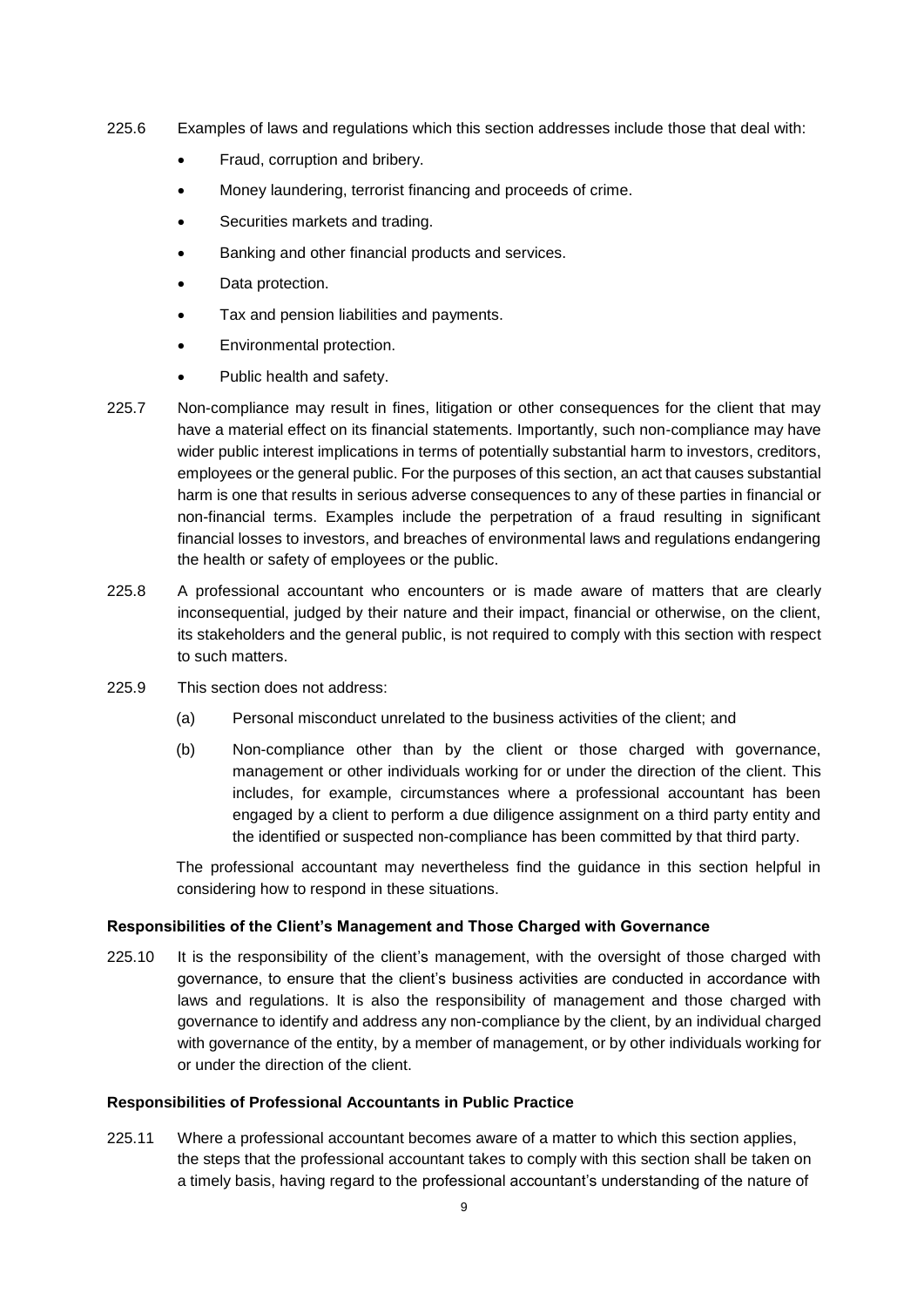the matter and the potential harm to the interests of the entity, investors, creditors, employees or the general public.

#### **Audits of Financial Statements**

#### *Obtaining an Understanding of the Matter*

- 225.12 If a professional accountant engaged to perform an audit of financial statements becomes aware of information concerning an instance of non-compliance or suspected non-compliance, whether in the course of performing the engagement or through information provided by other parties, the professional accountant shall obtain an understanding of the matter, including the nature of the act and the circumstances in which it has occurred or may occur.
- 225.13 The professional accountant is expected to apply knowledge, professional judgment and expertise, but is not expected to have a level of knowledge of laws and regulations that is greater than that which is required to undertake the engagement. Whether an act constitutes non-compliance is ultimately a matter to be determined by a court or other appropriate adjudicative body. Depending on the nature and significance of the matter, the professional accountant may consult on a confidential basis with others within the firm, a network firm or a professional body, or with legal counsel.
- 225.14 If the professional accountant identifies or suspects that non-compliance has occurred or may occur, the professional accountant shall discuss the matter with the appropriate level of management and, where appropriate, those charged with governance.
- 225.15 Such discussion serves to clarify the professional accountant's understanding of the facts and circumstances relevant to the matter and its potential consequences. The discussion also may prompt management or those charged with governance to investigate the matter.
- 225.16 The appropriate level of management with whom to discuss the matter is a question of professional judgment. Relevant factors to consider include:
	- The nature and circumstances of the matter.
	- The individuals actually or potentially involved.
	- The likelihood of collusion.
	- The potential consequences of the matter.
	- Whether that level of management is able to investigate the matter and take appropriate action.
- 225.17 The appropriate level of management is generally at least one level above the person or persons involved or potentially involved in the matter. If the professional accountant believes that management is involved in the non-compliance or suspected non-compliance, the professional accountant shall discuss the matter with those charged with governance. The professional accountant may also consider discussing the matter with internal auditors, where applicable. In the context of a group, the appropriate level may be management at an entity that controls the client.

#### *Addressing the Matter*

- 225.18 In discussing the non-compliance or suspected non-compliance with management and, where appropriate, those charged with governance, the professional accountant shall advise them to take appropriate and timely actions, if they have not already done so, to:
	- (a) Rectify, remediate or mitigate the consequences of the non-compliance;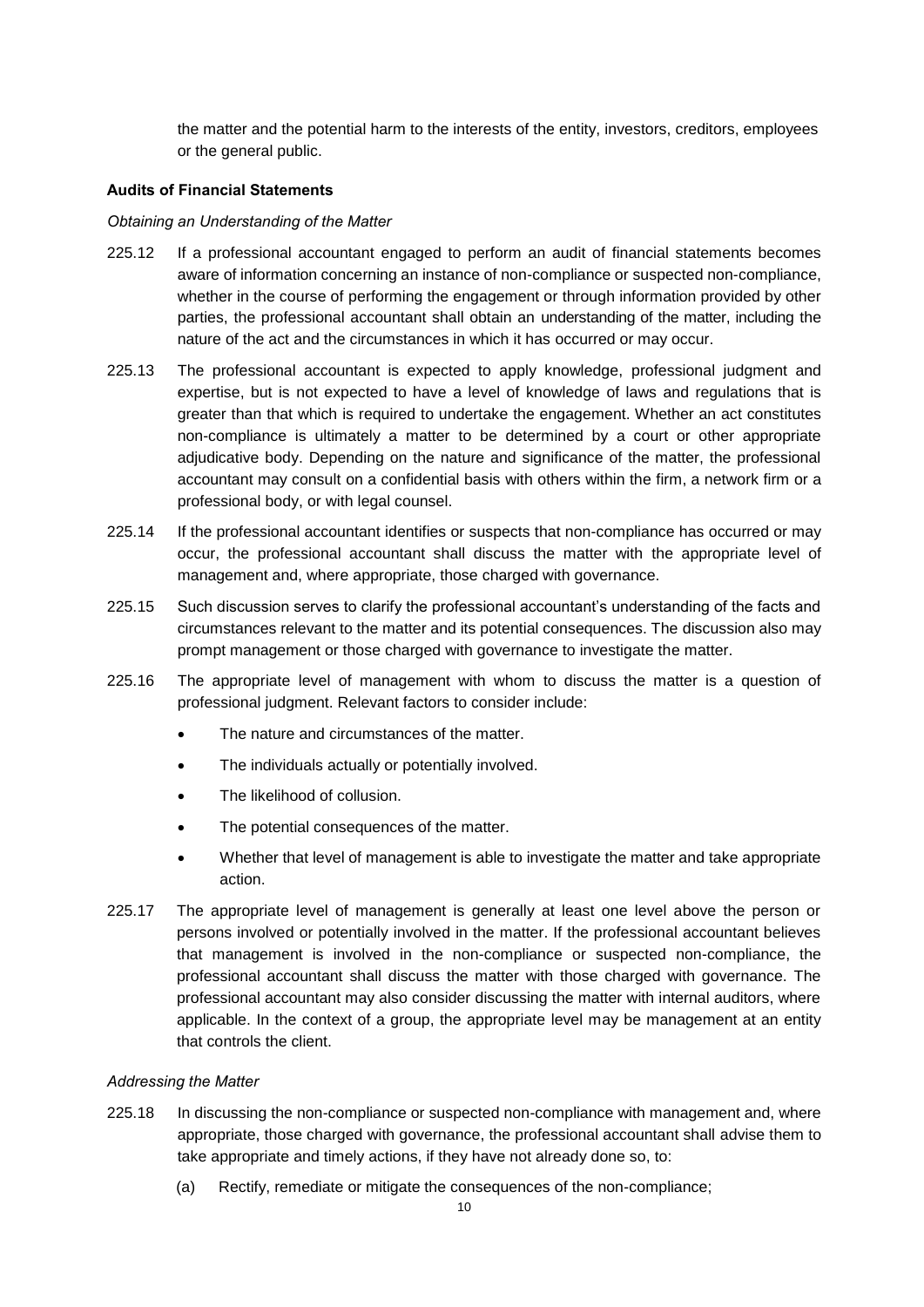- (b) Deter the commission of the non-compliance where it has not yet occurred; or
- (c) Disclose the matter to an appropriate authority where required by law or regulation or where considered necessary in the public interest.
- 225.19 The professional accountant shall consider whether the client's management and those charged with governance understand their legal or regulatory responsibilities with respect to the non-compliance or suspected non-compliance. If not, the professional accountant may suggest appropriate sources of information or recommend that they obtain legal advice.
- 225.20 The professional accountant shall comply with applicable:
	- (a) Laws and regulations, including legal or regulatory provisions governing the reporting of non-compliance or suspected non-compliance to an appropriate authority. In this regard, some laws and regulations may stipulate a period within which reports are to be made; and
	- (b) Requirements under auditing standards, including those relating to:
		- Identifying and responding to non-compliance, including fraud.
		- Communicating with those charged with governance.
		- Considering the implications of the non-compliance or suspected non-compliance for the auditor's report.

Communication with Respect to Groups

- 225.21 A professional accountant may:
	- (a) For purposes of an audit of group financial statements, be requested by the group engagement team to perform work on financial information related to a component of the group; or
	- (b) Be engaged to perform an audit of a component's financial statements for purposes other than the group audit, for example, a statutory audit.

Where the professional accountant becomes aware of non-compliance or suspected noncompliance in relation to the component in either situation, the professional accountant shall, in addition to responding to the matter in accordance with the provisions of this section, communicate it to the group engagement partner unless prohibited from doing so by law or regulation. This is to enable the group engagement partner to be informed about the matter and to determine, in the context of the group audit, whether and, if so, how it should be addressed in accordance with the provisions in this section.

- 225.22 Where the group engagement partner becomes aware of non-compliance or suspected noncompliance in the course of an audit of group financial statements, including as a result of being informed of such a matter in accordance with paragraph 225.21, the group engagement partner shall, in addition to responding to the matter in the context of the group audit in accordance with the provisions of this section, consider whether the matter may be relevant to one or more components:
	- (a) Whose financial information is subject to work for purposes of the audit of the group financial statements; or
	- (b) Whose financial statements are subject to audit for purposes other than the group audit, for example, a statutory audit.

If so, the group engagement partner shall take steps to have the non-compliance or suspected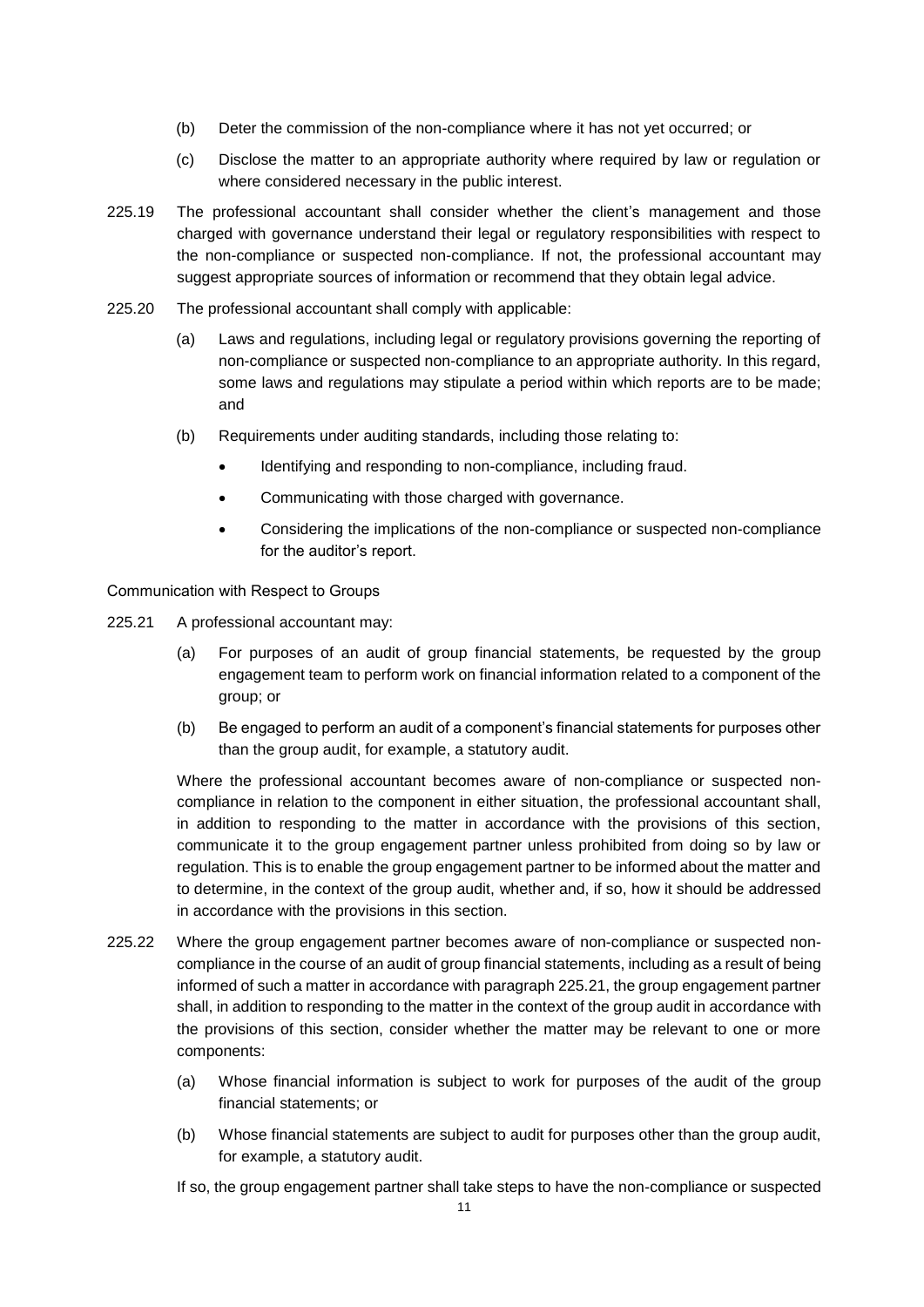non-compliance communicated to those performing work at components where the matter may be relevant, unless prohibited from doing so by law or regulation. If necessary in relation to subparagraph (b), appropriate inquiries shall be made (either of management or from publicly available information) as to whether the relevant component(s) is subject to audit and, if so, to ascertain to the extent practicable the identity of the auditor. The communication is to enable those responsible for work at such components to be informed about the matter and to determine whether and, if so, how it should be addressed in accordance with the provisions in this section.

### *Determining Whether Further Action Is Needed*

- 225.23 The professional accountant shall assess the appropriateness of the response of management and, where applicable, those charged with governance.
- 225.24 Relevant factors to consider in assessing the appropriateness of the response of management and, where applicable, those charged with governance include whether:
	- The response is timely.
	- The non-compliance or suspected non-compliance has been adequately investigated.
	- Action has been, or is being, taken to rectify, remediate or mitigate the consequences of any non-compliance.
	- Action has been, or is being, taken to deter the commission of any non-compliance where it has not yet occurred.
	- Appropriate steps have been, or are being, taken to reduce the risk of re-occurrence, for example, additional controls or training.
	- The non-compliance or suspected non-compliance has been disclosed to an appropriate authority where appropriate and, if so, whether the disclosure appears adequate.
- 225.25 In light of the response of management and, where applicable, those charged with governance, the professional accountant shall determine if further action is needed in the public interest.
- 225.26 The determination of whether further action is needed, and the nature and extent of it, will depend on various factors, including:
	- The legal and regulatory framework.
	- The urgency of the matter.
	- The pervasiveness of the matter throughout the client.
	- Whether the professional accountant continues to have confidence in the integrity of management and, where applicable, those charged with governance.
	- Whether the non-compliance or suspected non-compliance is likely to recur.
	- Whether there is credible evidence of actual or potential substantial harm to the interests of the entity, investors, creditors, employees or the general public.
- 225.27 Examples of circumstances that may cause the professional accountant no longer to have confidence in the integrity of management and, where applicable, those charged with governance include situations where:
	- The professional accountant suspects or has evidence of their involvement or intended involvement in any non-compliance.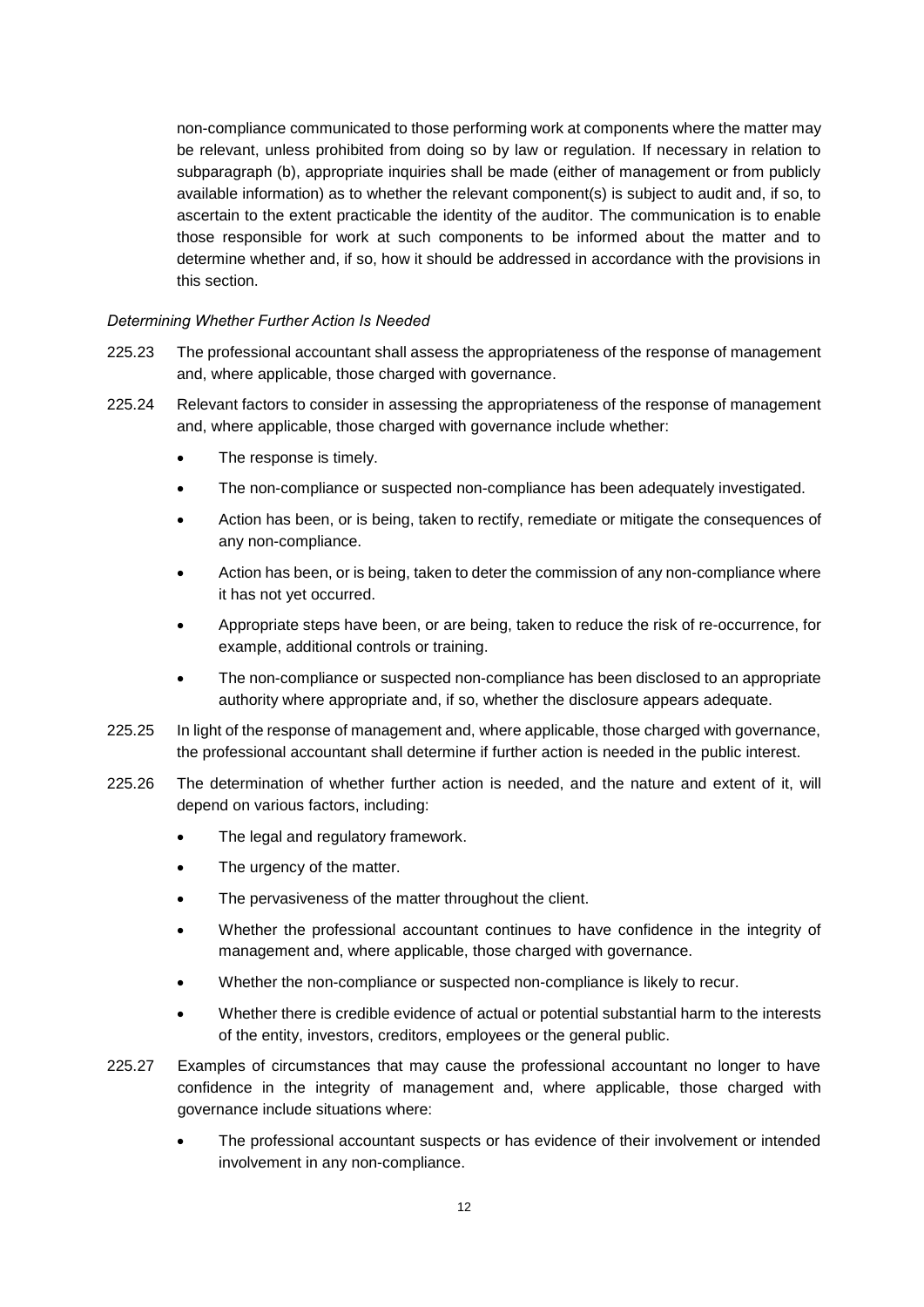- The professional accountant is aware that they have knowledge of such non-compliance and, contrary to legal or regulatory requirements, have not reported, or authorized the reporting of, the matter to an appropriate authority within a reasonable period.
- 225.28 In determining the need for, and nature and extent of, further action, the professional accountant shall exercise professional judgment and take into account whether a reasonable and informed third party, weighing all the specific facts and circumstances available to the professional accountant at the time, would be likely to conclude that the professional accountant has acted appropriately in the public interest.
- 225.29 Further action by the professional accountant may include:
	- Disclosing the matter to an appropriate authority even when there is no legal or regulatory requirement to do so.
	- Withdrawing from the engagement and the professional relationship where permitted by law or regulation.
- 225.30 Where the professional accountant determines that withdrawing from the engagement and the professional relationship would be appropriate, doing so would not be a substitute for taking other actions that may be needed to achieve the professional accountant's objectives under this section. In some jurisdictions, however, there may be limitations as to the further actions available to the professional accountant and withdrawal may be the only available course of action.
- 225.31 Where the professional accountant has withdrawn from the professional relationship pursuant to paragraphs 225.25 and 225.29, the professional accountant shall, on request by the proposed successor accountant, provide all such facts and other information concerning the identified or suspected non-compliance that, in the predecessor accountant's opinion, the proposed successor accountant needs to be aware of before deciding whether to accept the audit appointment. The predecessor accountant shall do so despite paragraph 210.14, unless prohibited by law or regulation. If the proposed successor accountant is unable to communicate with the predecessor accountant, the proposed successor accountant shall take reasonable steps to obtain information about the circumstances of the change of appointment by other means, such as through inquiries of third parties or background investigations of management or those charged with governance.
- 225.32 As consideration of the matter may involve complex analysis and judgments, the professional accountant may consider consulting internally, obtaining legal advice to understand the professional accountant's options and the professional or legal implications of taking any particular course of action, or consulting on a confidential basis with a regulator or professional body.

Determining Whether to Disclose the Matter to an Appropriate Authority

- 225.33 Disclosure of the matter to an appropriate authority would be precluded if doing so would be contrary to law or regulation. Otherwise, the purpose of making disclosure is to enable an appropriate authority to cause the matter to be investigated and action to be taken in the public interest.
- 225.34 The determination of whether to make such a disclosure depends in particular on the nature and extent of the actual or potential harm that is or may be caused by the matter to investors, creditors, employees or the general public. For example, the professional accountant may determine that disclosure of the matter to an appropriate authority is an appropriate course of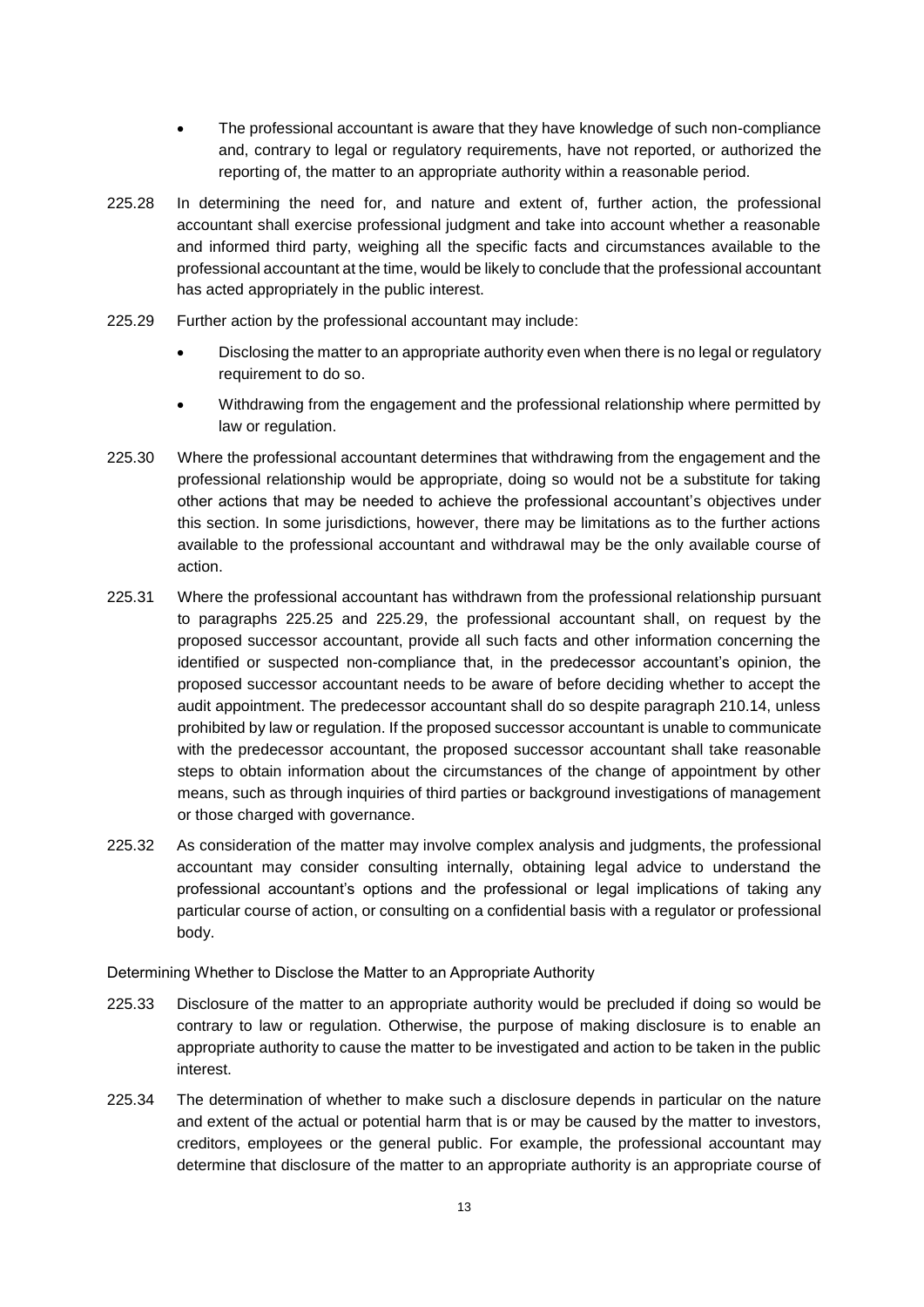action if:

- The entity is engaged in bribery (for example, of local or foreign government officials for purposes of securing large contracts).
- The entity is regulated and the matter is of such significance as to threaten its license to operate.
- The entity is listed on a securities exchange and the matter could result in adverse consequences to the fair and orderly market in the entity's securities or pose a systemic risk to the financial markets.
- Products that are harmful to public health or safety would likely be sold by the entity.
- The entity is promoting a scheme to its clients to assist them in evading taxes.

The determination of whether to make such a disclosure will also depend on external factors such as:

- Whether there is an appropriate authority that is able to receive the information, and cause the matter to be investigated and action to be taken. The appropriate authority will depend on the nature of the matter, for example, a securities regulator in the case of fraudulent financial reporting or an environmental protection agency in the case of a breach of environmental laws and regulations.
- Whether there exists robust and credible protection from civil, criminal or professional liability or retaliation afforded by legislation or regulation, such as under whistle-blowing legislation or regulation.
- Whether there are actual or potential threats to the physical safety of the professional accountant or other individuals.
- 225.35 If the professional accountant determines that disclosure of the non-compliance or suspected non-compliance to an appropriate authority is an appropriate course of action in the circumstances, this will not be considered a breach of the duty of confidentiality under Section 140 of this Code. When making such disclosure, the professional accountant shall act in good faith and exercise caution when making statements and assertions. The professional accountant shall also consider whether it is appropriate to inform the client of the professional accountant's intentions before disclosing the matter.
- 225.36 In exceptional circumstances, the professional accountant may become aware of actual or intended conduct that the professional accountant has reason to believe would constitute an imminent breach of a law or regulation that would cause substantial harm to investors, creditors, employees or the general public. Having considered whether it would be appropriate to discuss the matter with management or those charged with governance of the entity, the professional accountant shall exercise professional judgment and may immediately disclose the matter to an appropriate authority in order to prevent or mitigate the consequences of such imminent breach of law or regulation. Such disclosure will not be considered a breach of the duty of confidentiality under Section 140 of this Code.

## *Documentation*

225.37 In relation to an identified or suspected act of non-compliance that falls within the scope of this section, the professional accountant shall, in addition to complying with the documentation requirements under applicable auditing standards, document: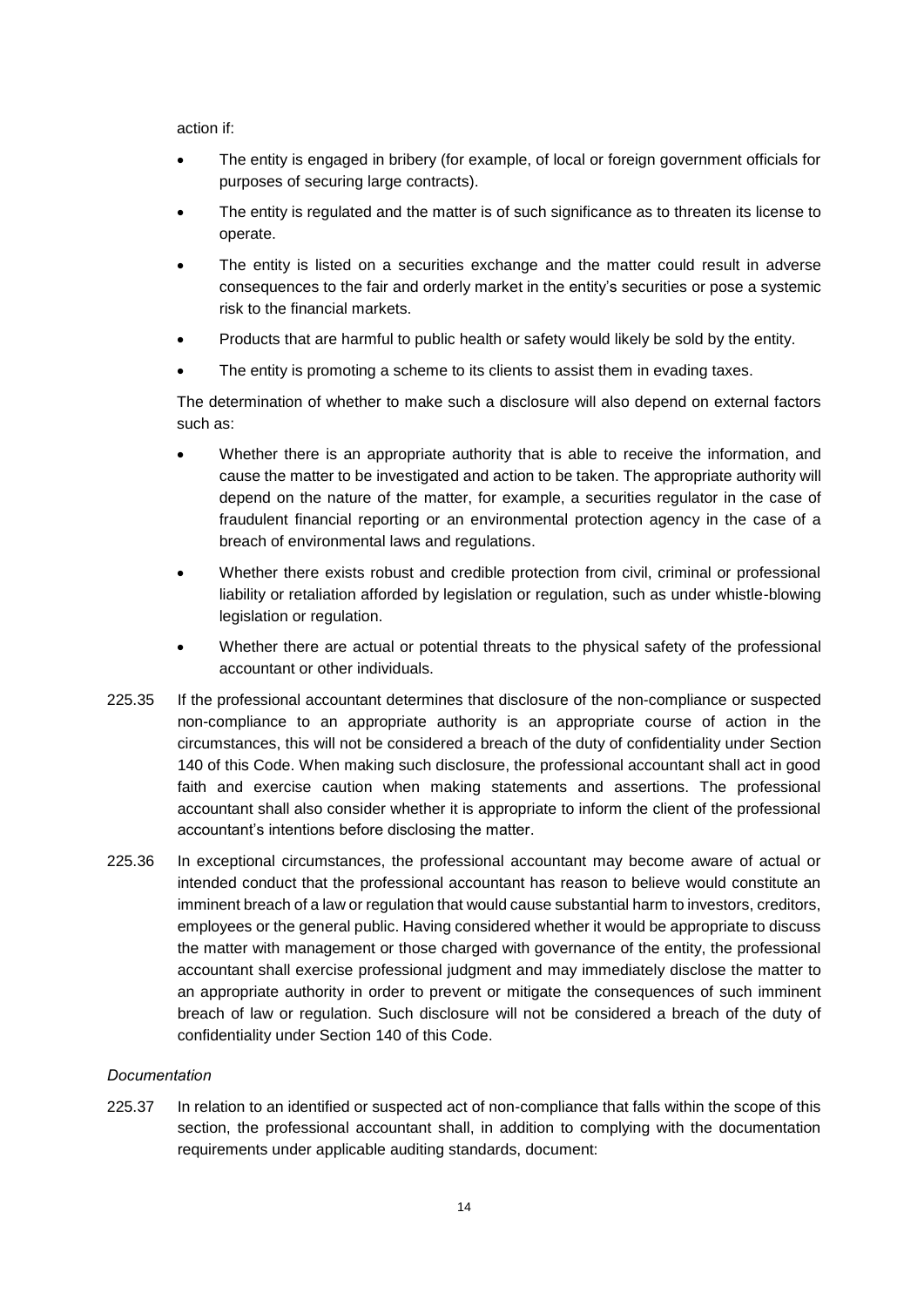- How management and, where applicable, those charged with governance have responded to the matter.
- The courses of action the professional accountant considered, the judgments made and the decisions that were taken, having regard to the reasonable and informed third party perspective.
- How the professional accountant is satisfied that the professional accountant has fulfilled the responsibility set out in paragraph 225.25.
- 225.38 *International Standards on Auditing* (ISAs), for example, require a professional accountant performing an audit of financial statements to:
	- Prepare documentation sufficient to enable an understanding of significant matters arising during the audit, the conclusions reached, and significant professional judgments made in reaching those conclusions;
	- Document discussions of significant matters with management, those charged with governance, and others, including the nature of the significant matters discussed and when and with whom the discussions took place; and
	- Document identified or suspected non-compliance, and the results of discussion with management and, where applicable, those charged with governance and other parties outside the entity.

## **Professional Services Other than Audits of Financial Statements**

## *Obtaining an Understanding of the Matter and Addressing It with Management and Those Charged with Governance*

- 225.39 If a professional accountant engaged to provide a professional service other than an audit of financial statements becomes aware of information concerning an instance of non-compliance or suspected non-compliance, the professional accountant shall seek to obtain an understanding of the matter, including the nature of the act and the circumstances in which it has occurred or may be about to occur.
- 225.40 The professional accountant is expected to apply knowledge, professional judgment and expertise, but is not expected to have a level of understanding of laws and regulations beyond that which is required for the professional service for which the accountant was engaged. Whether an act constitutes actual non-compliance is ultimately a matter to be determined by a court or other appropriate adjudicative body. Depending on the nature and significance of the matter, the professional accountant may consult on a confidential basis with others within the firm, a network firm or a professional body, or with legal counsel.
- 225.41 If the professional accountant identifies or suspects that non-compliance has occurred or may occur, the professional accountant shall discuss the matter with the appropriate level of management and, if the professional accountant has access to them and where appropriate, those charged with governance.
- 225.42 Such discussion serves to clarify the professional accountant's understanding of the facts and circumstances relevant to the matter and its potential consequences. The discussion also may prompt management or those charged with governance to investigate the matter.
- 225.43 The appropriate level of management with whom to discuss the matter is a question of professional judgment. Relevant factors to consider include:
	- The nature and circumstances of the matter.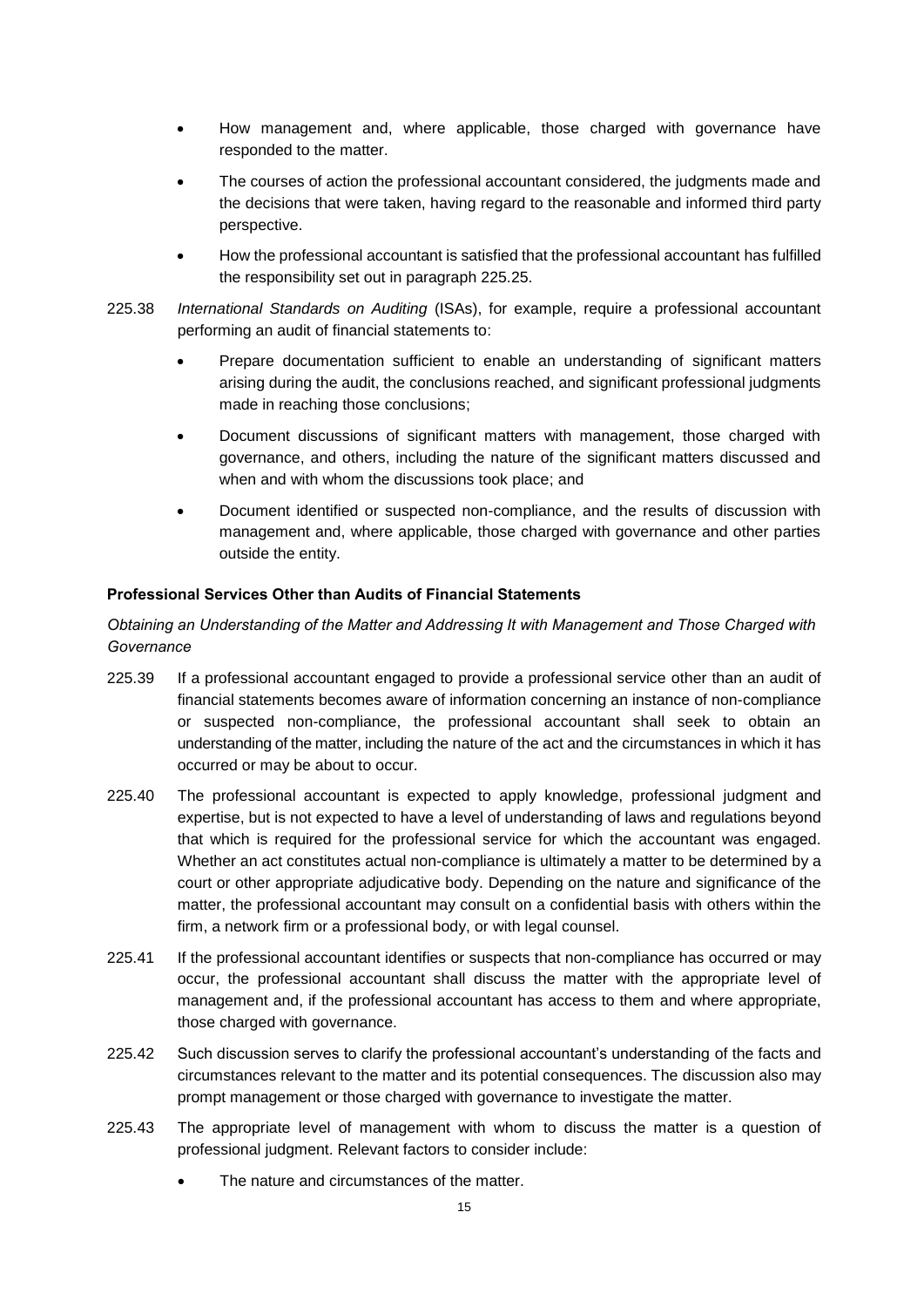- The individuals actually or potentially involved.
- The likelihood of collusion.
- The potential consequences of the matter.
- Whether that level of management is able to investigate the matter and take appropriate action.

## *Communicating the Matter to the Entity's External Auditor*

- 225.44 If the professional accountant is performing a non-audit service for an audit client of the firm, or a component of an audit client of the firm, the professional accountant shall communicate the non-compliance or suspected non-compliance within the firm, unless prohibited from doing so by law or regulation. The communication shall be made in accordance with the firm's protocols or procedures or, in the absence of such protocols and procedures, directly to the audit engagement partner.
- 225.45 If the professional accountant is performing a non-audit service for an audit client of a network firm, or a component of an audit client of a network firm, the professional accountant shall consider whether to communicate the non-compliance or suspected non-compliance to the network firm. Where the communication is made, it shall be made in accordance with the network's protocols or procedures or, in the absence of such protocols and procedures, directly to the audit engagement partner.
- 225.46 If the professional accountant is performing a non-audit service for a client that is not:
	- (a) An audit client of the firm or a network firm; or
	- (b) A component of an audit client of the firm or a network firm,

the professional accountant shall consider whether to communicate the non-compliance or suspected non-compliance to the firm that is the client's external auditor, if any.

- 225.47 Factors relevant to considering the communication in accordance with paragraphs 225.45 and 225.46 include:
	- Whether doing so would be contrary to law or regulation.
	- Whether there are restrictions about disclosure imposed by a regulatory agency or prosecutor in an ongoing investigation into the non-compliance or suspected noncompliance.
	- Whether the purpose of the engagement is to investigate potential non-compliance within the entity to enable it to take appropriate action.
	- Whether management or those charged with governance have already informed the entity's external auditor about the matter.
	- The likely materiality of the matter to the audit of the client's financial statements or, where the matter relates to a component of a group, its likely materiality to the audit of the group financial statements.
- 225.48 In all cases, the communication is to enable the audit engagement partner to be informed about the non-compliance or suspected non-compliance and to determine whether and, if so, how it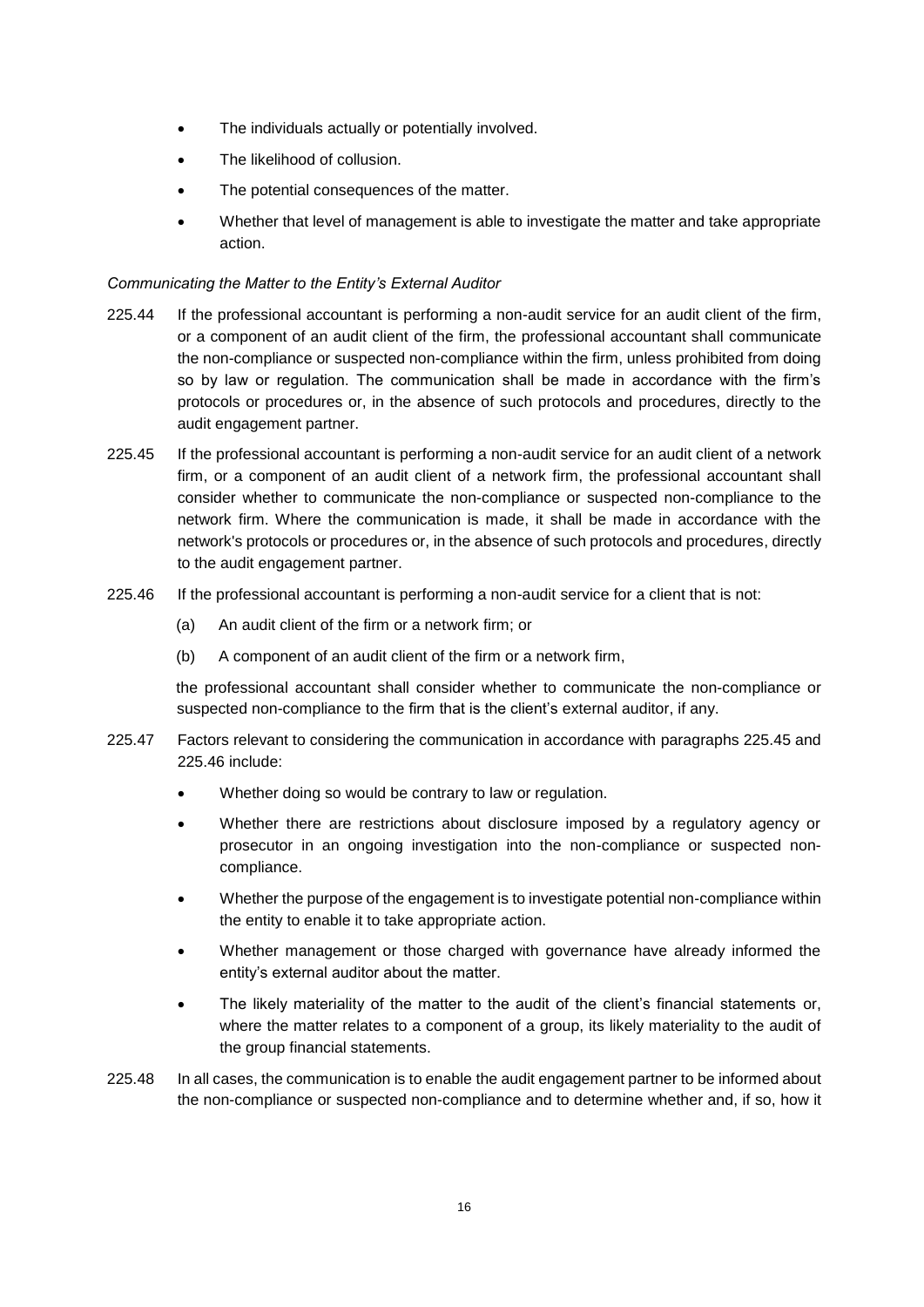should be addressed in accordance with the provisions of this section.

## *Considering Whether Further Action Is Needed*

- 225.49 The professional accountant shall also consider whether further action is needed in the public interest.
- 225.50 Whether further action is needed, and the nature and extent of it, will depend on factors such as:
	- The legal and regulatory framework.
	- The appropriateness and timeliness of the response of management and, where applicable, those charged with governance.
	- The urgency of the matter.
	- The involvement of management or those charged with governance in the matter.
	- The likelihood of substantial harm to the interests of the client, investors, creditors, employees or the general public.
- 225.51 Further action by the professional accountant may include:
	- Disclosing the matter to an appropriate authority even when there is no legal or regulatory requirement to do so.
	- Withdrawing from the engagement and the professional relationship where permitted by law or regulation.
- 225.52 In considering whether to disclose to an appropriate authority, relevant factors to take into account include:
	- Whether doing so would be contrary to law or regulation.
	- Whether there are restrictions about disclosure imposed by a regulatory agency or prosecutor in an ongoing investigation into the non-compliance or suspected noncompliance.
	- Whether the purpose of the engagement is to investigate potential non-compliance within the entity to enable it to take appropriate action.
- 225.53 If the professional accountant determines that disclosure of the non-compliance or suspected non-compliance to an appropriate authority is an appropriate course of action in the circumstances, this will not be considered a breach of the duty of confidentiality under Section 140 of this Code. When making such disclosure, the professional accountant shall act in good faith and exercise caution when making statements and assertions. The professional accountant shall also consider whether it is appropriate to inform the client of the professional accountant's intentions before disclosing the matter.
- 225.54 In exceptional circumstances, the professional accountant may become aware of actual or intended conduct that the professional accountant has reason to believe would constitute an imminent breach of a law or regulation that would cause substantial harm to investors, creditors, employees or the general public. Having considered whether it would be appropriate to discuss the matter with management or those charged with governance of the entity, the professional accountant shall exercise professional judgment and may immediately disclose the matter to an appropriate authority in order to prevent or mitigate the consequences of such imminent breach of law or regulation. Such disclosure will not be considered a breach of the duty of confidentiality under Section 140 of this Code.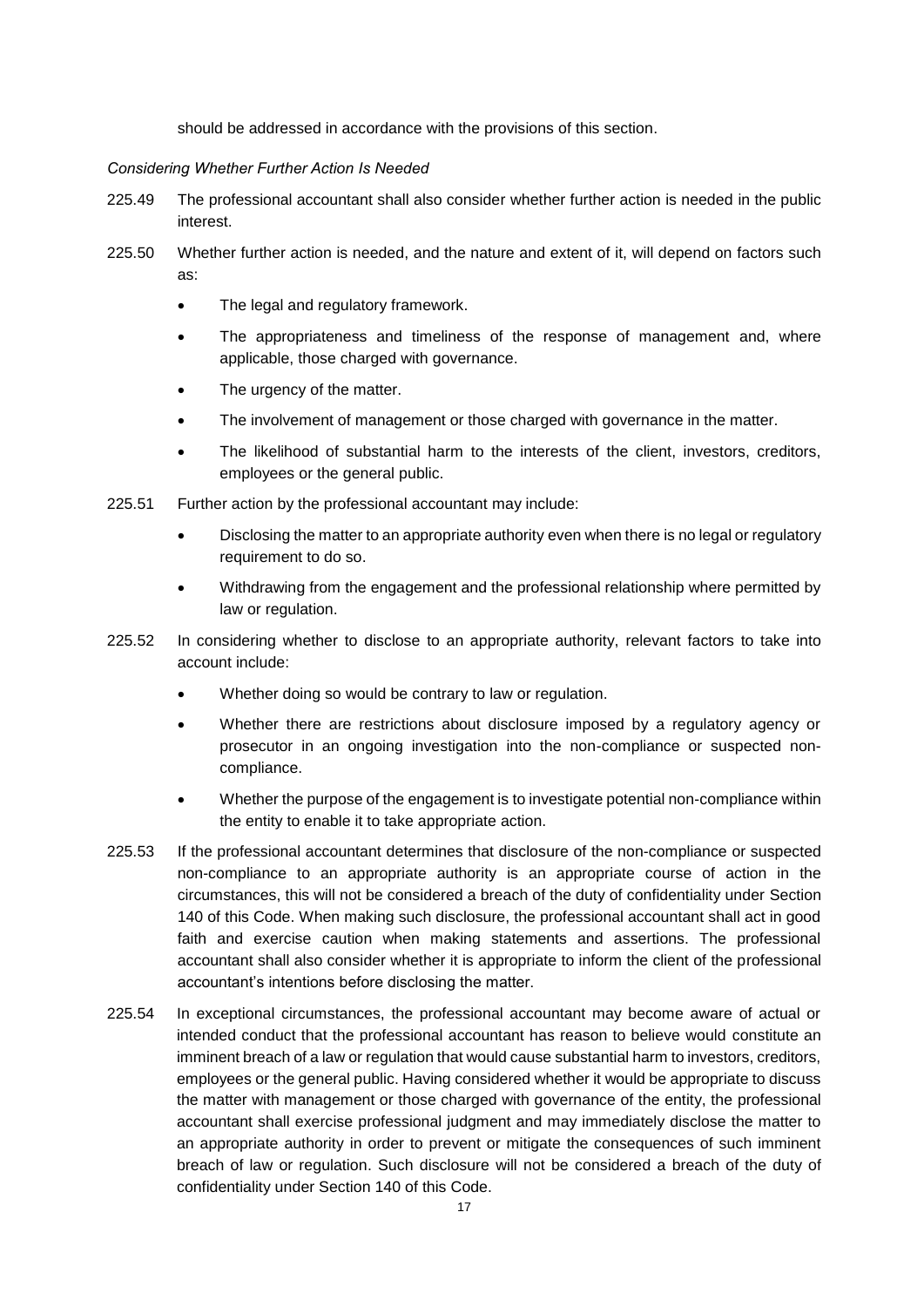225.55 The professional accountant may consider consulting internally, obtaining legal advice to understand the professional or legal implications of taking any particular course of action, or consulting on a confidential basis with a regulator or professional body.

## *Documentation*

- 225.56 In relation to an identified or suspected act of non-compliance that falls within the scope of this section, the professional accountant is encouraged to document:
	- The matter.
	- The results of discussion with management and, where applicable, those charged with governance and other parties.
	- How management and, where applicable, those charged with governance have responded to the matter.
	- The courses of action the professional accountant considered, the judgments made and the decisions that were taken.
	- How the professional accountant is satisfied that the professional accountant has fulfilled the responsibility set out in paragraph 225.49.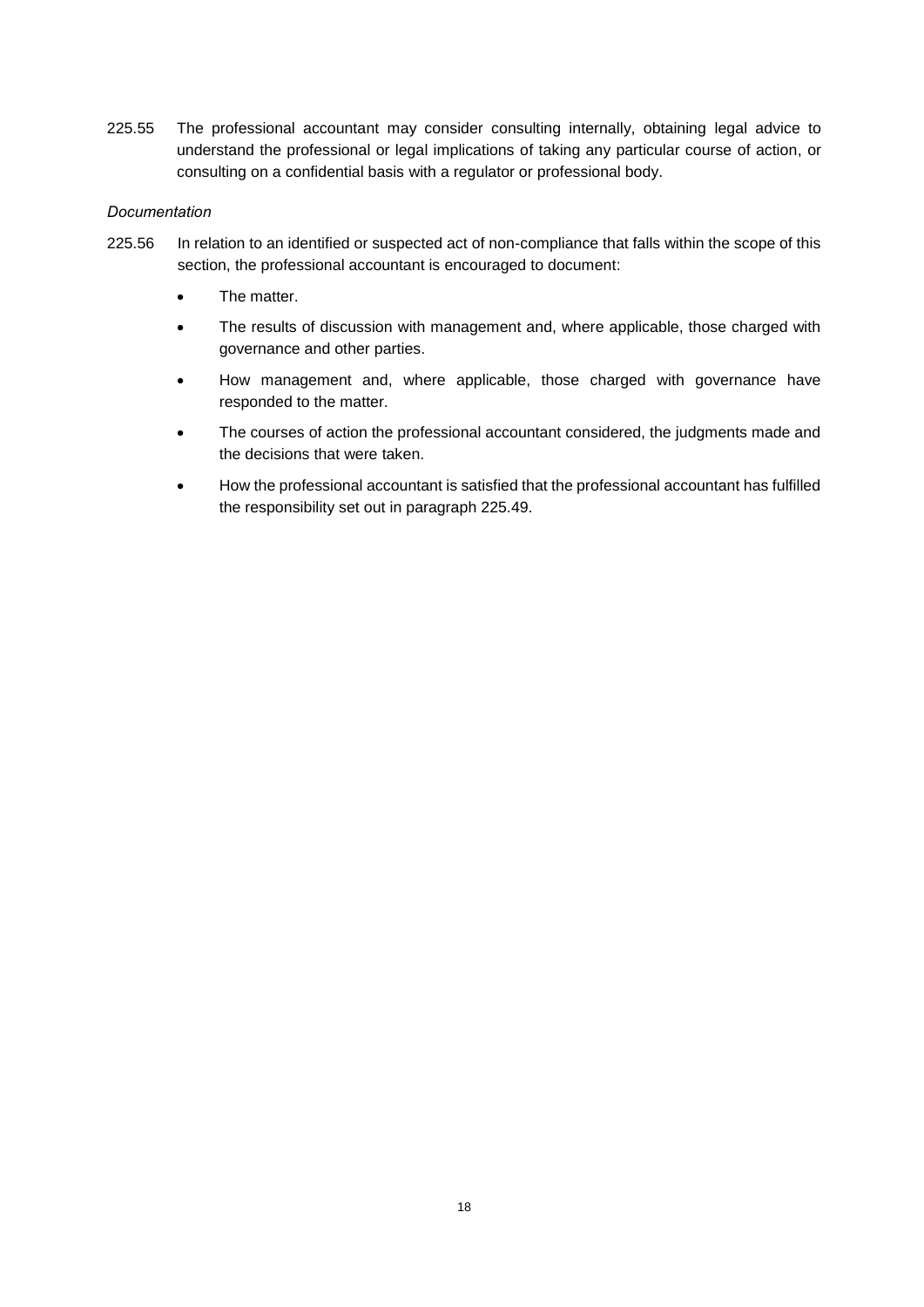## **SECTION 360**

## **Responding to Non-Compliance with Laws and Regulations**

### **Purpose**

- 360.1 A professional accountant in business may encounter or be made aware of non-compliance or suspected non-compliance with laws and regulations in the course of carrying out professional activities. The purpose of this section is to set out the professional accountant's responsibilities when encountering such non-compliance or suspected non-compliance, and guide the professional accountant in assessing the implications of the matter and the possible courses of action when responding to it. This section applies regardless of the nature of the employing organization, including whether or not it is a public interest entity.
- 360.2 Non-compliance with laws and regulations ("non-compliance") comprises acts of omission or commission, intentional or unintentional, committed by the professional accountant's employing organization or by those charged with governance, by management, or by other individuals working for or under the direction of the employing organization which are contrary to the prevailing laws or regulations.
- 360.3 In some jurisdictions, there are legal or regulatory provisions governing how professional accountants should address non-compliance or suspected non-compliance which may differ from or go beyond this section. When encountering such non-compliance or suspected noncompliance, the professional accountant has a responsibility to obtain an understanding of those provisions and comply with them, including any requirement to report the matter to an appropriate authority and any prohibition on alerting the relevant party prior to making any disclosure, for example, pursuant to anti-money laundering legislation.
- 360.4 A distinguishing mark of the accountancy profession is its acceptance of the responsibility to act in the public interest. When responding to non-compliance or suspected non-compliance, the objectives of the professional accountant are:
	- (a) To comply with the fundamental principles of integrity and professional behavior;
	- (b) By alerting management or, where appropriate, those charged with governance of the employing organization, to seek to:
		- (i) Enable them to rectify, remediate or mitigate the consequences of the identified or suspected non-compliance; or
		- (ii) Deter the commission of the non-compliance where it has not yet occurred; and
	- (c) To take such further action as appropriate in the public interest.

## **Scope**

- 360.5 This section sets out the approach to be taken by a professional accountant who encounters or is made aware of non-compliance or suspected non-compliance with:
	- (a) Laws and regulations generally recognized to have a direct effect on the determination of material amounts and disclosures in the employing organization's financial statements; and
	- (b) Other laws and regulations that do not have a direct effect on the determination of the amounts and disclosures in the employing organization's financial statements, but compliance with which may be fundamental to the operating aspects of the employing organization's business, to its ability to continue its business, or to avoid material penalties.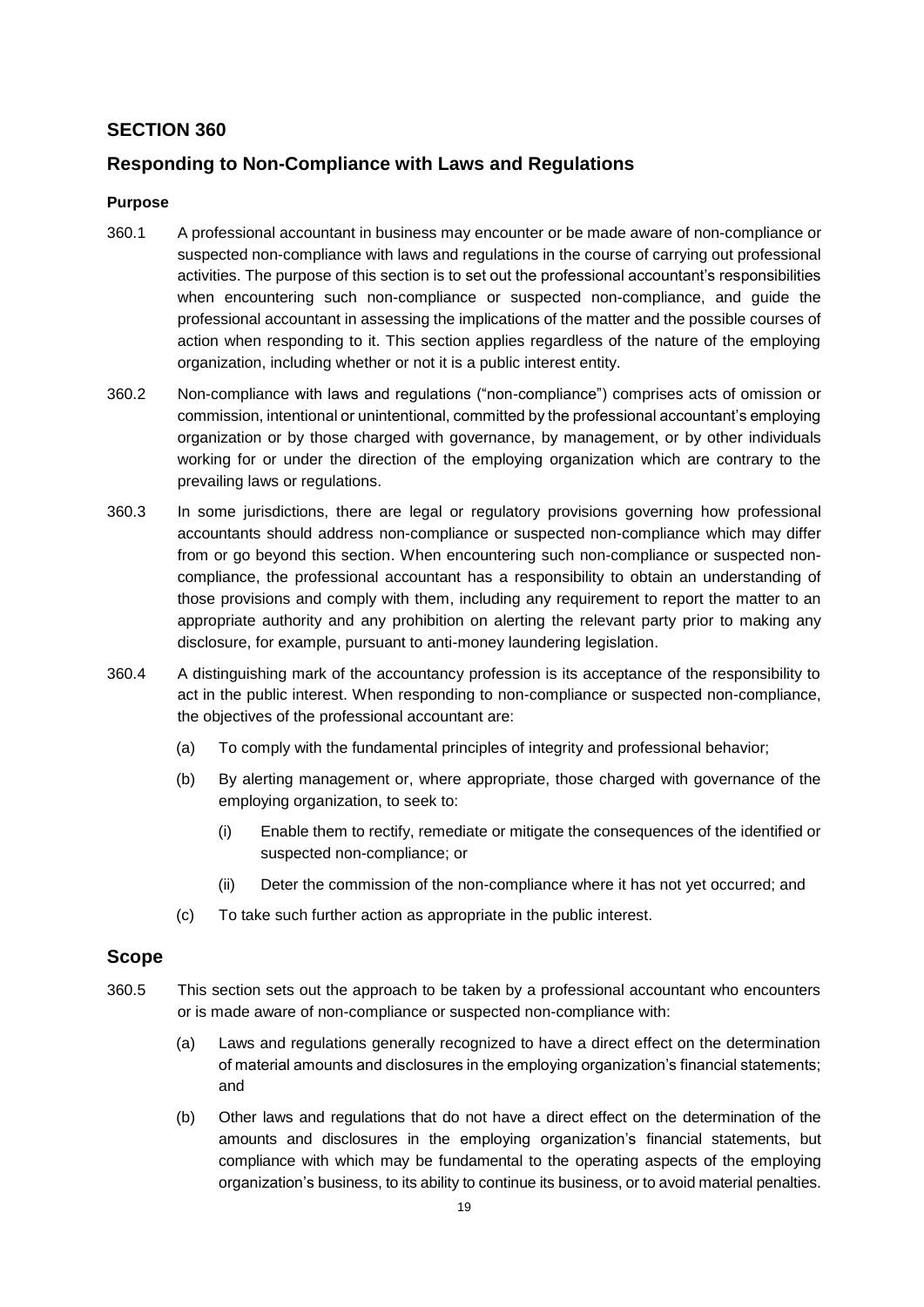- 360.6 Examples of laws and regulations which this section addresses include those that deal with:
	- Fraud, corruption and bribery.
	- Money laundering, terrorist financing and proceeds of crime.
	- Securities markets and trading.
	- Banking and other financial products and services.
	- Data protection.
	- Tax and pension liabilities and payments.
	- Environmental protection.
	- Public health and safety.
- 360.7 Non-compliance may result in fines, litigation or other consequences for the employing organization that may have a material effect on its financial statements. Importantly, such noncompliance may have wider public interest implications in terms of potentially substantial harm to investors, creditors, employees or the general public. For the purposes of this section, an act that causes substantial harm is one that results in serious adverse consequences to any of these parties in financial or non-financial terms. Examples include the perpetration of a fraud resulting in significant financial losses to investors, and breaches of environmental laws and regulations endangering the health or safety of employees or the public.
- 360.8 A professional accountant who encounters or is made aware of matters that are clearly inconsequential, judged by their nature and their impact, financial or otherwise, on the employing organization, its stakeholders and the general public, is not required to comply with this section with respect to such matters.
- 360.9 This section does not address:
	- (a) Personal misconduct unrelated to the business activities of the employing organization; and
	- (b) Non-compliance other than by the employing organization or those charged with governance, management, or other individuals working for or under the direction of the employing organization.

The professional accountant may nevertheless find the guidance in this section helpful in considering how to respond in these situations.

## **Responsibilities of the Employing Organization's Management and Those Charged with Governance**

360.10 It is the responsibility of the employing organization's management, with the oversight of those charged with governance, to ensure that the employing organization's business activities are conducted in accordance with laws and regulations. It is also the responsibility of management and those charged with governance to identify and address any non-compliance by the employing organization or by an individual charged with governance of the entity, by a member of management, or by other individuals working for or under the direction of the employing organization.

#### **Responsibilities of Professional Accountants in Business**

360.11 Many employing organizations have established protocols and procedures (for example, an ethics policy or internal whistle-blowing mechanism) regarding how non-compliance or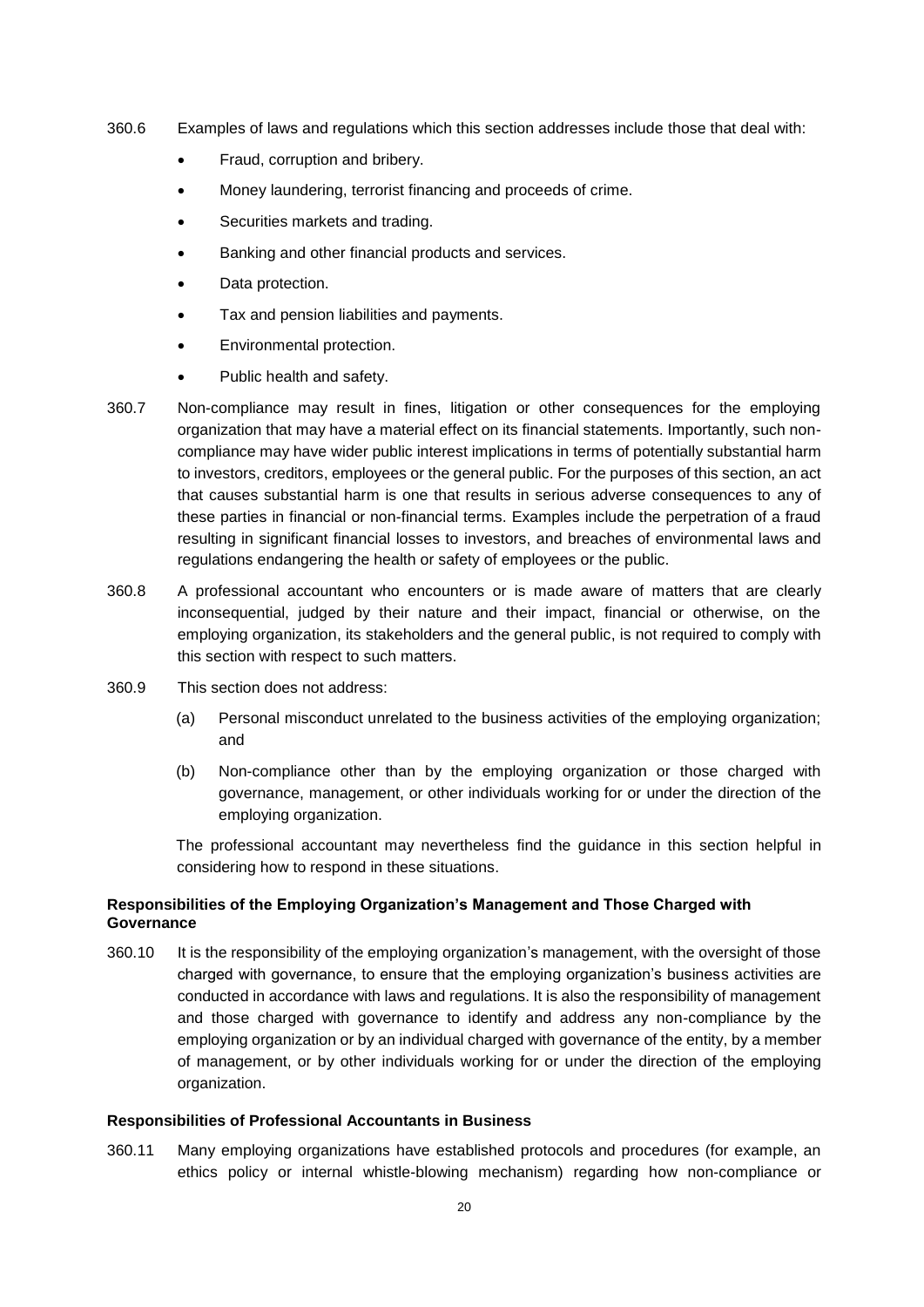suspected non-compliance by the employing organization should be raised internally. Such protocols and procedures may allow for matters to be reported anonymously through designated channels. If these protocols and procedures exist within the professional accountant's employing organization, the professional accountant shall consider them in determining how to respond to such non-compliance.

360.12 Where a professional accountant becomes aware of a matter to which this section applies, the steps that the professional accountant takes to comply with this section shall be taken on a timely basis, having regard to the professional accountant's understanding of the nature of the matter and the potential harm to the interests of the employing organization, investors, creditors, employees or the general public.

#### **Responsibilities of Senior Professional Accountants in Business**

360.13 Senior professional accountants in business ("senior professional accountants") are directors, officers or senior employees able to exert significant influence over, and make decisions regarding, the acquisition, deployment and control of the employing organization's human, financial, technological, physical and intangible resources. Because of their roles, positions and spheres of influence within the employing organization, there is a greater expectation for them to take whatever action is appropriate in the public interest to respond to non-compliance or suspected non-compliance than other professional accountants within the employing organization.

#### *Obtaining an Understanding of the Matter*

- 360.14 If, in the course of carrying out professional activities, a senior professional accountant becomes aware of information concerning an instance of non-compliance or suspected noncompliance, the professional accountant shall obtain an understanding of the matter, including:
	- (a) The nature of the act and the circumstances in which it has occurred or may occur;
	- (b) The application of the relevant laws and regulations to the circumstances; and
	- (c) The potential consequences to the employing organization, investors, creditors, employees or the wider public.
- 360.15 A senior professional accountant is expected to apply knowledge, professional judgment and expertise, but is not expected to have a level of understanding of laws and regulations beyond that which is required for the professional accountant's role within the employing organization. Whether an act constitutes non-compliance is ultimately a matter to be determined by a court or other appropriate adjudicative body. Depending on the nature and significance of the matter, the professional accountant may cause, or take appropriate steps to cause, the matter to be investigated internally. The professional accountant may also consult on a confidential basis with others within the employing organization or a professional body, or with legal counsel.

#### *Addressing the Matter*

- 360.16 If the senior professional accountant identifies or suspects that non-compliance has occurred or may occur, the professional accountant shall, subject to paragraph 360.11, discuss the matter with the professional accountant's immediate superior, if any, to enable a determination to be made as to how the matter should be addressed. If the professional accountant's immediate superior appears to be involved in the matter, the professional accountant shall discuss the matter with the next higher level of authority within the employing organization.
- 360.17 The senior professional accountant shall also take appropriate steps to: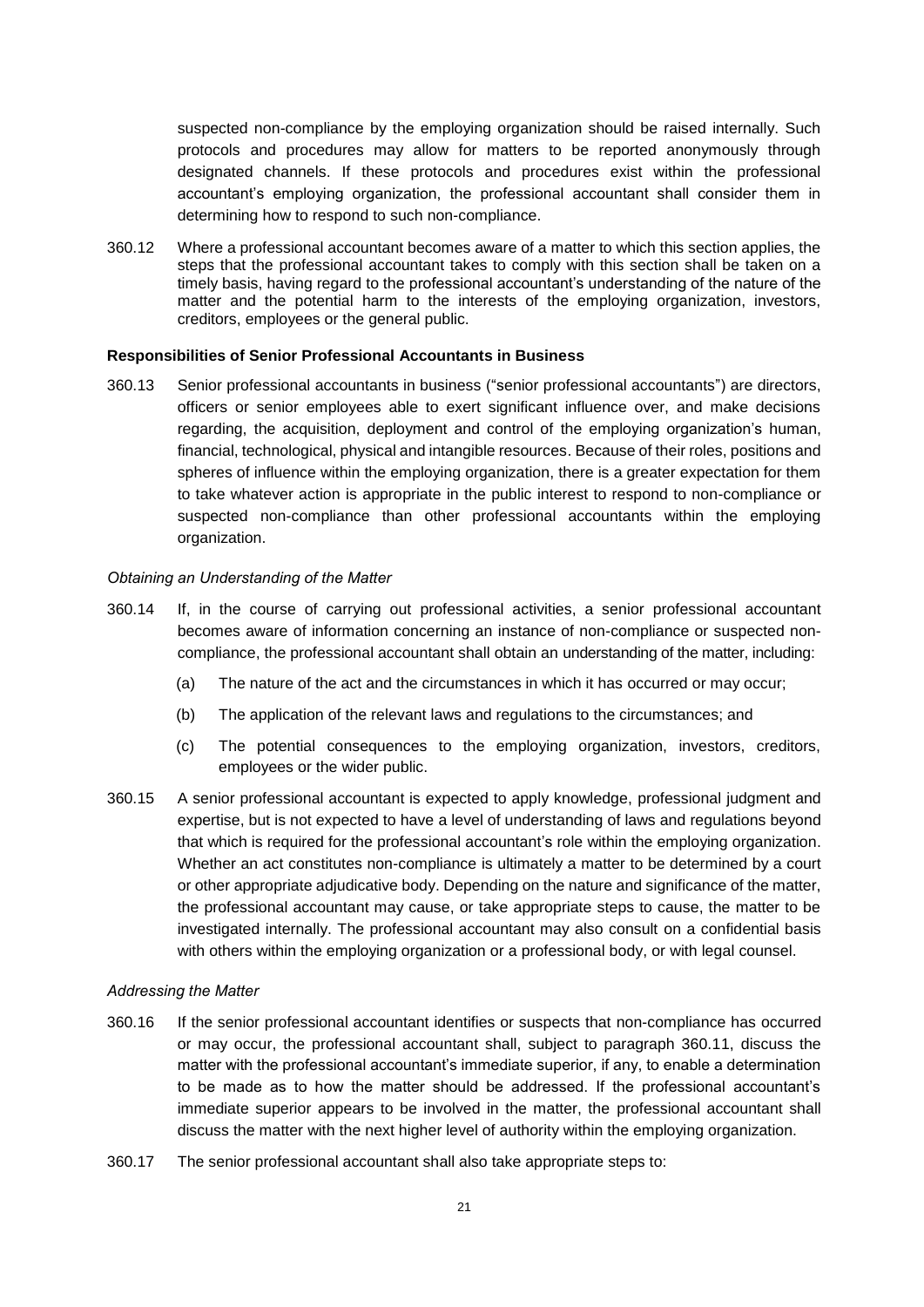- (a) Have the matter communicated to those charged with governance to obtain their concurrence regarding appropriate actions to take to respond to the matter and to enable them to fulfill their responsibilities;
- (b) Comply with applicable laws and regulations, including legal or regulatory provisions governing the reporting of non-compliance or suspected non-compliance to an appropriate authority;
- (c) Have the consequences of the non-compliance or suspected non-compliance rectified, remediated or mitigated;
- (d) Reduce the risk of re-occurrence; and
- (e) Seek to deter the commission of the non-compliance if it has not yet occurred.
- 360.18 In addition to responding to the matter in accordance with the provisions of this section, the senior professional accountant shall determine whether disclosure of the matter to the employing organization's external auditor, if any, is needed pursuant to the professional accountant's duty or legal obligation to provide all information necessary to enable the auditor to perform the audit.

#### *Determining Whether Further Action Is Needed*

- 360.19 The senior professional accountant shall assess the appropriateness of the response of the professional accountant's superiors, if any, and those charged with governance.
- 360.20 Relevant factors to consider in assessing the appropriateness of the response of the senior professional accountant's superiors, if any, and those charged with governance include whether:
	- The response is timely.
	- They have taken or authorized appropriate action to seek to rectify, remediate or mitigate the consequences of the non-compliance, or to avert the non-compliance if it has not yet occurred.
	- The matter has been disclosed to an appropriate authority where appropriate and, if so, whether the disclosure appears adequate.
- 360.21 In light of the response of the senior professional accountant's superiors, if any, and those charged with governance, the professional accountant shall determine if further action is needed in the public interest.
- 360.22 The determination of whether further action is needed, and the nature and extent of it, will depend on various factors, including:
	- The legal and regulatory framework.
	- The urgency of the matter.
	- The pervasiveness of the matter throughout the employing organization.
	- Whether the senior professional accountant continues to have confidence in the integrity of the professional accountant's superiors and those charged with governance.
	- Whether the non-compliance or suspected non-compliance is likely to recur.
	- Whether there is credible evidence of actual or potential substantial harm to the interests of the employing organization, investors, creditors, employees or the general public.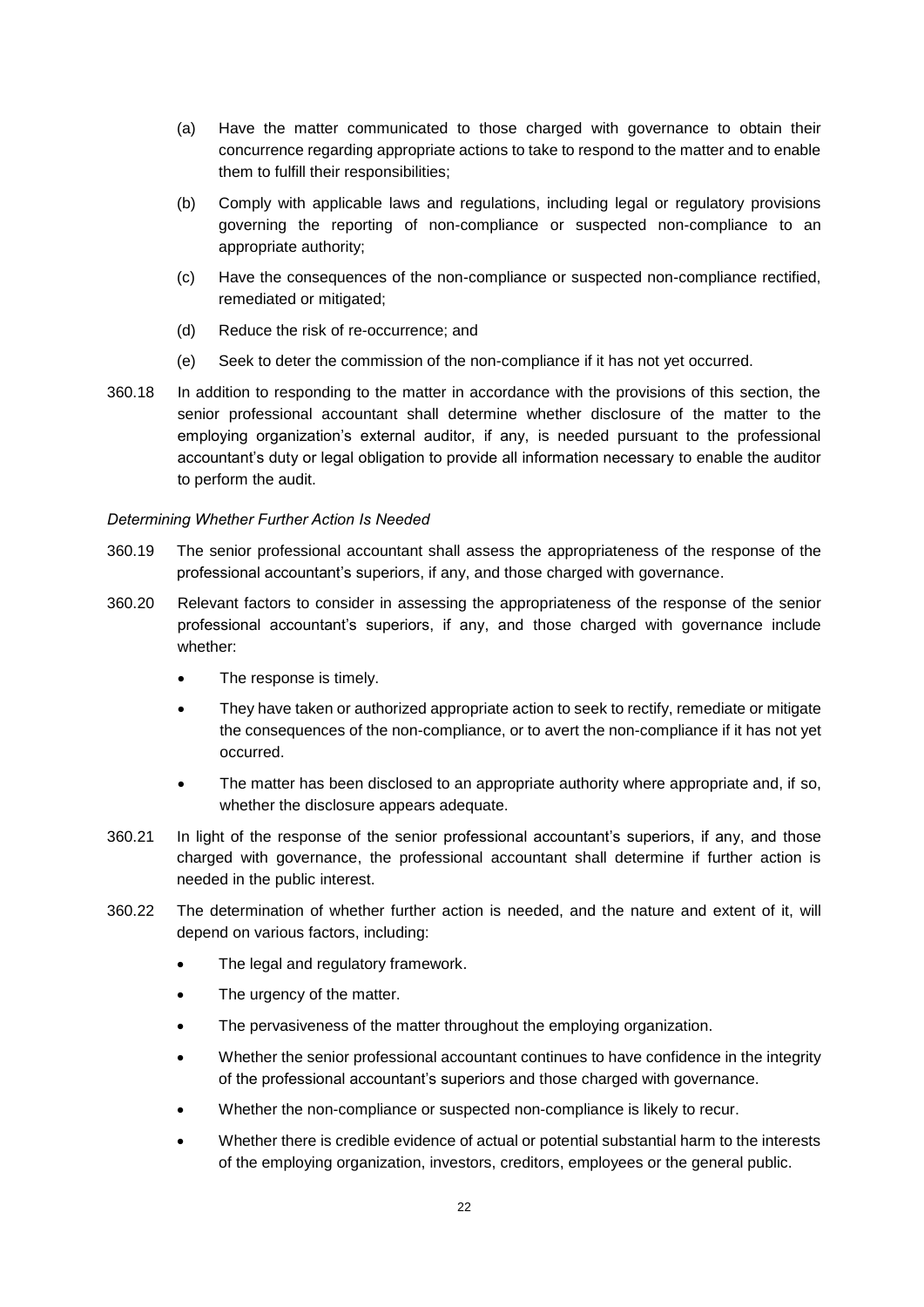- 360.23 Examples of circumstances that may cause the senior professional accountant no longer to have confidence in the integrity of the professional accountant's superiors and those charged with governance include situations where:
	- The professional accountant suspects or has evidence of their involvement or intended involvement in any non-compliance.
	- Contrary to legal or regulatory requirements, they have not reported the matter, or authorized the matter to be reported, to an appropriate authority within a reasonable period.
- 360.24 In determining the need for, and nature and extent of any further action needed, the senior professional accountant shall exercise professional judgment and take into account whether a reasonable and informed third party, weighing all the specific facts and circumstances available to the professional accountant at the time, would be likely to conclude that the professional accountant has acted appropriately in the public interest.
- 360.25 Further action by the professional accountant may include:
	- Informing the management of the parent entity of the matter if the employing organization is a member of a group.
	- Disclosing the matter to an appropriate authority even when there is no legal or regulatory requirement to do so.
	- Resigning from the employing organization.
- 360.26 Where the senior professional accountant determines that resigning from the employing organization would be appropriate, doing so would not be a substitute for taking other actions that may be needed to achieve the professional accountant's objectives under this section. In some jurisdictions, however, there may be limitations as to the further actions available to the professional accountant and resignation may be the only available course of action.
- 360.27 As consideration of the matter may involve complex analysis and judgments, the senior professional accountant may consider consulting internally, obtaining legal advice to understand the professional accountant's options and the professional or legal implications of taking any particular course of action, or consulting on a confidential basis with a regulator or professional body.

Determining Whether to Disclose the Matter to an Appropriate Authority

- 360.28 Disclosure of the matter to an appropriate authority would be precluded if doing so would be contrary to law or regulation. Otherwise, the purpose of making disclosure is to enable an appropriate authority to cause the matter to be investigated and action to be taken in the public interest.
- 360.29 The determination of whether to make such a disclosure depends in particular on the nature and extent of the actual or potential harm that is or may be caused by the matter to investors, creditors, employees or the general public. For example, the senior professional accountant may determine that disclosure of the matter to an appropriate authority is an appropriate course of action if:
	- The employing organization is engaged in bribery (for example, of local or foreign government officials for purposes of securing large contracts).
	- The employing organization is a regulated entity and the matter is of such significance as to threaten its license to operate.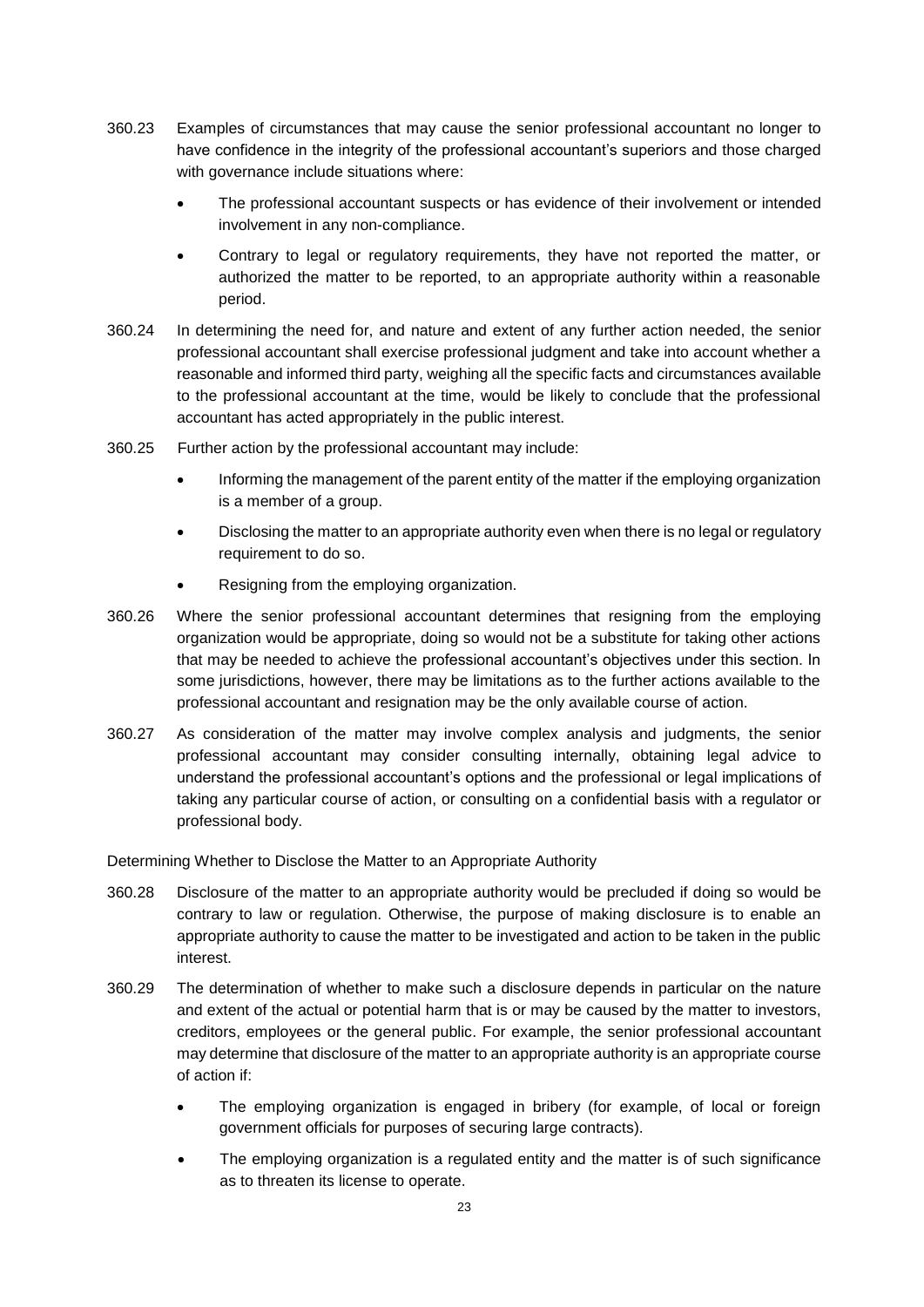- The employing organization is listed on a securities exchange and the matter could result in adverse consequences to the fair and orderly market in the employing organization's securities or pose a systemic risk to the financial markets.
- Products that are harmful to public health or safety would likely be sold by the employing organization.
- The employing organization is promoting a scheme to its clients to assist them in evading taxes.

The determination of whether to make such a disclosure will also depend on external factors such as:

- Whether there is an appropriate authority that is able to receive the information, and cause the matter to be investigated and action to be taken. The appropriate authority will depend upon the nature of the matter, for example, a securities regulator in the case of fraudulent financial reporting or an environmental protection agency in the case of a breach of environmental laws and regulations.
- Whether there exists robust and credible protection from civil, criminal or professional liability or retaliation afforded by legislation or regulation, such as under whistle-blowing legislation or regulation.
- Whether there are actual or potential threats to the physical safety of the professional accountant or other individuals.
- 360.30 If the senior professional accountant determines that disclosure of the matter to an appropriate authority is an appropriate course of action in the circumstances, this will not be considered a breach of the duty of confidentiality under Section 140 of this Code. When making such disclosure, the professional accountant shall act in good faith and exercise caution when making statements and assertions.
- 360.31 In exceptional circumstances, the senior professional accountant may become aware of actual or intended conduct that the professional accountant has reason to believe would constitute an imminent breach of a law or regulation that would cause substantial harm to investors, creditors, employees or the general public. Having considered whether it would be appropriate to discuss the matter with management or those charged with governance of the entity, the professional accountant shall exercise professional judgment and may immediately disclose the matter to an appropriate authority in order to prevent or mitigate the consequences of such imminent breach of law or regulation. Such disclosure will not be considered a breach of the duty of confidentiality under Section 140 of this Code.

## *Documentation*

- 360.32 In relation to an identified or suspected act of non-compliance that falls within the scope of this section, the senior professional accountant is encouraged to have the following matters documented:
	- The matter.
	- The results of discussions with the professional accountant's superiors, if any, and those charged with governance and other parties.
	- How the professional accountant's superiors, if any, and those charged with governance have responded to the matter.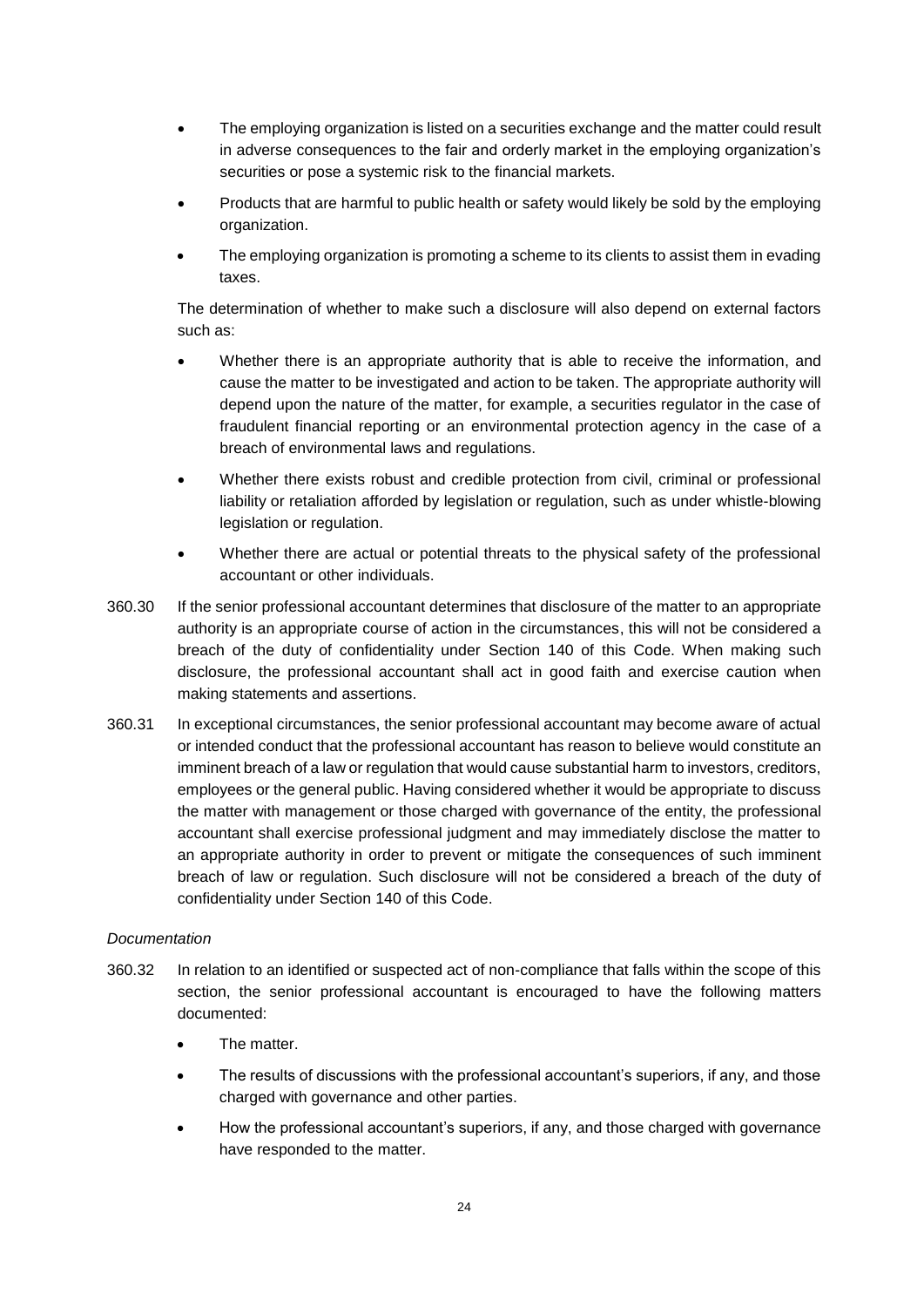- The courses of action the professional accountant considered, the judgments made and the decisions that were taken.
- How the professional accountant is satisfied that the professional accountant has fulfilled the responsibility set out in paragraph 360.21.

## **Responsibilities of Professional Accountants Other than Senior Professional Accountants in Business**

- 360.33 If, in the course of carrying out professional activities, a professional accountant becomes aware of information concerning an instance of non-compliance or suspected non-compliance, the professional accountant shall seek to obtain an understanding of the matter, including the nature of the act and the circumstances in which it has occurred or may occur.
- 360.34 The professional accountant is expected to apply knowledge, professional judgment and expertise, but is not expected to have a level of understanding of laws and regulations beyond that which is required for the professional accountant's role within the employing organization. Whether an act constitutes non-compliance is ultimately a matter to be determined by a court or other appropriate adjudicative body. Depending on the nature and significance of the matter, the professional accountant may consult on a confidential basis with others within the employing organization or a professional body, or with legal counsel.
- 360.35 If the professional accountant identifies or suspects that non-compliance has occurred or may occur, the professional accountant shall, subject to paragraph 360.11, inform an immediate superior to enable the superior to take appropriate action. If the professional accountant's immediate superior appears to be involved in the matter, the professional accountant shall inform the next higher level of authority within the employing organization.
- 360.36 In exceptional circumstances, the professional accountant may decide that disclosure of the matter to an appropriate authority is an appropriate course of action. If the professional accountant does so pursuant to paragraph 360.29, this will not be considered a breach of the duty of confidentiality under Section 140 of this Code. When making such disclosure, the professional accountant shall act in good faith and exercise caution when making statements and assertions.

## **Documentation**

- 360.37 In relation to an identified or suspected act of non-compliance that falls within the scope of this section, the professional accountant is encouraged to have the following matters documented:
	- The matter.
	- The results of discussions with the professional accountant's superior, management and, where applicable, those charged with governance and other parties.
	- How the professional accountant's superior has responded to the matter.
	- The courses of action the professional accountant considered, the judgments made and the decisions that were taken.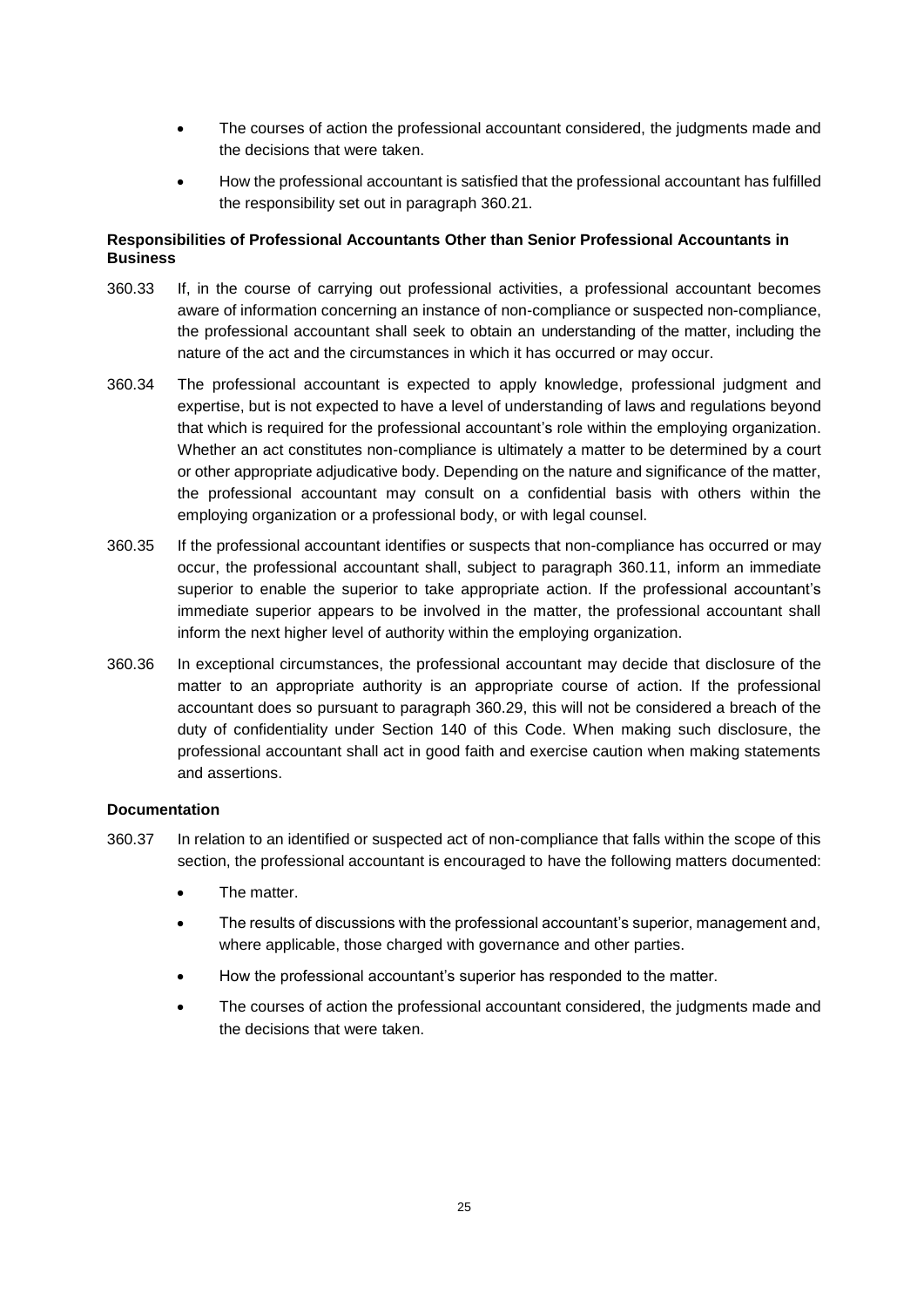## **Consequential and Conforming Changes to Other Sections**

## **SECTION 100**

#### **Introduction and Fundamental Principles**

…

### *Fundamental Principles*

### 100.5 A professional accountant shall comply with the following fundamental principles:

…

(e) Professional Behavior – to comply with relevant laws and regulations and avoid any action-conduct that discredits the profession.

…

#### *Conflicts of Interest*

…

### Ethical Conflict Resolution

…

- 100.23 If a significant conflict cannot be resolved, a professional accountant may consider obtaining professional advice from the relevant professional body or from legal advisors. The professional accountant generally can obtain guidance on ethical issues without breaching the fundamental principle of confidentiality if the matter is discussed with the relevant professional body on an anonymous basis or with a legal advisor under the protection of legal privilege. Instances in which the professional accountant may consider obtaining legal advice vary. For example, a professional accountant may have encountered a fraud, the reporting of which could breach the professional accountant's responsibility to respect confidentiality. The professional accountant may consider obtaining legal advice in that instance to determine whether there is a requirement to report.
- 100.24 If, after exhausting all relevant possibilities, the ethical conflict remains unresolved, a professional accountant shall, where possible unless prohibited by law, refuse to remain associated with the matter creating the conflict. The professional accountant shall determine whether, in the circumstances, it is appropriate to withdraw from the engagement team or specific assignment, or to resign altogether from the engagement, the firm or the employing organization.

## *Communicating with Those Charged with Governance*

100.25 When communicating with those charged with governance in accordance with the provisions of this Code, the professional accountant or firm shall determine, having regard to the nature and importance of the particular circumstances and matter to be communicated, the appropriate person(s) within the entity's governance structure with whom to communicate. If the professional accountant or firm communicates with a subgroup of those charged with governance, for example, an audit committee or an individual, the professional accountant or firm shall determine whether communication with all of those charged with governance is also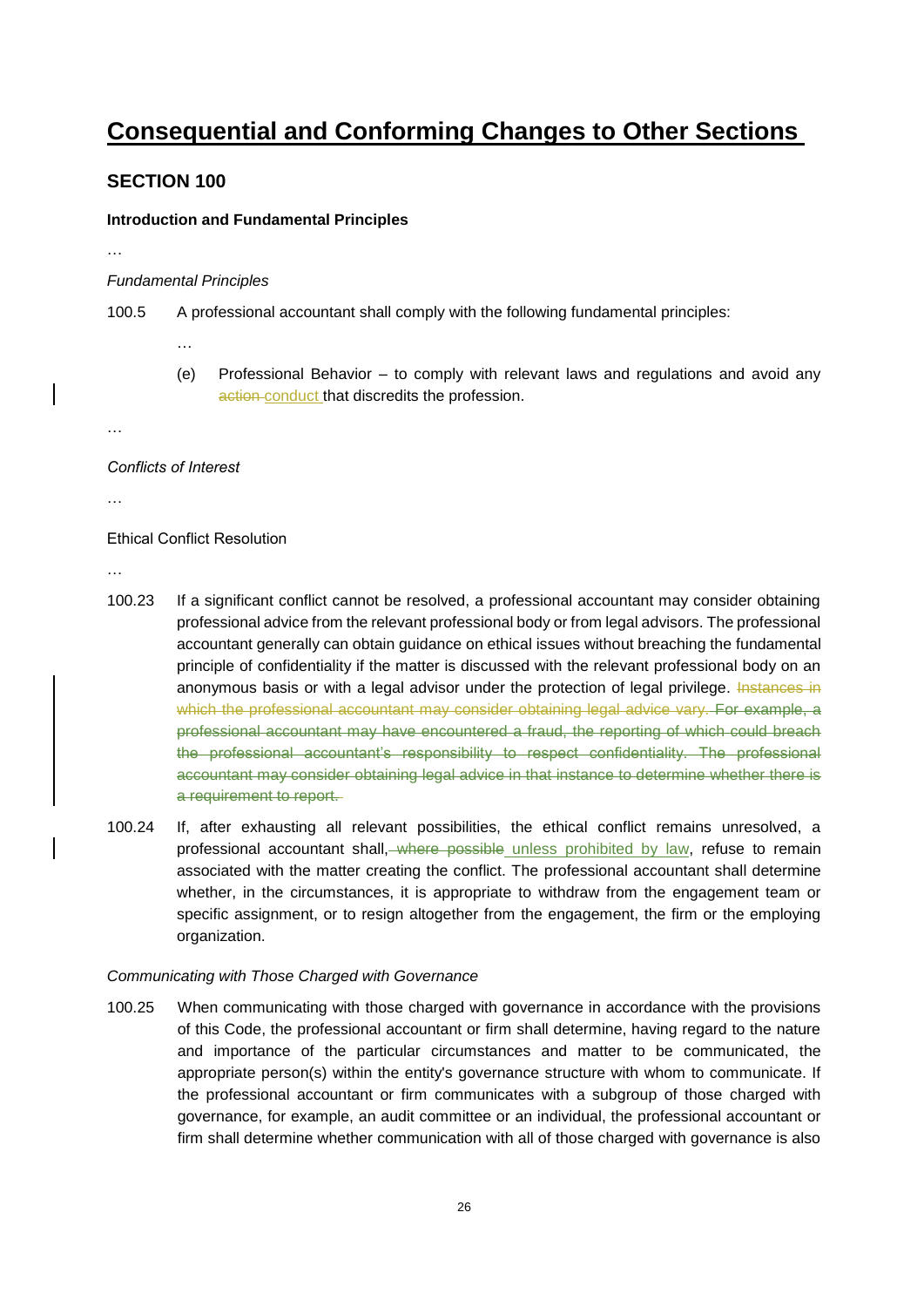necessary so that they are adequately informed.

100.26 In some cases, all of those charged with governance are involved in managing the entity, for example, a small business where a single owner manages the entity and no one else has a governance role. In these cases, if matters are communicated with person(s) with management responsibilities, and those person(s) also have governance responsibilities, the matters need not be communicated again with those same person(s) in their governance role. The professional accountant or firm shall nonetheless be satisfied that communication with person(s) with management responsibilities adequately informs all of those with whom the professional accountant or firm would otherwise communicate in their governance capacity.

## **SECTION 140**

#### **Confidentiality**

…

- 140.7 As a fundamental principle, confidentiality serves the public interest because it facilitates the free flow of information from the professional accountant's client or employing organization to the professional accountant. Nevertheless,  $\mp$ the following are circumstances where professional accountants are or may be required to disclose confidential information or when such disclosure may be appropriate:
	- (a) Disclosure is permitted by law and is authorized by the client or the employer;
	- (b) Disclosure is required by law, for example:
		- (i) Production of documents or other provision of evidence in the course of legal proceedings; or
		- (ii) Disclosure to the appropriate public authorities of infringements of the law that come to light; and
	- (c) There is a professional duty or right to disclose, when not prohibited by law:
		- (i) To comply with the quality review of a member body or professional body;
		- (ii) To respond to an inquiry or investigation by a member body or regulatory body;
		- (iii) To protect the professional interests of a professional accountant in legal proceedings; or
		- (iv) To comply with technical and professional standards, and including ethicals requirements.

## **SECTION 150**

## **Professional Behavior**

150.1 The principle of professional behavior imposes an obligation on all professional accountants to comply with relevant laws and regulations and avoid any action conduct that the professional accountant knows or should know may discredit the profession. This includes actions-conduct that a reasonable and informed third party, weighing all the specific facts and circumstances available to the professional accountant at that time, would be likely to conclude adversely affects the good reputation of the profession.…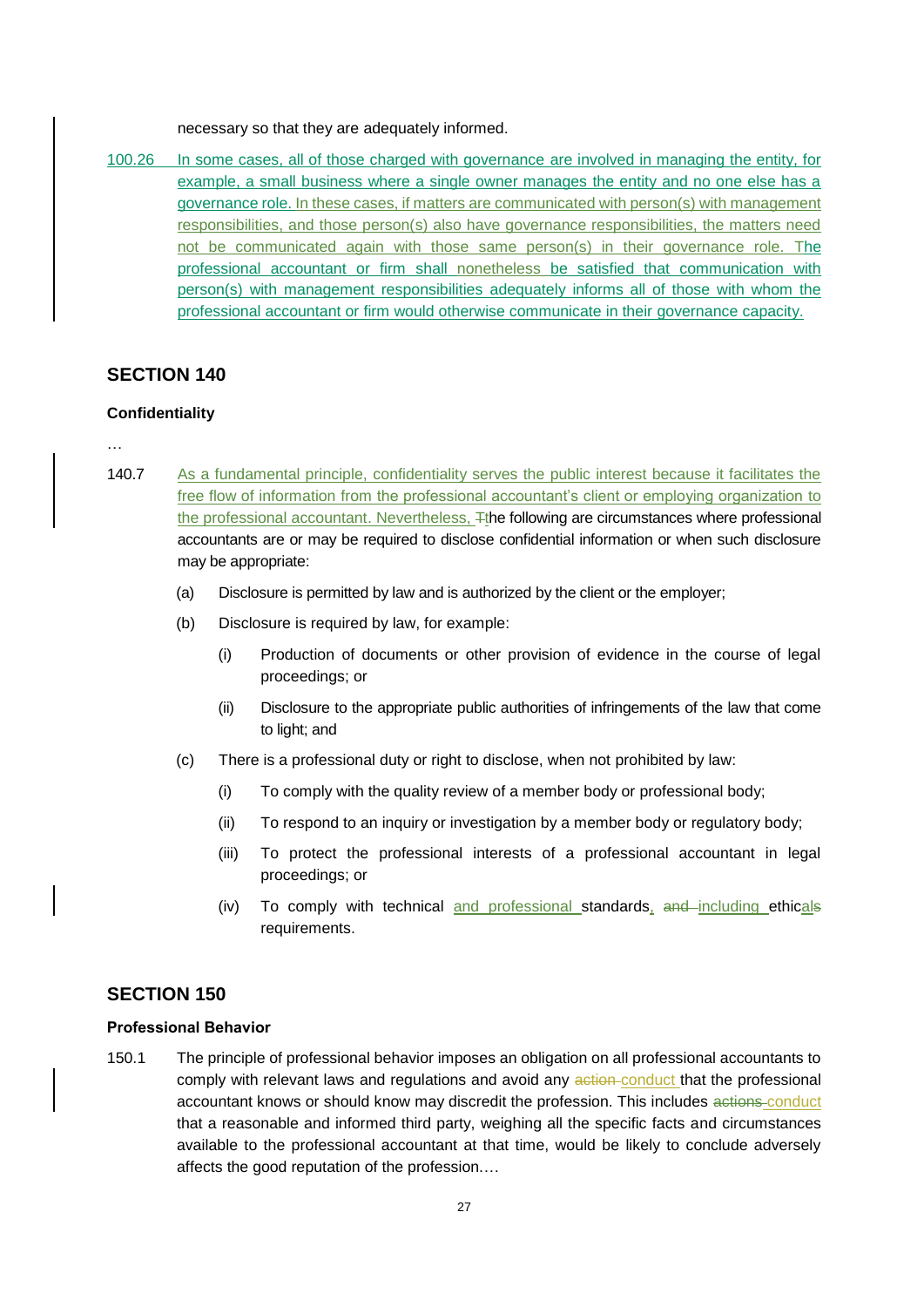## **SECTION 210**

## **Professional Appointment**

#### *Client Acceptance and Continuance*

- 210.1 Before accepting a new client relationship, a professional accountant in public practice shall determine whether acceptance would create any threats to compliance with the fundamental principles. Potential threats to integrity or professional behavior may be created from, for example, questionable issues associated with the client (its owners, management or activities). 210.2 Client issues that, if known, could threaten compliance with the fundamental principles. These include, for example, client involvement in illegal activities (such as money laundering), dishonesty, or questionable financial reporting practices or other unethical behavior.
- 210.23 A professional accountant in public practice shall evaluate the significance of any threats and apply safeguards when necessary to eliminate them or reduce them to an acceptable level.

Examples of such safeguards include:

(a) Obtaining knowledge and understanding of the client, its owners, managers and those responsible for its governance and business activities; or

 $\theta$ (a)

- $\left\langle \Theta_{0}(b)\right\rangle$  Securing the client's commitment to address the questionable issues, for example, through improveing corporate governance practices or internal controls.
- 210.34 Where it is not possible to reduce the threats to an acceptable level, the professional accountant in public practice shall decline to enter into the client relationship.
- 210.45 It is recommended that a professional accountant in public practice periodically review acceptance decisions for recurring client engagements. Potential threats to compliance with the fundamental principles may have been created after acceptance that would have caused the professional accountant to decline the engagement had that information been available earlier. A professional accountant in public practice shall, therefore, periodically review whether to continue with a recurring client engagement. For example, a threat to compliance with the fundamental principles may be created by a client's unethical behavior such as improper earnings management or balance sheet valuations. If a professional accountant in public practice identifies a threat to compliance with the fundamental principles, the professional accountant shall evaluate the significance of the threats and apply safeguards when necessary to eliminate the threat or reduce it to an acceptable level. Where it is not possible to reduce the threat to an acceptable level, the professional accountant in public practice shall consider terminating the client relationship where termination is not prohibited by law or regulation.

## *Engagement Acceptance*

- 210.56 The fundamental principle of professional competence and due care imposes an obligation on a professional accountant in public practice to provide only those services that the professional accountant in public practice is competent to perform. Before accepting a specific client engagement, a professional accountant in public practice shall determine whether acceptance would create any threats to compliance with the fundamental principles. For example, a selfinterest threat to professional competence and due care is created if the engagement team does not possess, or cannot acquire, the competencies necessary to properly carry out the engagement.
- 210.67 A professional accountant in public practice shall evaluate the significance of threats and apply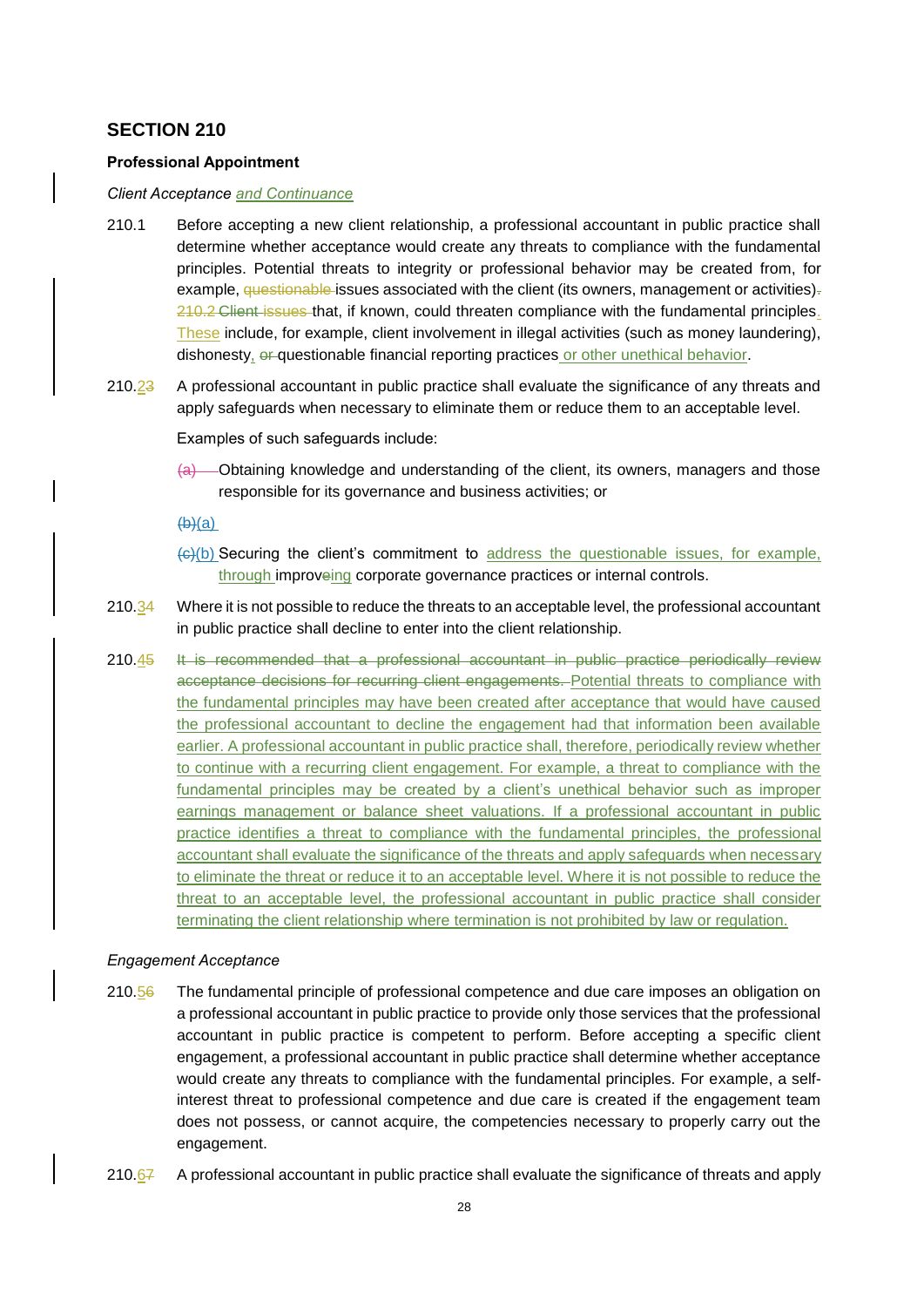safeguards, when necessary, to eliminate them or reduce them to an acceptable level. Examples of such safeguards include:

- (a) Acquiring an appropriate understanding of the nature of the client's business, the complexity of its operations, the specific requirements of the engagement and the purpose, nature and scope of the work to be performed.
- (b) Acquiring knowledge of relevant industries or subject matters.
- (c) Possessing or obtaining experience with relevant regulatory or reporting requirements.
- (d) Assigning sufficient staff with the necessary competencies.
- (e) Using experts where necessary.
- (f) Agreeing on a realistic time frame for the performance of the engagement.
- (g) Complying with quality control policies and procedures designed to provide reasonable assurance that specific engagements are accepted only when they can be performed competently.
- 210.78 When a professional accountant in public practice intends to rely on the advice or work of an expert, the professional accountant in public practice shall determine whether such reliance is warranted. Factors to consider include: reputation, expertise, resources available and applicable professional and ethical standards. Such information may be gained from prior association with the expert or from consulting others.

#### *Changes in a Professional Appointment*

- $210.89$  A professional accountant in public practice who is asked to replace another professional accountant in public practice, or who is considering tendering for an engagement currently held by another professional accountant in public practice, shall determine whether there are any reasons, professional or otherwise, for not accepting the engagement, such as circumstances that create threats to compliance with the fundamental principles that cannot be eliminated or reduced to an acceptable level by the application of safeguards. For example, there may be a threat to professional competence and due care if a professional accountant in public practice accepts the engagement before knowing all the pertinent facts.
- 210.940 A professional accountant in public practice shall evaluate the significance of any threats. Depending on the nature of the engagement, this may require direct communication with the existing accountant to establish the facts and circumstances regarding the proposed change so that the professional accountant in public practice can decide whether it would be appropriate to accept the engagement. For example, the apparent reasons for the change in appointment may not fully reflect the facts and may indicate disagreements with the existing accountant that may influence the decision to accept the appointment. 210.11 Safeguards shall be applied when necessary to eliminate any threats or reduce them to an acceptable level. Examples of such safeguards include:
	- (a) When replying to requests to submit tenders, stating in the tender that, before accepting the engagement, contact with the existing or predecessor accountant will be requested so that inquiries may be made as to whether there are any professional or other reasons why the appointment should not be accepted;
	- (b) Asking the existing predecessor accountant to provide known information on any facts or circumstances that, in the existing predecessor accountant's opinion, the proposed successor accountant needs to be aware of before deciding whether to accept the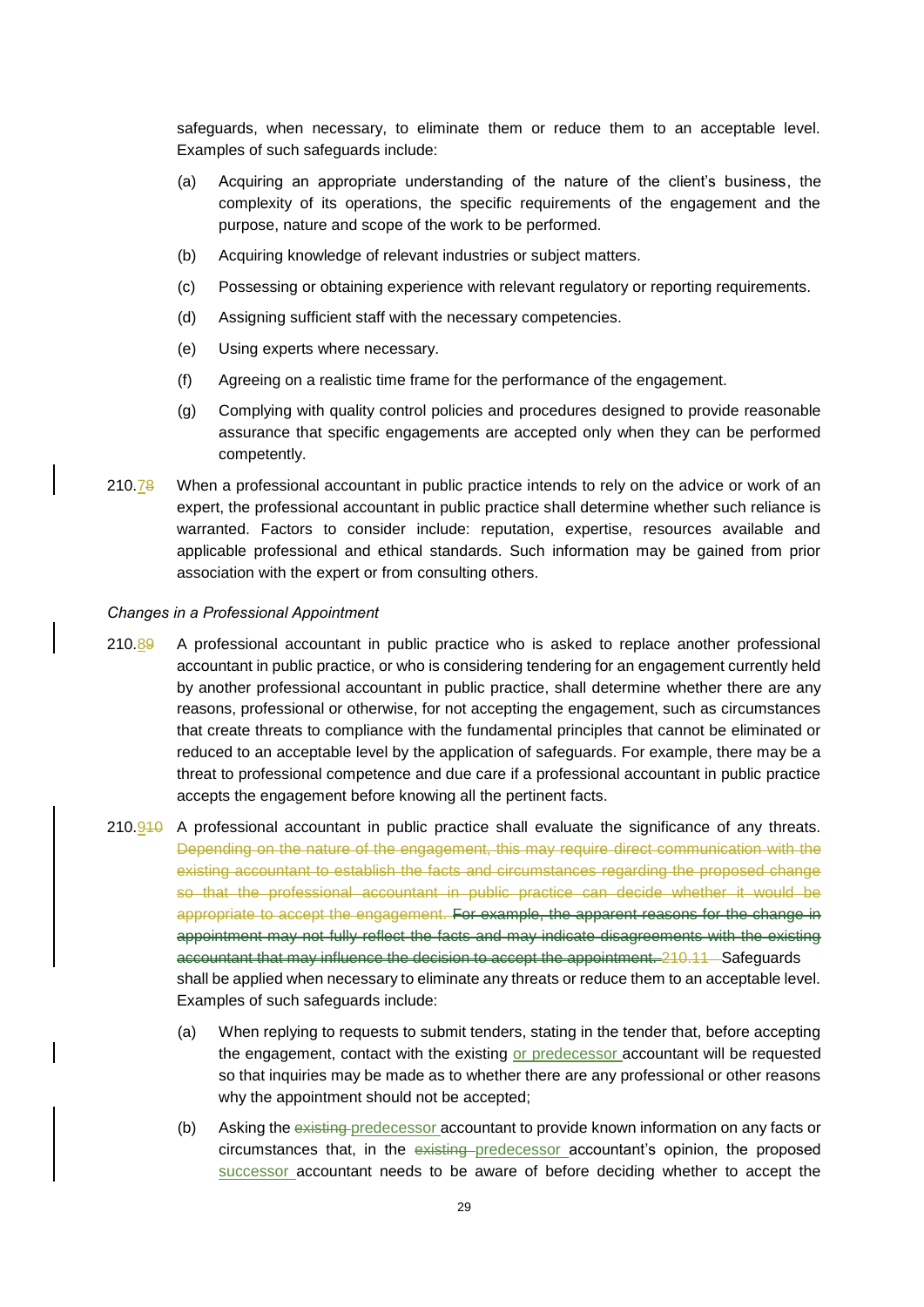engagement. For example, the apparent reasons for the change in appointment may not fully reflect the facts and may indicate disagreements with the existing predecessor accountant that may influence the decision to accept the appointment.; or

- (c) Obtaining necessary information from other sources.
- 210.10 When the threats cannot be eliminated or reduced to an acceptable level through the application of safeguards, a professional accountant in public practice shall, unless there is satisfaction as to necessary facts by other means, decline the engagement.
- $210.112$  A professional accountant in public practice may be asked to undertake work that is complementary or additional to the work of the existing accountant. Such circumstances may create threats to professional competence and due care resulting from, for example, a lack of or incomplete information. The significance of any threats shall be evaluated and safeguards applied when necessary to eliminate the threat or reduce it to an acceptable level. An example of such a safeguard is notifying the existing accountant of the proposed work, which would give the existing accountant the opportunity to provide any relevant information needed for the proper conduct of the work.
- 210.123 An existing or predecessor accountant is bound by confidentiality. Whether that professional accountant is permitted or required to discuss the affairs of a client with a proposed accountant will depend on the nature of the engagement and on:
	- (a) Whether the client's permission to do so has been obtained; or
	- (b) The legal or ethical requirements relating to such communications and disclosure, which may vary by jurisdiction.

Circumstances where the professional accountant is or may be required to disclose confidential information or where such disclosure may otherwise be appropriate are set out in Section 140 of Part A of this Code.

- 210.134 A professional accountant in public practice will generally need to obtain the client's permission, preferably in writing, to initiate discussion with an existing or predecessor accountant. Once that permission is obtained, the existing or predecessor accountant shall comply with relevant legal laws and other regulations governing such requests. Where the existing or predecessor accountant provides information, it shall be provided honestly and unambiguously. If the proposed accountant is unable to communicate with the existing or predecessor accountant, the proposed accountant shall take reasonable steps to obtain information about any possible threats by other means, such as through inquiries of third parties or background investigations of senior management or those charged with governance of the client.
- 210.14 In the case of an audit of financial statements, a professional accountant shall request the predecessor accountant to provide known information regarding any facts or other information that, in the predecessor accountant's opinion, the proposed successor accountant needs to be aware of before deciding whether to accept the engagement. Except for the circumstances involving identified or suspected non-compliance with laws and regulations set out in paragraph 225.31:
	- (a) If the client consents to the predecessor accountant disclosing any such facts or other information, the predecessor accountant shall provide the information honestly and unambiguously; and
	- (b) If the client fails or refuses to grant the predecessor accountant permission to discuss the client's affairs with the proposed successor accountant, the predecessor accountant shall disclose this fact to the proposed successor accountant, who shall carefully consider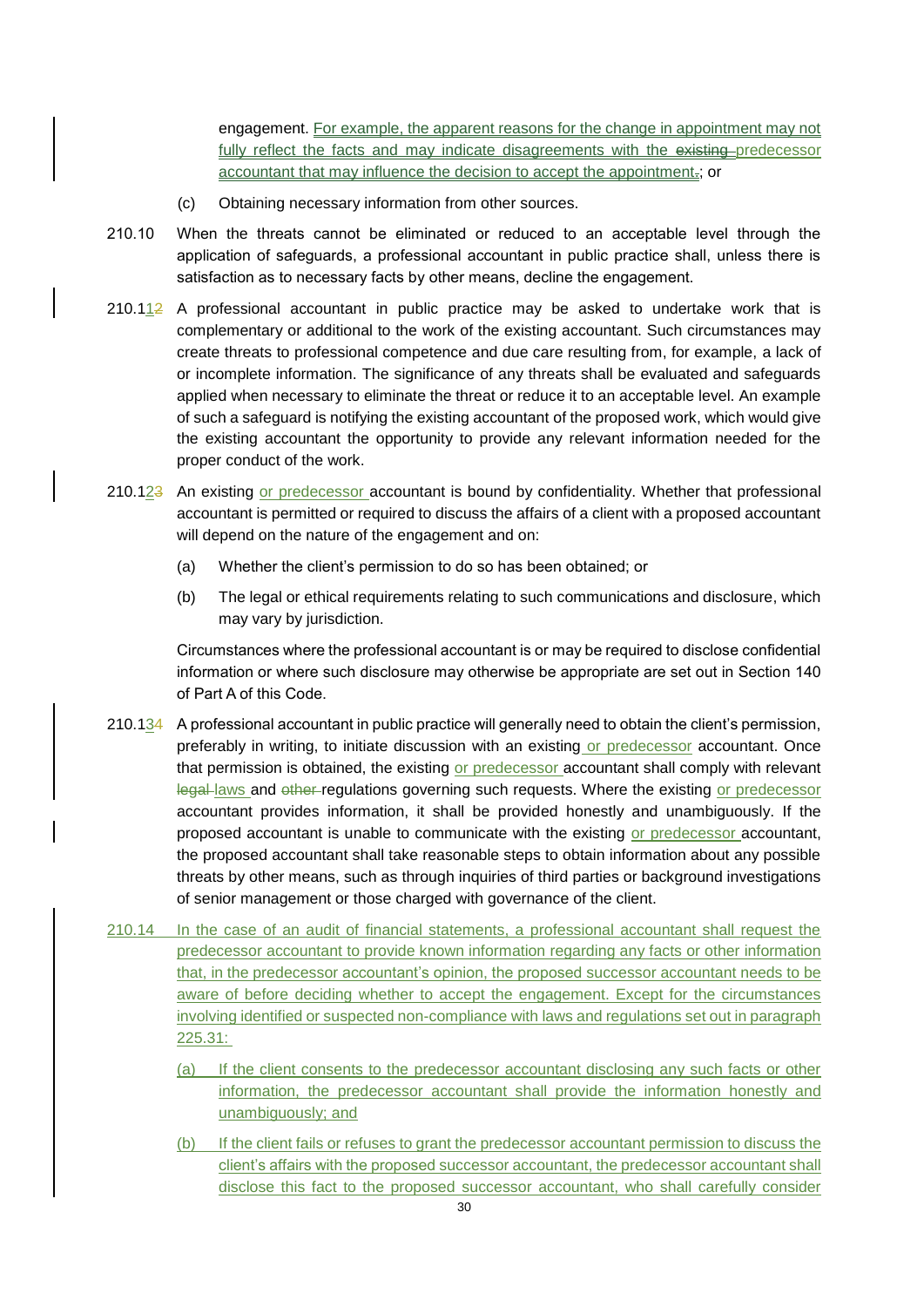such failure or refusal when determining whether or not to accept the appointment.

- SG210.11A Before accepting a nomination as auditor in a financial statement audit engagement, the proposed professional accountant in public practice who is a public accountant shall, in every case, enquire from the existing accountant, if any, as to whether there is any professional or other reason for the proposed change of auditor of which the proposed accountant should be aware before deciding whether or not to accept the appointment and, if there are such matters, request that the existing accountant provide the proposed accountant with all the details necessary to enable the proposed accountant to come to a decision.
- SG210.144BA The existing predecessor accountant shall, on receipt of any enquiry referredrequest referred to in paragraph SG210.11A210.14, reply to the proposed successor professional accountant in public practice who is a public accountant in writing within a reasonable time. $_1$ advising the proposed accountant on whether there is any professional or other reason as to why the proposed accountant should not accept the appointment;

If there is any such reason or other matter which should be disclosed to the proposed accountant, the existing accountant shall ensure that he or she has the permission of the client to give details of this information to the proposed accountant. If-

- (d) permission is not given by the client to the existing accountant, the existing accountant shall convey this fact to the proposed accountant; or
- (e) permission is given by the client to the existing accountant, the existing accountant shall
	- a. disclose all information needed by the proposed accountant to enable the proposed accountant to decide whether or not to accept the appointment; and
	- b. discuss freely with the proposed accountant all matters relevant to the appointment of which the proposed accountant should be aware.
- SG210.144CB If the proposed professional successor accountant in public practice who is a public accountant does not receive a reply from the existing predecessor accountant to his or her enquiry request within a reasonable time and the proposed successor accountant has no reason to believe that there are any exceptional circumstances surrounding the proposed change, the proposed successor accountant shall use such other reasonable means to communicate with the existing predecessor accountant.
- SG210.144DC If the proposed professional successor accountant in public practice who is a public accountant is unable to obtain a satisfactory outcome pursuant to paragraph SG210.44C14B, the proposed accountant shall send a final letter by registered post to the existing predecessor accountant, stating that he assumes there is no professional or other reason why he should not accept the appointment and that he intends to do so. The proposed successor accountant may accept the engagement if he is satisfied that there are no professional or other reasons for the proposed change after taking into account guidance set out in 210.9-8 to 210.14.

## **SECTION 270**

#### **Custody of Client Assets**

…………

270.3 As part of client and engagement acceptance procedures for services that may involve the holding of client assets, a professional accountant in public practice shall make appropriate inquiries about the source of such assets and consider legal and regulatory obligations. For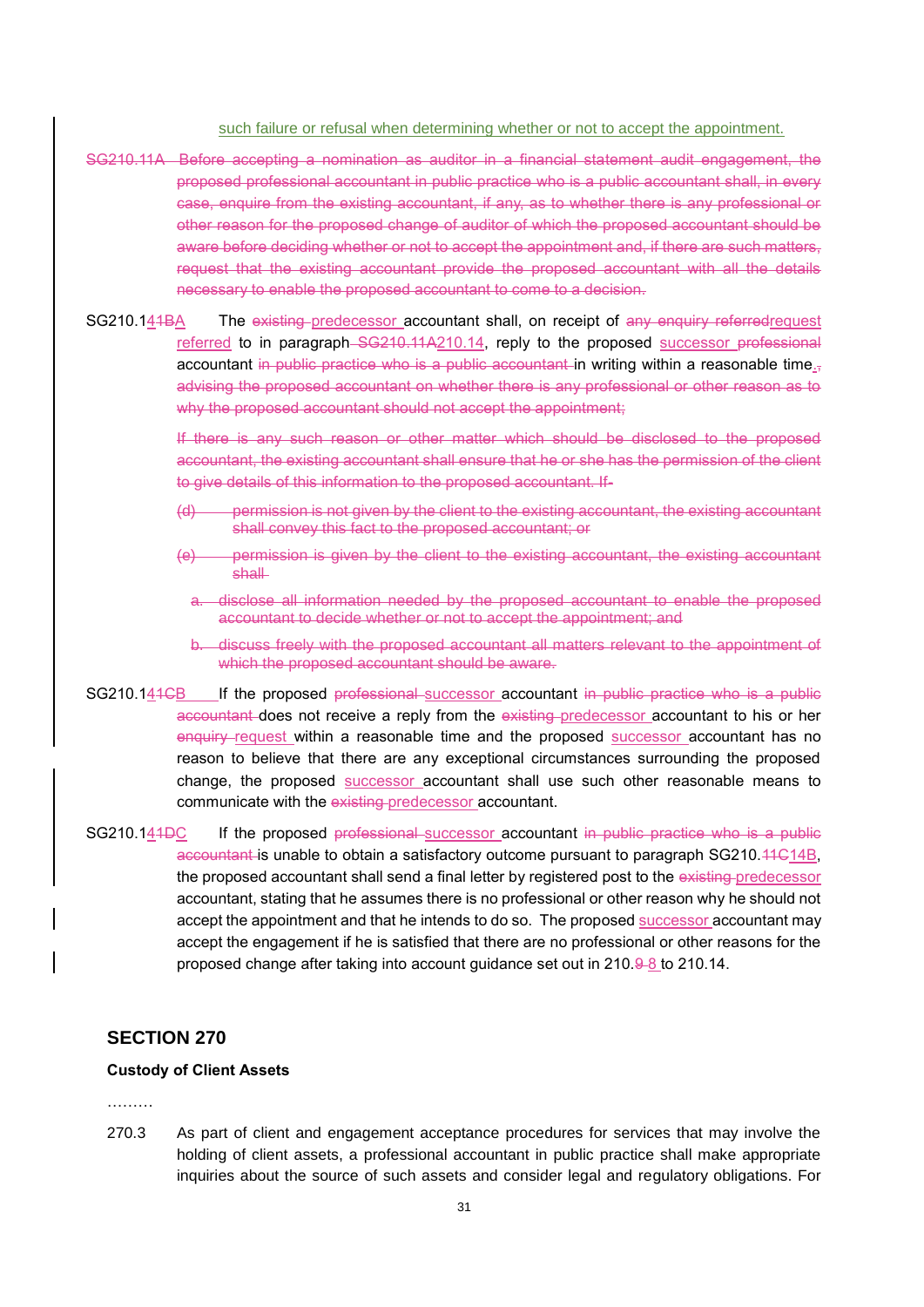example, if the assets were derived from illegal activities, such as money laundering, a threat to compliance with the fundamental principles would be created. In such situations, the professional accountant may consider seeking legal advice shall comply with the provisions of section 225.

## **Effective Date**

This pronouncement is effective as of January 1, 2020. Early adoption is permitted.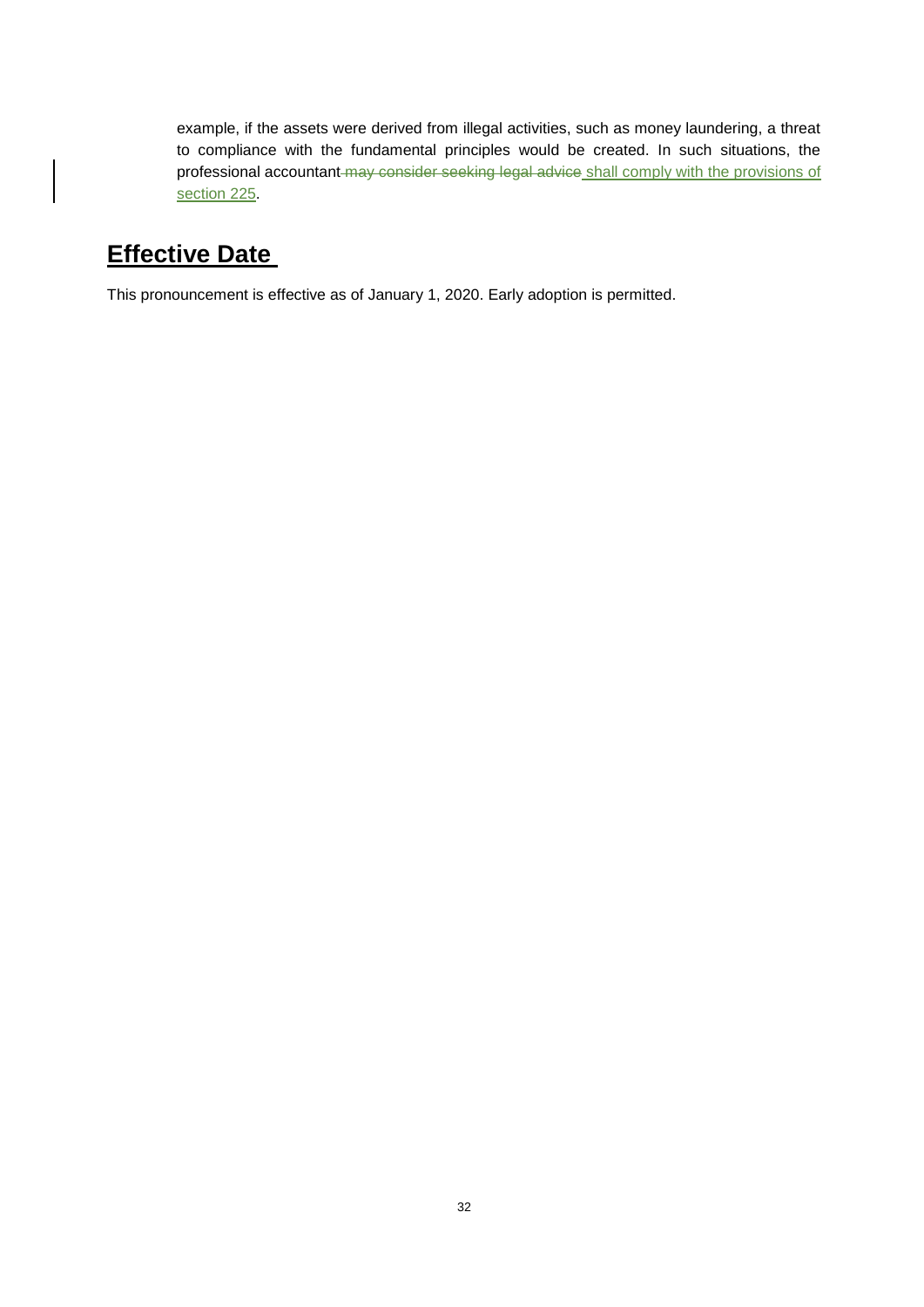#### **Permission for Republication**

This ISCA Exposure Draft *Responding to Non-Compliance with Laws and Regulations*, is based on the IESBA *Final Pronouncement Responding to Non-Compliance with Laws and Regulations*, published by the International Federation of Accountants (IFAC) in July 2016 and is used with the permission of IFAC.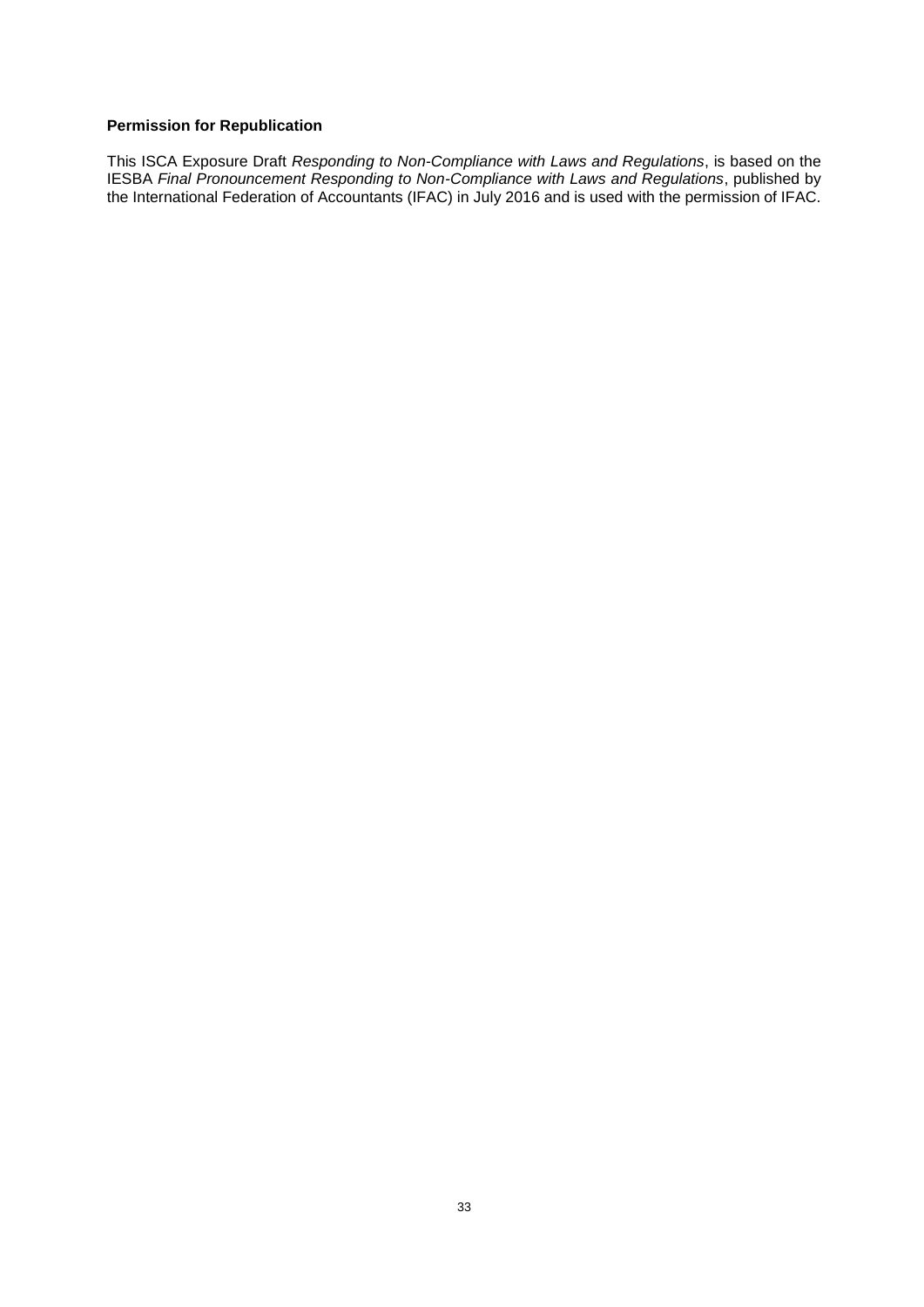## **Appendix 1 Frequently Asked Questions**

## **1 Laws and regulations**

## **1.1 If there are conflicts between the requirements in the NOCLAR Pronouncement and existing legal or regulatory provisions governing how the professional accountant should address the non-compliance or suspected non-compliance, which one should the professional accountant comply with?**

A precondition to complying with the NOCLAR Pronouncement is that professional accountants first observe and comply with all applicable laws and regulations, including any requirement to report the matter to an appropriate authority and any prohibition on alerting the client prior to making any disclosure, for example, pursuant to anti-money laundering legislation.

## **2 Clearly inconsequential matters**

## **2.1 How to define if a matter is "clearly inconsequential"?**

Paragraphs 225.8 and 360.8 state that *"a professional accountant who encounters or is made aware of matters that are clearly inconsequential, judged by their nature and their impact, financial or otherwise, on the client, its stakeholders and the general public, is not required to comply with this section with respect to such matters."*

As the NOCLAR Pronouncement does not define or provide examples of matters which are "clearly inconsequential", a professional accountant should exercise professional judgement and take into account whether a reasonable and informed third party, weighing all the specific facts and circumstances available to the professional accountant at the time, would determine if a matter is "clearly inconsequential".

If a professional accountant is in doubt on whether a matter is "clearly inconsequential", he or she should consider consulting internally with appropriate persons, for example, the professional firm's risk management or independence partner, the company's risk management committee or internal legal department.

If after consulting with the appropriate persons and further clarification is still needed, the professional accountant can write to the ISCA Technical Enquiry Service for clarification and/or seek independent legal advice. Notwithstanding this, given that the consideration of NOCLAR matters would be subject to specific facts and circumstances, the final decision on whether a matter is "clearly inconsequential" and the responsibility of the decision rests with the professional accountant.

A professional accountant is encouraged to document the matter, the results of discussion with appropriate persons and the judgements made when concluding that the matter is clearly inconsequential in their assessment.

## **3 Concept of "public interest"**

## **3.1 What is the concept of "public interest"?**

The NOCLAR Pronouncement requires professional accountants to act or take further action as appropriate in the "public interest". While EP 100 and the NOCLAR Pronouncement do not define the concept of "public interest", reference is drawn from The Institute of Chartered Accountants of Scotland ("ICAS") Code of Ethics and the Public Interest Oversight Board (PIOB) which clarify the concept of "public interest" as follows:

ICAS

*"Acting in the public interest involves having regard to the legitimate interests of clients, government,*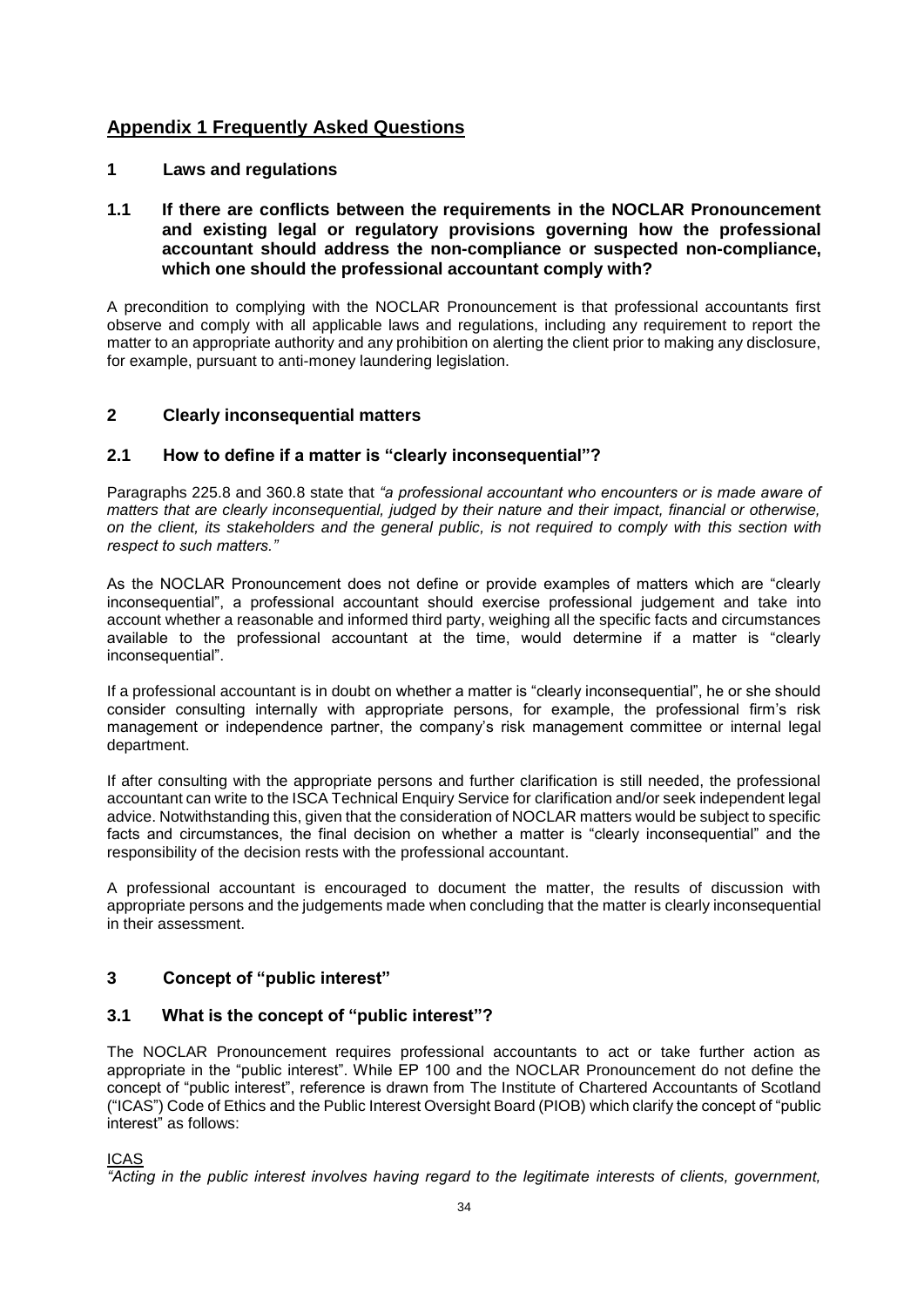*financial institutions, employers, employees, investors, the business and financial community and others who rely upon the objectivity and integrity of the accounting profession to support the propriety and orderly functioning of commerce. This reliance imposes a public interest responsibility on the profession."*

#### PIOB

*"The accountancy profession can best contribute to the public interest by providing account-related information in which the public has confidence. This information will be most helpful if it is relevant to the users and is trusted by them as a faithful representation of the performance of the reported activities. Audits and other assurance services play an important role in meeting these criteria, by providing an objective and professional view in which users may have confidence."*

Professional accountants can consider applying the above to enhance their understanding of the concept of "public interest".

## **4 Change of audit appointment**

#### **Existing requirements prior to the NOCLAR Pronouncement**

### **(i) Predecessor auditor**

Upon receipt of any inquiry of the proposed successor auditor as to whether there is any professional or other reason for the proposed change in auditor of which the proposed successor auditor should be aware before deciding whether or not to accept the appointment, the predecessor auditor shall reply in writing, advising on whether there is any professional or other reason as to why the proposed successor auditor should not accept the appointment.

If there is any such reason or other matter which should be disclosed to the proposed successor auditor, the predecessor auditor shall ensure that he or she has the permission of the client to give details of this information to the proposed successor auditor.

If client consent is not given, the predecessor auditor shall convey the fact to the proposed successor auditor.

If client consent is given, the predecessor auditor shall provide facts or other information that the proposed successor auditor needs to be aware of before deciding whether to accept the audit engagement.

In summary, client consent is required for the predecessor auditor to provide facts or other information that the proposed successor auditor needs to be aware of before deciding whether to accept the audit engagement. [paragraph SG210.11B in extant EP 100]

#### **(ii) Proposed successor auditor**

The proposed successor auditor will generally need to obtain the client's permission to initiate discussion with the predecessor auditor. If he or she is unable to communicate with the predecessor auditor, he or she shall take reasonable steps to obtain information about any possible threats by other means. [paragraph 210.14 in extant EP 100]

If the proposed successor auditor does not receive a reply from the predecessor auditor to his or her enquiry within a reasonable time and has no reason to believe there are any exceptional circumstances surrounding the proposed change, he or she shall use other reasonable means to communicate with the predecessor auditor. [paragraph SG210.11C in extant EP 100]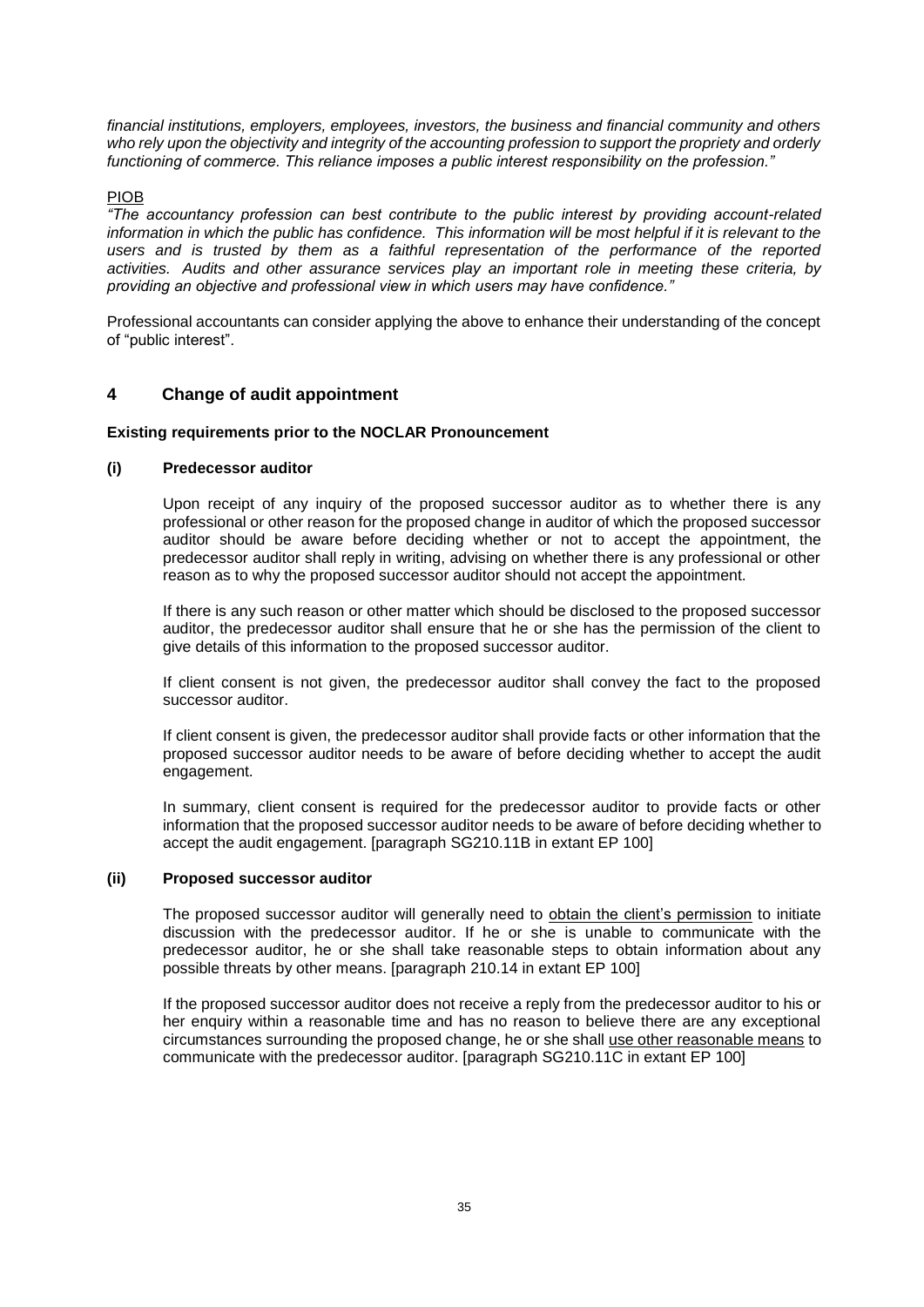#### **Post-NOCLAR requirements**

#### **(i) Predecessor auditor**

There is no change in the requirements for the predecessor auditor if the change of audit appointment is due to reasons other than NOCLAR matters such as audit tender or mandatory firm rotation. [paragraph 210.14]

If the change of audit appointment is a result of NOCLAR matters, client consent is not required for the predecessor auditor to provide information concerning the NOCLAR with the proposed successor auditor, if the disclosure is not prohibited by law or regulation. [paragraphs 210.14 and 225.31]

Please refer to Diagram 1 for a decision tree on the change of audit appointment from the perspective of predecessor auditor. The decision tree was prepared based on the assumption that the client has given consent to the proposed successor auditor to initiate discussion with the predecessor auditor. [paragraph 210.13]

#### **(ii) Proposed successor auditor**

There is no change in the requirements for proposed successor auditor. [paragraphs 225.31 and SG210.14B]

However, the proposed successor auditor is advised not to disclose to the audit client, any information provided by the predecessor auditor in responding to the inquiry of the proposed successor auditor on whether there is any professional or other reason as to why the proposed successor auditor should not accept the appointment.

In addition, the predecessor auditor is advised to stipulate in the professional clearance letter to the proposed successor auditor that the contents of the professional clearance letter are not to be shared with the audit client.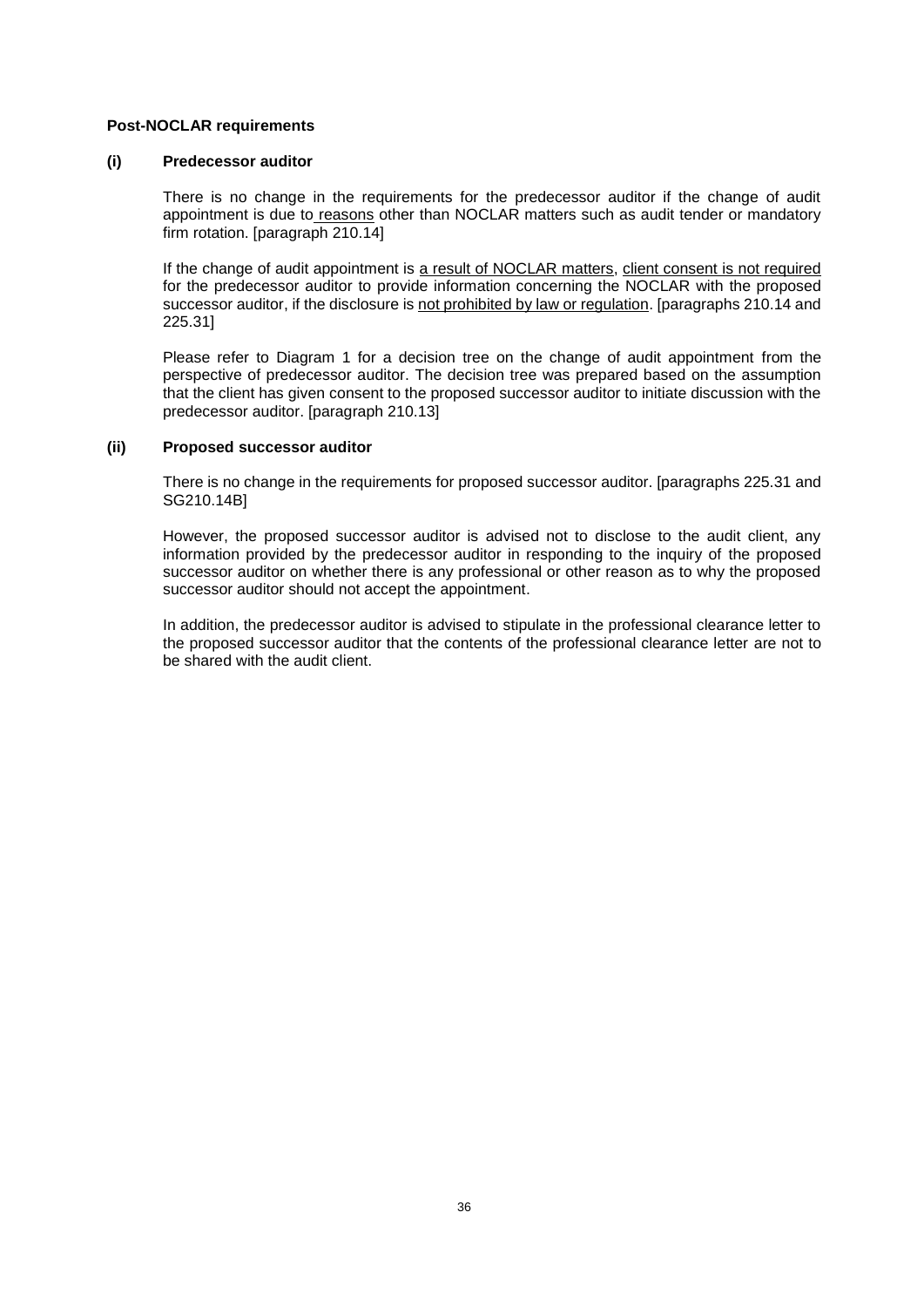

**Diagram 1 Decision tree on the change of audit appointment from the perspective of predecessor auditor**

a If disclosure of NOCLAR matters is prohibited by law or regulation, the predecessor auditor would not need to ascertain whether client consent has been obtained as he or she might be subject to tipping-off offences by sharing such information to the proposed successor auditor. Please refer to FAQ 4.4 for more information. In cases of doubts, he or she should seek legal advice before responding to the proposed successor auditor.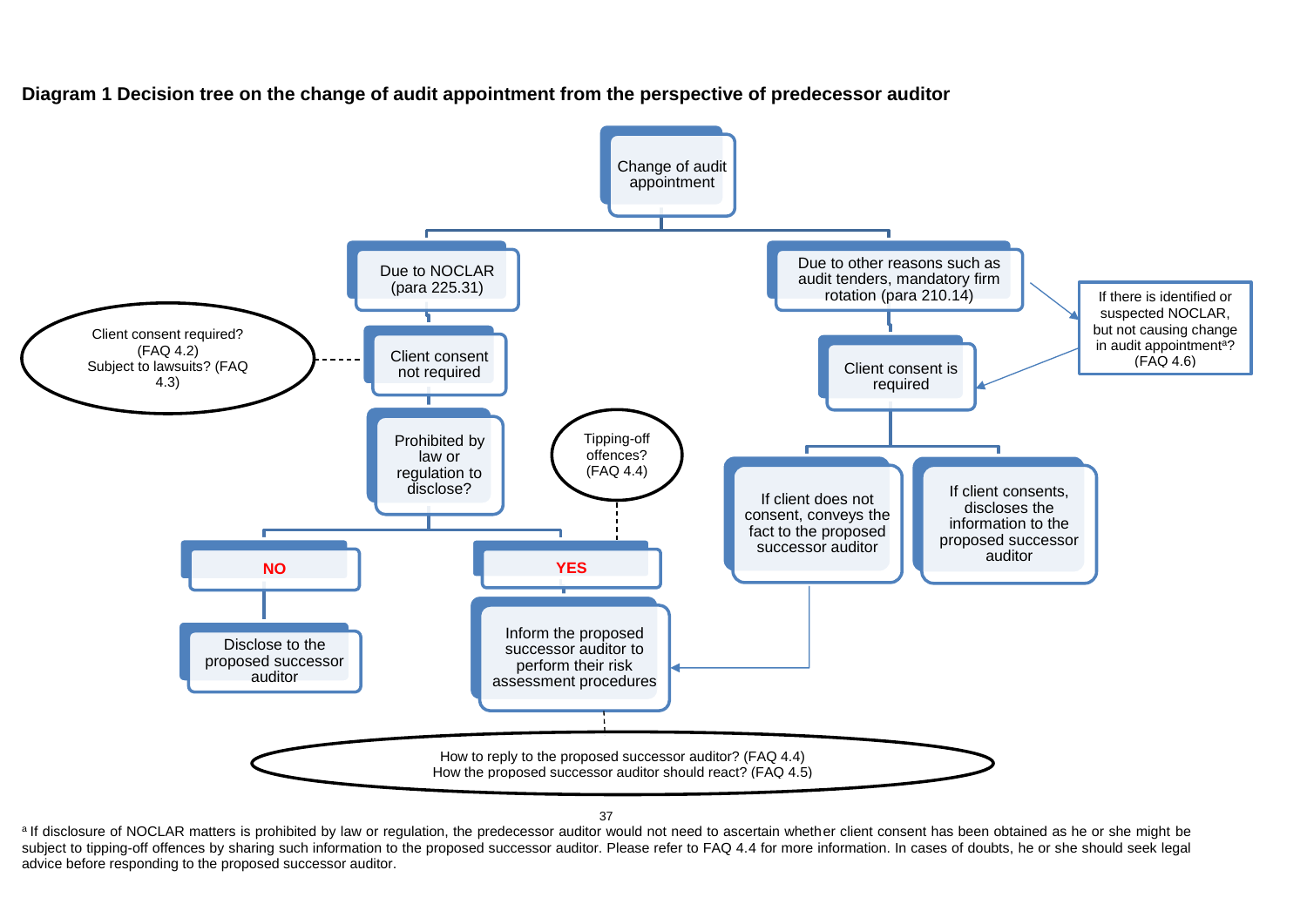## **4.1 Is withdrawal from the audit engagement the only available course of action by the auditor if there is an identified or suspected NOCLAR?**

No, the auditor shall exercise professional judgement, weighing all the specific facts and circumstances available to the auditor, to determine whether withdrawal from the audit engagement is an appropriate course of action. Paragraph 225.30 also explains that withdrawal from audit engagement is not a substitute for taking other actions that are needed to achieve the auditor's objectives under the NOCLAR **Pronouncement** 

## **4.2 If the change of audit appointment is a result of an identified or suspected NOCLAR matter, does the NOCLAR Pronouncement require the client consent to be obtained before the predecessor auditor can share information concerning the NOCLAR with a proposed successor auditor?**

No, client consent is not required. Paragraph 225.31 states that the predecessor auditor shall share information concerning the NOCLAR with the proposed successor auditor without the client consent if the disclosure is not prohibited by law or regulation. As consideration of NOCLAR matters would be subject to different facts and circumstances, the predecessor auditor should also consider obtaining legal advice to take the appropriate course of action.

Auditors are advised to communicate their professional obligation to comply with the NOCLAR Pronouncement to their clients. They are also advised to include a clause in the audit engagement letter to make it clear that a confidentiality clause (if included in the engagement letter) would be subject to the auditors' obligation to comply with the NOCLAR Pronouncement from 1 January 2020, regardless of the financial reporting period.

## **4.3 If the change of audit appointment is a result of an identified or suspected NOCLAR matter, would the predecessor auditor be subject to any lawsuits if he or she communicates the identified or suspected NOCLAR to the proposed successor auditor even without the client consent?**

No, if the predecessor auditor provides information concerning the NOCLAR to the proposed successor auditor in the absence of malice and the disclosure is not being prohibited by law or regulation. The predecessor auditor is reasonably protected by the statutory defence under section  $208(1)^1$  of Companies Act and the common law defence of qualified privilege. Accordingly, the predecessor auditor has strong protection from liability in lawsuits if he or she provides relevant information without malice to the proposed successor auditor to comply with paragraph 225.31.

## **4.4 How should the predecessor auditor respond to the inquiry of the proposed successor auditor if the change of audit appointment is a result of an identified or suspected NOCLAR matter and the disclosure of such information would result in a tipping-off offence?**

Tipping-off refers to the offence on disclosing any information to any person when doing so is likely to prejudice an investigation or proposed investigation under the Corruption, Drug Trafficking and Other Serious Crimes (Confiscation of Benefits) Act, Cap. 65A ("CDSA") and Terrorism (Suppression of Financing) Act, Cap. 325 ("TSFA"). Accordingly, both the predecessor and proposed auditors should be mindful whenever they are disclosing information to avoid committing any tipping-off offence.

The predecessor auditor should not disclose the identified or suspected money laundering or terrorist activities to the proposed successor auditor or make other disclosures that could amount to tipping-off as the information may be discussed with the client or former client. This is to ensure that the perpetrator does not become aware that the matter has been brought to the attention of the law enforcement agencies.

 $\overline{a}$ 

<sup>1</sup> Section 208 (1) of Companies Act states that an auditor shall not, in the absence of malice on his part, be liable to any action for defamation at the suit of any person in respect of any statement which he makes in the course of his duties as auditor, whether the statement is made orally or in writing.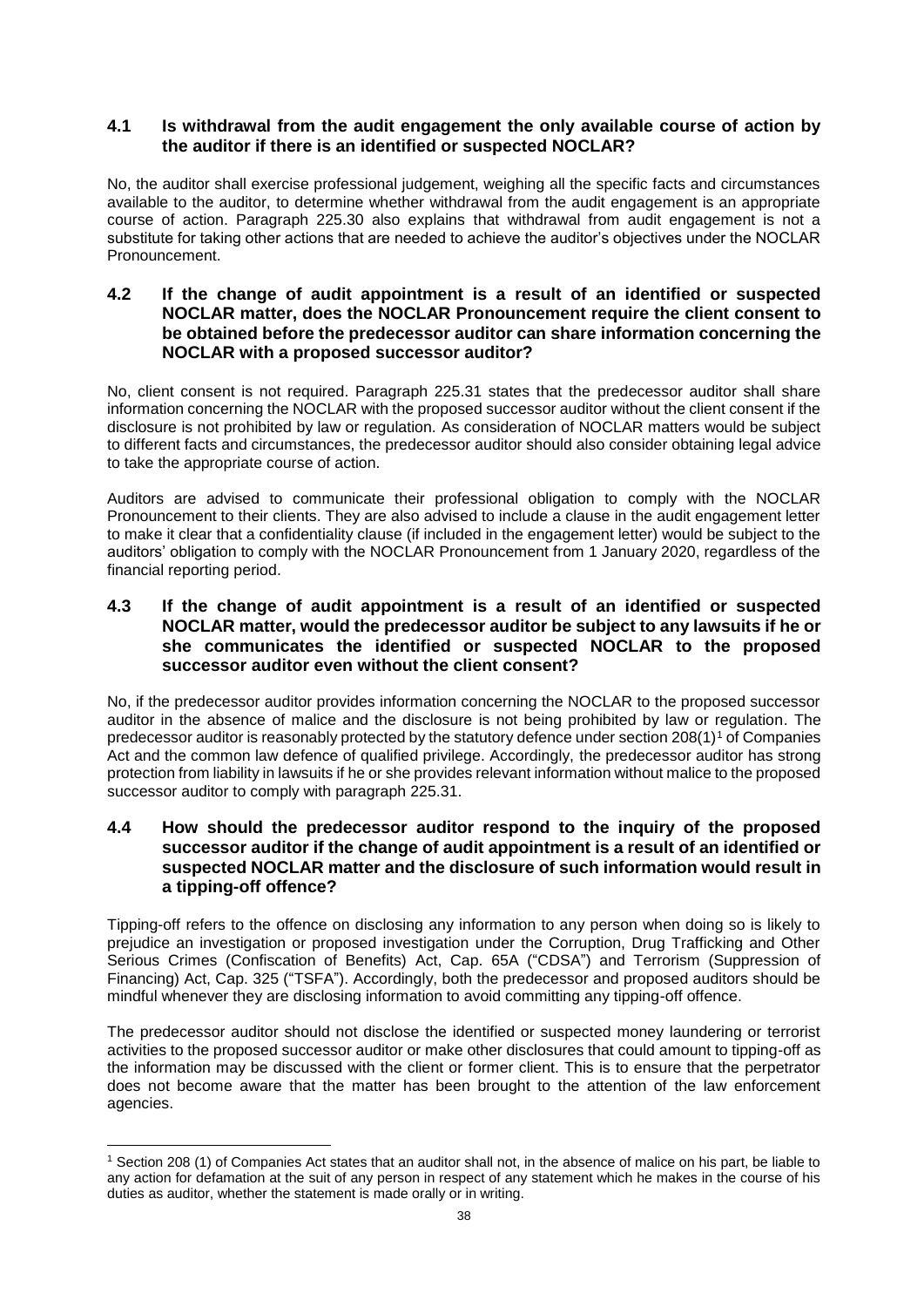As indicated in question 4.1, the predecessor auditor shall share information concerning the NOCLAR matter with the proposed successor auditor if the disclosure is not prohibited by law or regulation, for example, CDSA and TSFA.

If provision of such facts and other information relating to the non-compliance to the proposed successor auditor is prohibited by law or regulation, the predecessor auditor should inform the proposed successor auditor to perform his own risk assessment procedures. In cases of doubt, the predecessor auditor should seek legal advice to understand the professional or legal implications before responding to the proposed successor auditor.

## **4.5 What should the proposed successor auditor do if he or she does not receive a reply from predecessor auditor to his inquiry on whether there are any professional reasons why he or she should not accept the appointment?**

The proposed successor auditor must bear in mind that he or she should perform procedures to evaluate and conclude whether the acceptance of the new client relationship and/or audit engagement would create any threats to his or her integrity or professional behavior. As part of the procedures, he or she shall enquire the predecessor auditor whether there are any professional reasons why he or she should not accept the appointment.

As stated in paragraph 225.31, the proposed successor auditor shall perform other procedures to obtain information about the circumstances of the change of appointment if he or she is unable to communicate with the predecessor auditor. Examples of such procedures include inquiries of third parties such as legal counsel or industry peers or background investigations of management or those charged with governance via regulators' website or general internet search.

In addition, the proposed successor auditor should also take into consideration why he or she is unable to obtain a reply from the predecessor auditor or to communicate with the predecessor auditor when determining whether or not to accept the appointment.

Professional judgement is essential as the proposed successor auditor shall ensure that he or she is satisfied that there are no exceptional circumstances surrounding the proposed change in appointment before accepting the appointment.

## **4.6 If the change of auditor is a result of an audit tender or mandatory firm rotation and the predecessor auditor is also aware of an act or suspected act of NOCLAR, does the NOCLAR Pronouncement require the predecessor auditor to communicate information concerning the NOCLAR to a proposed auditor?**

In this situation, the predecessor auditor did not withdraw from the client relationship as a result of a NOCLAR matter. Hence, client consent is required to provide facts or other information that the proposed successor auditor needs to be aware of before deciding whether to accept the audit engagement. In a situation where the information to be shared is related to a NOCLAR matter, the predecessor auditor shall share the information to the proposed successor auditor if the disclosure is not prohibited by law or regulation.

## **5 Whistle-blower protection**

## **5.1 What are the legislations in Singapore that accord statutory protection to whistleblowers?**

The current legislations in Singapore should provide adequate protection to whistle-blowers if the professional accountants are to report a NOCLAR.

Section 208 of the Companies Act accords an over-arching protection to professional accountants. In addition, the following legislations in Singapore also offer statutory protections to whistle-blowers if the professional accountants are to whistle-blow on matters specified under the following acts.